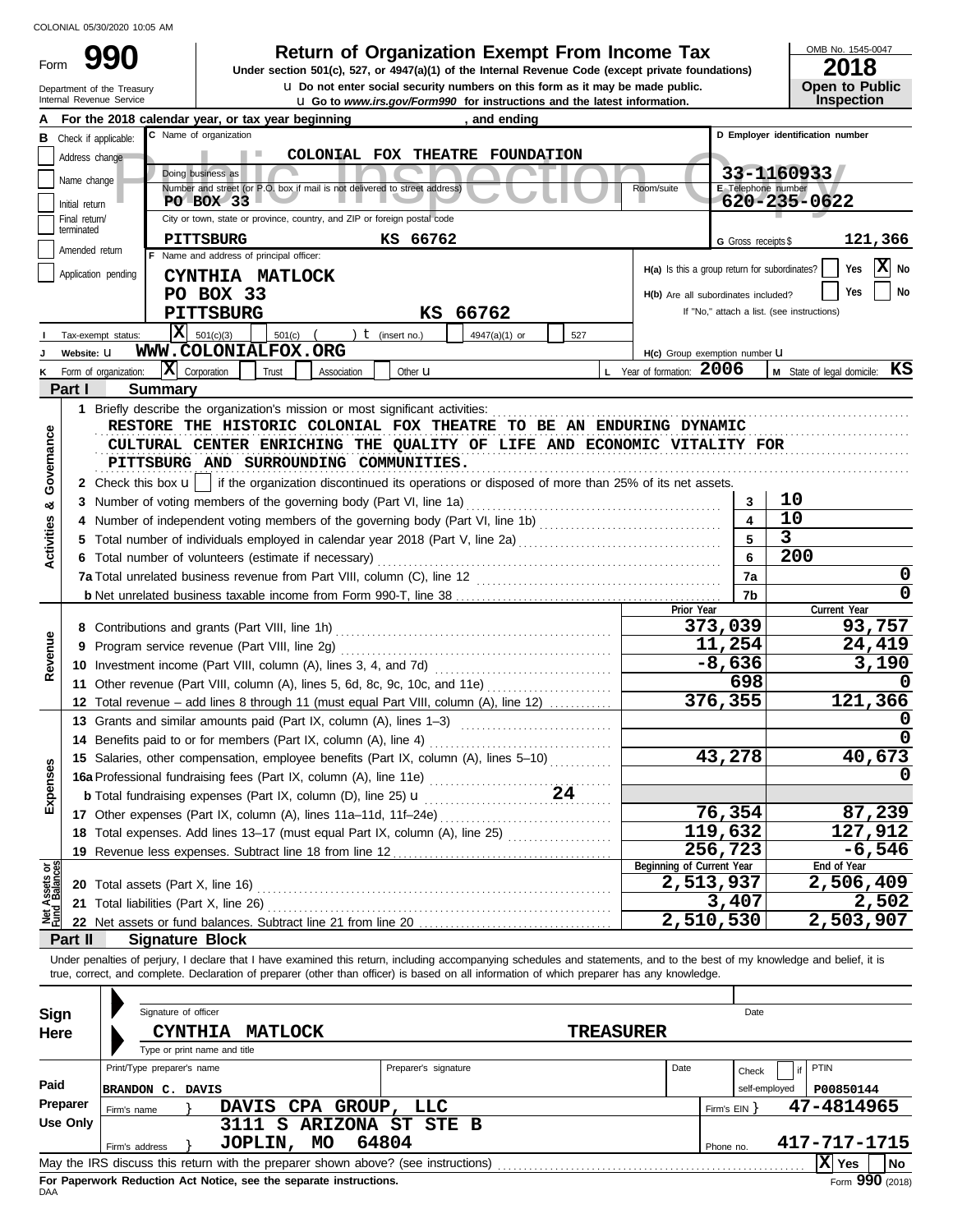|              | Form 990 (2018) <b>COLONIAL FOX THEATRE FOUNDATION</b>                                                                                                                                                                                                                                                                                                                                                                                                                                                                                         |                                                                                                                        | 33-1160933  | Page 2                             |
|--------------|------------------------------------------------------------------------------------------------------------------------------------------------------------------------------------------------------------------------------------------------------------------------------------------------------------------------------------------------------------------------------------------------------------------------------------------------------------------------------------------------------------------------------------------------|------------------------------------------------------------------------------------------------------------------------|-------------|------------------------------------|
|              | <b>Statement of Program Service Accomplishments</b><br>Part III                                                                                                                                                                                                                                                                                                                                                                                                                                                                                |                                                                                                                        |             |                                    |
|              |                                                                                                                                                                                                                                                                                                                                                                                                                                                                                                                                                |                                                                                                                        |             | $\mathbf{x}$                       |
| $\mathbf 1$  | Briefly describe the organization's mission:<br>SEE SCHEDULE O                                                                                                                                                                                                                                                                                                                                                                                                                                                                                 |                                                                                                                        |             |                                    |
|              | . <del>.</del> .                                                                                                                                                                                                                                                                                                                                                                                                                                                                                                                               | $\blacksquare$                                                                                                         |             |                                    |
| $\mathbf{2}$ | Did the organization undertake any significant program services during the year which were not listed on the                                                                                                                                                                                                                                                                                                                                                                                                                                   |                                                                                                                        |             |                                    |
|              | prior Form 990 or 990-EZ?<br>If "Yes," describe these new services on Schedule O.                                                                                                                                                                                                                                                                                                                                                                                                                                                              |                                                                                                                        |             | Yes $ X $ No                       |
| 3            | Did the organization cease conducting, or make significant changes in how it conducts, any program<br>services?                                                                                                                                                                                                                                                                                                                                                                                                                                |                                                                                                                        |             | Yes $\overline{X}$ No              |
|              | If "Yes," describe these changes on Schedule O.                                                                                                                                                                                                                                                                                                                                                                                                                                                                                                |                                                                                                                        |             |                                    |
| 4            | Describe the organization's program service accomplishments for each of its three largest program services, as measured by                                                                                                                                                                                                                                                                                                                                                                                                                     |                                                                                                                        |             |                                    |
|              | expenses. Section 501(c)(3) and 501(c)(4) organizations are required to report the amount of grants and allocations to others,<br>the total expenses, and revenue, if any, for each program service reported.                                                                                                                                                                                                                                                                                                                                  |                                                                                                                        |             |                                    |
|              | ) (Expenses \$<br>4a (Code:<br>TO ACQUIRE, MAINTAIN AND OPERATE THE HISTORICAL COLONIAL FOX THEATRE<br>BUILDING IN PITTSBURG, KS, IN ORDER TO BE AN ENDURING DYNAMIC CULTURAL<br>CENTER ENRICHING THE QUALITY OF LIFE AND AND ECONOMIC VITALITY FOR<br>PITTSBURG AND SURROUNDING COMMUNITIES. TO PROMOTE, CONDUCT, AND CARRY ON<br>CHARITABLE, CULTURAL, RECREATIONAL, AND EDUCATIONAL PROGRAMS FOR THE<br>CITIZENS OF PITTSBURG, KS, AND THE SURROUNDING COMMUNITIES.<br>PROMOTE THE HISTORY AND HERITAGE OF THE COMMUNITY AND ITS LANDMARKS. | 117,038 including grants of \$                                                                                         |             | 24,419<br>) (Revenue \$<br>ALSO TO |
|              |                                                                                                                                                                                                                                                                                                                                                                                                                                                                                                                                                |                                                                                                                        |             |                                    |
|              | N/A                                                                                                                                                                                                                                                                                                                                                                                                                                                                                                                                            |                                                                                                                        |             |                                    |
|              | 4c (Code:<br>N/A                                                                                                                                                                                                                                                                                                                                                                                                                                                                                                                               | $\ldots$ (Expenses \$ $\ldots$ ) (Expenses \$ $\ldots$ including grants of \$ $\ldots$ $\ldots$ $\ldots$ ) (Revenue \$ |             |                                    |
|              |                                                                                                                                                                                                                                                                                                                                                                                                                                                                                                                                                |                                                                                                                        |             |                                    |
|              |                                                                                                                                                                                                                                                                                                                                                                                                                                                                                                                                                |                                                                                                                        |             |                                    |
|              |                                                                                                                                                                                                                                                                                                                                                                                                                                                                                                                                                |                                                                                                                        |             |                                    |
|              |                                                                                                                                                                                                                                                                                                                                                                                                                                                                                                                                                |                                                                                                                        |             |                                    |
|              |                                                                                                                                                                                                                                                                                                                                                                                                                                                                                                                                                |                                                                                                                        |             |                                    |
|              |                                                                                                                                                                                                                                                                                                                                                                                                                                                                                                                                                |                                                                                                                        |             |                                    |
|              |                                                                                                                                                                                                                                                                                                                                                                                                                                                                                                                                                |                                                                                                                        |             |                                    |
|              |                                                                                                                                                                                                                                                                                                                                                                                                                                                                                                                                                |                                                                                                                        |             |                                    |
|              |                                                                                                                                                                                                                                                                                                                                                                                                                                                                                                                                                |                                                                                                                        |             |                                    |
|              |                                                                                                                                                                                                                                                                                                                                                                                                                                                                                                                                                |                                                                                                                        |             |                                    |
|              |                                                                                                                                                                                                                                                                                                                                                                                                                                                                                                                                                |                                                                                                                        |             |                                    |
|              | 4d Other program services (Describe in Schedule O.)                                                                                                                                                                                                                                                                                                                                                                                                                                                                                            |                                                                                                                        |             |                                    |
|              | (Expenses \$                                                                                                                                                                                                                                                                                                                                                                                                                                                                                                                                   | including grants of \$                                                                                                 | (Revenue \$ |                                    |
|              | 4e Total program service expenses u                                                                                                                                                                                                                                                                                                                                                                                                                                                                                                            | 117,038                                                                                                                |             |                                    |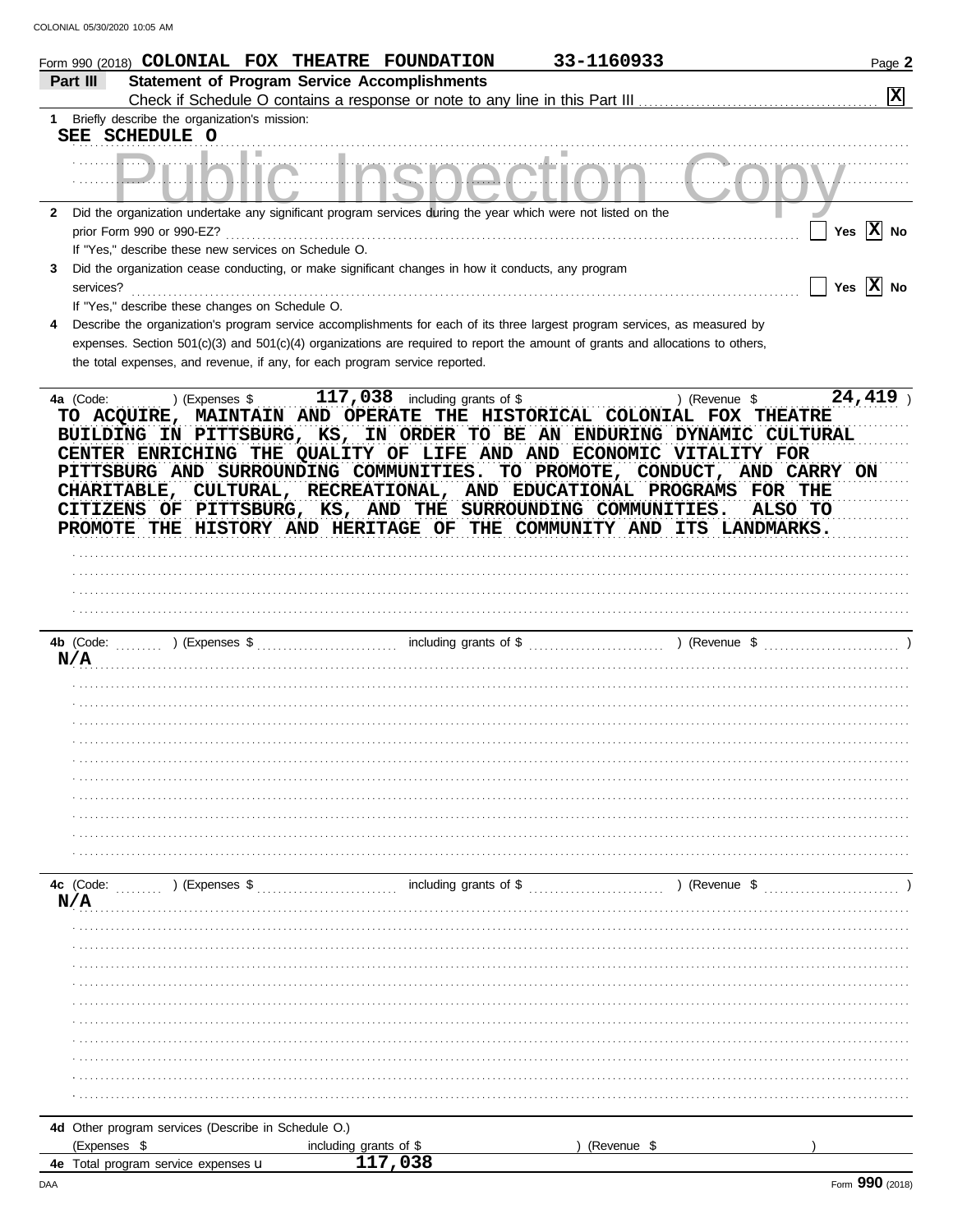### **Part IV Checklist of Required Schedules** Form 990 (2018) Page **3 COLONIAL FOX THEATRE FOUNDATION 33-1160933**

|     |                                                                                                                                                                                         |                 | Yes | No. |
|-----|-----------------------------------------------------------------------------------------------------------------------------------------------------------------------------------------|-----------------|-----|-----|
| 1   | Is the organization described in section $501(c)(3)$ or $4947(a)(1)$ (other than a private foundation)? If "Yes,"                                                                       |                 |     |     |
|     | complete Schedule A                                                                                                                                                                     | 1               | х   |     |
| 2   | Is the organization required to complete Schedule B, Schedule of Contributors (see instructions)?                                                                                       | $\mathbf{2}$    | X   |     |
| 3   | Did the organization engage in direct or indirect political campaign activities on behalf of or in opposition to<br>candidates for public office? If "Yes," complete Schedule C, Part I | 3               |     | x   |
| 4   | Section 501(c)(3) organizations. Did the organization engage in lobbying activities, or have a section 501(h)                                                                           |                 |     |     |
|     | election in effect during the tax year? If "Yes," complete Schedule C, Part II                                                                                                          | 4               |     | x   |
| 5   | Is the organization a section $501(c)(4)$ , $501(c)(5)$ , or $501(c)(6)$ organization that receives membership dues,                                                                    |                 |     |     |
|     | assessments, or similar amounts as defined in Revenue Procedure 98-19? If "Yes," complete Schedule C, Part III                                                                          | 5               |     | x   |
| 6   | Did the organization maintain any donor advised funds or any similar funds or accounts for which donors                                                                                 |                 |     |     |
|     | have the right to provide advice on the distribution or investment of amounts in such funds or accounts? If                                                                             |                 |     |     |
|     | "Yes," complete Schedule D, Part I                                                                                                                                                      | 6               |     | x   |
| 7   | Did the organization receive or hold a conservation easement, including easements to preserve open space,                                                                               |                 |     |     |
|     | the environment, historic land areas, or historic structures? If "Yes," complete Schedule D, Part II                                                                                    | 7               |     | x   |
| 8   | Did the organization maintain collections of works of art, historical treasures, or other similar assets? If "Yes,"<br>complete Schedule D, Part III                                    | 8               |     | x   |
| 9   | Did the organization report an amount in Part X, line 21, for escrow or custodial account liability, serve as a                                                                         |                 |     |     |
|     | custodian for amounts not listed in Part X; or provide credit counseling, debt management, credit repair, or                                                                            |                 |     |     |
|     | debt negotiation services? If "Yes," complete Schedule D, Part IV                                                                                                                       | 9               |     | x   |
| 10  | Did the organization, directly or through a related organization, hold assets in temporarily restricted                                                                                 |                 |     |     |
|     | endowments, permanent endowments, or quasi-endowments? If "Yes," complete Schedule D, Part V                                                                                            | 10              |     | x   |
| 11  | If the organization's answer to any of the following questions is "Yes," then complete Schedule D, Parts VI,                                                                            |                 |     |     |
|     | VII, VIII, IX, or X as applicable.<br>Did the organization report an amount for land, buildings, and equipment in Part X, line 10? If "Yes,"                                            |                 |     |     |
| a   | complete Schedule D, Part VI                                                                                                                                                            | 11a             | х   |     |
| b   | Did the organization report an amount for investments—other securities in Part X, line 12 that is 5% or more                                                                            |                 |     |     |
|     | of its total assets reported in Part X, line 16? If "Yes," complete Schedule D, Part VII                                                                                                | 11b             |     | x   |
| c   | Did the organization report an amount for investments—program related in Part X, line 13 that is 5% or more                                                                             |                 |     |     |
|     | of its total assets reported in Part X, line 16? If "Yes," complete Schedule D, Part VIII [[[[[[[[[[[[[[[[[[[[                                                                          | 11c             |     | x   |
| d   | Did the organization report an amount for other assets in Part X, line 15 that is 5% or more of its total assets                                                                        |                 |     |     |
|     | reported in Part X, line 16? If "Yes," complete Schedule D, Part IX                                                                                                                     | 11d             |     | x   |
| е   | Did the organization report an amount for other liabilities in Part X, line 25? If "Yes," complete Schedule D, Part X                                                                   | 11e             |     | X   |
| f   | Did the organization's separate or consolidated financial statements for the tax year include a footnote that addresses                                                                 |                 |     |     |
|     | the organization's liability for uncertain tax positions under FIN 48 (ASC 740)? If "Yes," complete Schedule D, Part X                                                                  | 11f             |     | x   |
| 12a | Did the organization obtain separate, independent audited financial statements for the tax year? If "Yes," complete                                                                     | 12a             |     | x   |
| b   | Was the organization included in consolidated, independent audited financial statements for the tax year? If                                                                            |                 |     |     |
|     | "Yes," and if the organization answered "No" to line 12a, then completing Schedule D, Parts XI and XII is optional                                                                      | 12 <sub>b</sub> |     | x   |
| 13  |                                                                                                                                                                                         | 13              |     | X   |
| 14a |                                                                                                                                                                                         | 14a             |     | x   |
| b   | Did the organization have aggregate revenues or expenses of more than \$10,000 from grantmaking,                                                                                        |                 |     |     |
|     | fundraising, business, investment, and program service activities outside the United States, or aggregate                                                                               | 14b             |     | x   |
| 15  | Did the organization report on Part IX, column (A), line 3, more than \$5,000 of grants or other assistance to or                                                                       |                 |     |     |
|     | for any foreign organization? If "Yes," complete Schedule F, Parts II and IV                                                                                                            | 15              |     | x   |
| 16  | Did the organization report on Part IX, column (A), line 3, more than \$5,000 of aggregate grants or other                                                                              |                 |     |     |
|     | assistance to or for foreign individuals? If "Yes," complete Schedule F, Parts III and IV [[[[[[[[[[[[[[[[[[[                                                                           | 16              |     | x   |
| 17  | Did the organization report a total of more than \$15,000 of expenses for professional fundraising services on                                                                          |                 |     |     |
|     |                                                                                                                                                                                         | 17              |     | x   |
| 18  | Did the organization report more than \$15,000 total of fundraising event gross income and contributions on                                                                             |                 |     |     |
|     | Part VIII, lines 1c and 8a? If "Yes," complete Schedule G, Part II                                                                                                                      | 18              |     | x   |
| 19  | Did the organization report more than \$15,000 of gross income from gaming activities on Part VIII, line 9a?                                                                            |                 |     |     |
|     |                                                                                                                                                                                         | 19              |     | x   |
| 20a |                                                                                                                                                                                         | <b>20a</b>      |     | X   |
| b   | Did the organization report more than \$5,000 of grants or other assistance to any domestic organization or                                                                             | 20 <sub>b</sub> |     |     |
| 21  |                                                                                                                                                                                         | 21              |     | x   |
|     |                                                                                                                                                                                         |                 |     |     |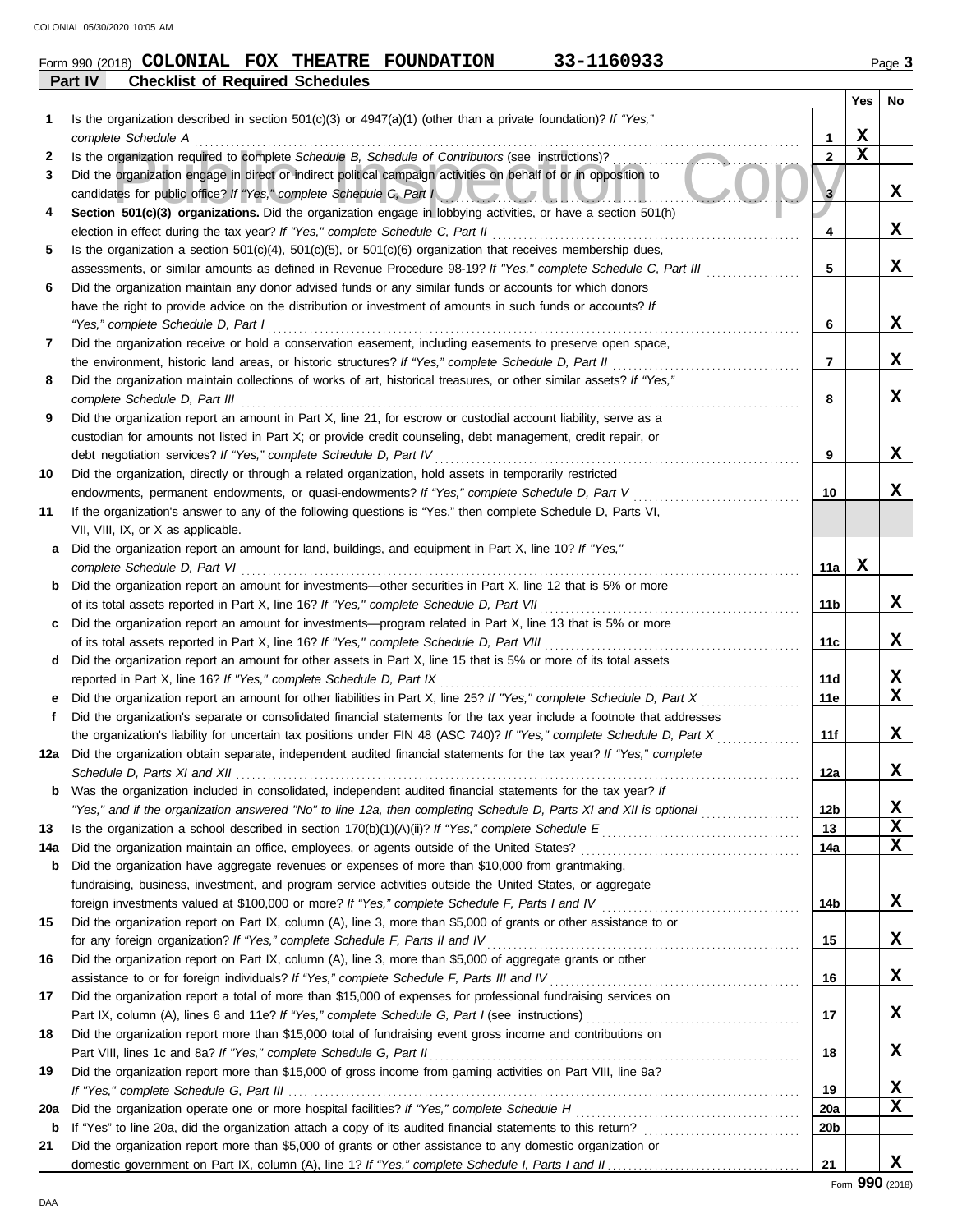|         | Form 990 (2018) COLONIAL FOX.                      | <b>THEATRE</b> | <b>FOUNDATION</b> | 33-1160933 |  | Page 4 |
|---------|----------------------------------------------------|----------------|-------------------|------------|--|--------|
| Part IV | <b>Checklist of Required Schedules (continued)</b> |                |                   |            |  |        |
|         |                                                    |                |                   |            |  |        |

|     |                                                                                                                                                                                                                   |                        | Yes        | No          |  |  |  |  |  |
|-----|-------------------------------------------------------------------------------------------------------------------------------------------------------------------------------------------------------------------|------------------------|------------|-------------|--|--|--|--|--|
| 22  | Did the organization report more than \$5,000 of grants or other assistance to or for domestic individuals on                                                                                                     |                        |            |             |  |  |  |  |  |
|     | Part IX, column (A), line 2? If "Yes," complete Schedule I, Parts I and III                                                                                                                                       | 22                     |            | x           |  |  |  |  |  |
| 23  | Did the organization answer "Yes" to Part VII, Section A, line 3, 4, or 5 about compensation of the                                                                                                               |                        |            |             |  |  |  |  |  |
|     | organization's current and former officers, directors, trustees, key employees, and highest compensated                                                                                                           |                        |            |             |  |  |  |  |  |
|     | employees? If "Yes," complete Schedule J                                                                                                                                                                          | 23                     |            | x           |  |  |  |  |  |
|     | 24a Did the organization have a tax-exempt bond issue with an outstanding principal amount of more than                                                                                                           |                        |            |             |  |  |  |  |  |
|     | \$100,000 as of the last day of the year, that was issued after December 31, 2002? If "Yes," answer lines 24b                                                                                                     |                        |            |             |  |  |  |  |  |
| b   | through 24d and complete Schedule K. If "No," go to line 25a<br>Did the organization invest any proceeds of tax-exempt bonds beyond a temporary period exception?                                                 | 24a<br>24 <sub>b</sub> |            | x           |  |  |  |  |  |
|     | Did the organization maintain an escrow account other than a refunding escrow at any time during the year                                                                                                         |                        |            |             |  |  |  |  |  |
|     | to defease any tax-exempt bonds?                                                                                                                                                                                  | 24c                    |            |             |  |  |  |  |  |
| d   | Did the organization act as an "on behalf of" issuer for bonds outstanding at any time during the year?                                                                                                           | 24d                    |            |             |  |  |  |  |  |
| 25а | Section 501(c)(3), 501(c)(4), and 501(c)(29) organizations. Did the organization engage in an excess benefit                                                                                                      |                        |            |             |  |  |  |  |  |
|     | transaction with a disqualified person during the year? If "Yes," complete Schedule L, Part I                                                                                                                     | 25a                    |            | x           |  |  |  |  |  |
| b   | Is the organization aware that it engaged in an excess benefit transaction with a disqualified person in a prior                                                                                                  |                        |            |             |  |  |  |  |  |
|     | year, and that the transaction has not been reported on any of the organization's prior Forms 990 or 990-EZ?                                                                                                      |                        |            |             |  |  |  |  |  |
|     | If "Yes," complete Schedule L, Part I                                                                                                                                                                             | 25b                    |            | x           |  |  |  |  |  |
| 26  | Did the organization report any amount on Part X, line 5, 6, or 22 for receivables from or payables to any                                                                                                        |                        |            |             |  |  |  |  |  |
|     | current or former officers, directors, trustees, key employees, highest compensated employees, or                                                                                                                 |                        |            |             |  |  |  |  |  |
|     | disqualified persons? If "Yes," complete Schedule L, Part II                                                                                                                                                      | 26                     |            | x           |  |  |  |  |  |
| 27  | Did the organization provide a grant or other assistance to an officer, director, trustee, key employee,                                                                                                          |                        |            |             |  |  |  |  |  |
|     | substantial contributor or employee thereof, a grant selection committee member, or to a 35% controlled                                                                                                           |                        |            |             |  |  |  |  |  |
|     | entity or family member of any of these persons? If "Yes," complete Schedule L, Part III                                                                                                                          | 27                     |            | x           |  |  |  |  |  |
| 28  | Was the organization a party to a business transaction with one of the following parties (see Schedule L,                                                                                                         |                        |            |             |  |  |  |  |  |
|     | Part IV instructions for applicable filing thresholds, conditions, and exceptions):                                                                                                                               |                        |            | x           |  |  |  |  |  |
| а   | A current or former officer, director, trustee, or key employee? If "Yes," complete Schedule L, Part IV<br>A family member of a current or former officer, director, trustee, or key employee? If "Yes," complete | 28a                    |            |             |  |  |  |  |  |
| b   | Schedule L, Part IV                                                                                                                                                                                               | 28b                    |            | x           |  |  |  |  |  |
| c   | An entity of which a current or former officer, director, trustee, or key employee (or a family member thereof)                                                                                                   |                        |            |             |  |  |  |  |  |
|     | was an officer, director, trustee, or direct or indirect owner? If "Yes," complete Schedule L, Part IV                                                                                                            | 28c                    |            | X           |  |  |  |  |  |
| 29  | Did the organization receive more than \$25,000 in non-cash contributions? If "Yes," complete Schedule M                                                                                                          | 29                     |            | x           |  |  |  |  |  |
| 30  | Did the organization receive contributions of art, historical treasures, or other similar assets, or qualified                                                                                                    |                        |            |             |  |  |  |  |  |
|     | conservation contributions? If "Yes," complete Schedule M                                                                                                                                                         | 30                     |            | X           |  |  |  |  |  |
| 31  | Did the organization liquidate, terminate, or dissolve and cease operations? If "Yes," complete Schedule N, Part I                                                                                                | 31                     |            | $\mathbf x$ |  |  |  |  |  |
| 32  | Did the organization sell, exchange, dispose of, or transfer more than 25% of its net assets? If "Yes,"                                                                                                           |                        |            |             |  |  |  |  |  |
|     | complete Schedule N, Part II                                                                                                                                                                                      | 32                     |            | x           |  |  |  |  |  |
| 33  | Did the organization own 100% of an entity disregarded as separate from the organization under Regulations                                                                                                        |                        |            |             |  |  |  |  |  |
|     | sections 301.7701-2 and 301.7701-3? If "Yes," complete Schedule R, Part I                                                                                                                                         | 33                     |            | x           |  |  |  |  |  |
| 34  | Was the organization related to any tax-exempt or taxable entity? If "Yes," complete Schedule R, Part II, III,                                                                                                    |                        |            |             |  |  |  |  |  |
|     | or IV, and Part V, line 1                                                                                                                                                                                         | 34                     |            | X           |  |  |  |  |  |
| 35a | Did the organization have a controlled entity within the meaning of section 512(b)(13)?                                                                                                                           | 35a                    |            | X           |  |  |  |  |  |
| b   | If "Yes" to line 35a, did the organization receive any payment from or engage in any transaction with a                                                                                                           |                        |            |             |  |  |  |  |  |
| 36  | controlled entity within the meaning of section 512(b)(13)? If "Yes," complete Schedule R, Part V, line 2<br>Section 501(c)(3) organizations. Did the organization make any transfers to an exempt non-charitable | 35 <sub>b</sub>        |            |             |  |  |  |  |  |
|     |                                                                                                                                                                                                                   | 36                     |            | x           |  |  |  |  |  |
| 37  | related organization? If "Yes," complete Schedule R, Part V, line 2<br>Did the organization conduct more than 5% of its activities through an entity that is not a related organization                           |                        |            |             |  |  |  |  |  |
|     | and that is treated as a partnership for federal income tax purposes? If "Yes," complete Schedule R, Part VI<br>37                                                                                                |                        |            |             |  |  |  |  |  |
| 38  | Did the organization complete Schedule O and provide explanations in Schedule O for Part VI, lines 11b and                                                                                                        |                        |            | x           |  |  |  |  |  |
|     | 19? Note. All Form 990 filers are required to complete Schedule O.                                                                                                                                                | 38                     | X          |             |  |  |  |  |  |
|     | Statements Regarding Other IRS Filings and Tax Compliance<br>Part V                                                                                                                                               |                        |            |             |  |  |  |  |  |
|     | Check if Schedule O contains a response or note to any line in this Part V                                                                                                                                        |                        |            |             |  |  |  |  |  |
|     |                                                                                                                                                                                                                   |                        | <b>Yes</b> | No          |  |  |  |  |  |
| 1a  | 0<br>Enter the number reported in Box 3 of Form 1096. Enter -0- if not applicable<br>1a                                                                                                                           |                        |            |             |  |  |  |  |  |
| b   | $\mathbf 0$<br>1 <sub>b</sub><br>Enter the number of Forms W-2G included in line 1a. Enter -0- if not applicable                                                                                                  |                        |            |             |  |  |  |  |  |
| c   | Did the organization comply with backup withholding rules for reportable payments to vendors and                                                                                                                  |                        |            |             |  |  |  |  |  |
|     |                                                                                                                                                                                                                   | 1c                     | X          |             |  |  |  |  |  |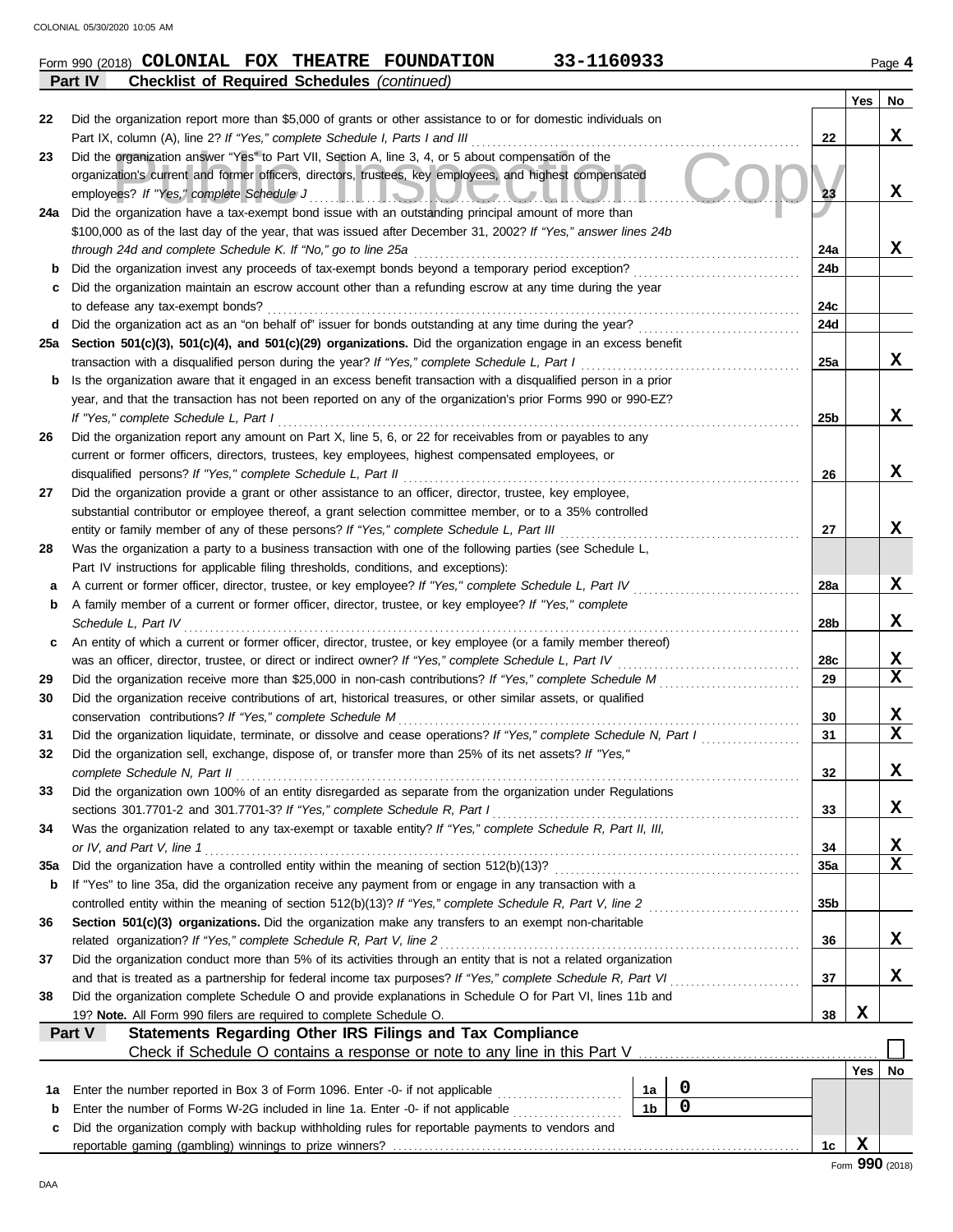|          |                                                                                                                                                                                              |                                    |   |                | Yes | No.         |  |  |  |  |
|----------|----------------------------------------------------------------------------------------------------------------------------------------------------------------------------------------------|------------------------------------|---|----------------|-----|-------------|--|--|--|--|
| 2a       | Enter the number of employees reported on Form W-3, Transmittal of Wage and Tax                                                                                                              |                                    |   |                |     |             |  |  |  |  |
|          | Statements, filed for the calendar year ending with or within the year covered by this return                                                                                                | 2a                                 | 3 |                |     |             |  |  |  |  |
| b        | If at least one is reported on line 2a, did the organization file all required federal employment tax returns?                                                                               |                                    |   | 2b             | х   |             |  |  |  |  |
|          | Note. If the sum of lines 1a and 2a is greater than 250, you may be required to e-file (see instructions)                                                                                    |                                    |   |                |     | x           |  |  |  |  |
| за       | Did the organization have unrelated business gross income of \$1,000 or more during the year?                                                                                                |                                    |   |                |     |             |  |  |  |  |
| b        | If "Yes," has it filed a Form 990-T for this year? If "No" to line 3b, provide an explanation in Schedule O                                                                                  |                                    |   |                |     |             |  |  |  |  |
| 4a       | At any time during the calendar year, did the organization have an interest in, or a signature or other authority over,                                                                      |                                    |   |                |     |             |  |  |  |  |
|          | a financial account in a foreign country (such as a bank account, securities account, or other financial account)?                                                                           |                                    |   | 4a             |     | X           |  |  |  |  |
| b        | If "Yes," enter the name of the foreign country: $\mathbf u$                                                                                                                                 |                                    |   |                |     |             |  |  |  |  |
|          | See instructions for filing requirements for FinCEN Form 114, Report of Foreign Bank and Financial Accounts (FBAR).                                                                          |                                    |   |                |     |             |  |  |  |  |
| 5а       | Was the organization a party to a prohibited tax shelter transaction at any time during the tax year?                                                                                        |                                    |   | 5a             |     | X           |  |  |  |  |
| b        |                                                                                                                                                                                              |                                    |   | 5 <sub>b</sub> |     | X           |  |  |  |  |
| c        | If "Yes" to line 5a or 5b, did the organization file Form 8886-T?                                                                                                                            |                                    |   | 5c             |     |             |  |  |  |  |
| 6а       | Does the organization have annual gross receipts that are normally greater than \$100,000, and did the                                                                                       |                                    |   |                |     |             |  |  |  |  |
|          | organization solicit any contributions that were not tax deductible as charitable contributions?                                                                                             |                                    |   | 6a             |     | x           |  |  |  |  |
| b        | If "Yes," did the organization include with every solicitation an express statement that such contributions or                                                                               |                                    |   |                |     |             |  |  |  |  |
|          | gifts were not tax deductible?                                                                                                                                                               |                                    |   | 6b             |     |             |  |  |  |  |
| 7        | Organizations that may receive deductible contributions under section 170(c).<br>Did the organization receive a payment in excess of \$75 made partly as a contribution and partly for goods |                                    |   |                |     |             |  |  |  |  |
| а        | and services provided to the payor?                                                                                                                                                          |                                    |   | 7a             |     | x           |  |  |  |  |
| b        |                                                                                                                                                                                              |                                    |   | 7b             |     |             |  |  |  |  |
| c        | Did the organization sell, exchange, or otherwise dispose of tangible personal property for which it was                                                                                     |                                    |   |                |     |             |  |  |  |  |
|          | required to file Form 8282?                                                                                                                                                                  |                                    |   | 7c             |     | x           |  |  |  |  |
| d        |                                                                                                                                                                                              | 7d                                 |   |                |     |             |  |  |  |  |
| е        | Did the organization receive any funds, directly or indirectly, to pay premiums on a personal benefit contract?                                                                              |                                    |   | 7e             |     | X           |  |  |  |  |
| f        | Did the organization, during the year, pay premiums, directly or indirectly, on a personal benefit contract?                                                                                 |                                    |   | 7f             |     | $\mathbf x$ |  |  |  |  |
| g        | If the organization received a contribution of qualified intellectual property, did the organization file Form 8899 as required?                                                             |                                    |   | 7g             |     | X           |  |  |  |  |
| h        | If the organization received a contribution of cars, boats, airplanes, or other vehicles, did the organization file a Form 1098-C?                                                           |                                    |   | 7h             |     | $\mathbf x$ |  |  |  |  |
| 8        | Sponsoring organizations maintaining donor advised funds. Did a donor advised fund maintained by the                                                                                         |                                    |   |                |     |             |  |  |  |  |
|          | sponsoring organization have excess business holdings at any time during the year?                                                                                                           |                                    |   | 8              |     |             |  |  |  |  |
| 9        | Sponsoring organizations maintaining donor advised funds.                                                                                                                                    |                                    |   |                |     |             |  |  |  |  |
| а        | Did the sponsoring organization make any taxable distributions under section 4966?                                                                                                           |                                    |   | 9a             |     |             |  |  |  |  |
| b        |                                                                                                                                                                                              |                                    |   | 9b             |     |             |  |  |  |  |
| 10       | Section 501(c)(7) organizations. Enter:                                                                                                                                                      |                                    |   |                |     |             |  |  |  |  |
| а        | Initiation fees and capital contributions included on Part VIII, line 12                                                                                                                     | 10a                                |   |                |     |             |  |  |  |  |
| b        | Gross receipts, included on Form 990, Part VIII, line 12, for public use of club facilities                                                                                                  | 10 <sub>b</sub>                    |   |                |     |             |  |  |  |  |
| 11       | Section 501(c)(12) organizations. Enter:                                                                                                                                                     |                                    |   |                |     |             |  |  |  |  |
| a        | Gross income from members or shareholders                                                                                                                                                    | 11a                                |   |                |     |             |  |  |  |  |
| b        | Gross income from other sources (Do not net amounts due or paid to other sources                                                                                                             |                                    |   |                |     |             |  |  |  |  |
|          |                                                                                                                                                                                              | 11 <sub>b</sub>                    |   |                |     |             |  |  |  |  |
| 12a      | Section 4947(a)(1) non-exempt charitable trusts. Is the organization filing Form 990 in lieu of Form 1041?                                                                                   |                                    |   | 12a            |     |             |  |  |  |  |
| b        | If "Yes," enter the amount of tax-exempt interest received or accrued during the year                                                                                                        | 12b                                |   |                |     |             |  |  |  |  |
| 13       | Section 501(c)(29) qualified nonprofit health insurance issuers.                                                                                                                             |                                    |   |                |     |             |  |  |  |  |
| a        | Is the organization licensed to issue qualified health plans in more than one state?                                                                                                         |                                    |   | 13а            |     |             |  |  |  |  |
|          | Note. See the instructions for additional information the organization must report on Schedule O.                                                                                            |                                    |   |                |     |             |  |  |  |  |
| b        | Enter the amount of reserves the organization is required to maintain by the states in which                                                                                                 |                                    |   |                |     |             |  |  |  |  |
|          | Enter the amount of reserves on hand                                                                                                                                                         | 13 <sub>b</sub><br>13 <sub>c</sub> |   |                |     |             |  |  |  |  |
| c<br>14a | Did the organization receive any payments for indoor tanning services during the tax year?                                                                                                   |                                    |   | 14a            |     | x           |  |  |  |  |
| b        | If "Yes," has it filed a Form 720 to report these payments? If "No," provide an explanation in Schedule O                                                                                    |                                    |   | 14b            |     |             |  |  |  |  |
| 15       | Is the organization subject to the section 4960 tax on payment(s) of more than \$1,000,000 in remuneration or                                                                                |                                    |   |                |     |             |  |  |  |  |
|          | excess parachute payment(s) during the year?                                                                                                                                                 |                                    |   | 15             |     | x           |  |  |  |  |
|          | If "Yes," see instructions and file Form 4720, Schedule N.                                                                                                                                   |                                    |   |                |     |             |  |  |  |  |
| 16       | Is the organization an educational institution subject to the section 4968 excise tax on net investment income?                                                                              |                                    |   | 16             |     | X           |  |  |  |  |
|          | If "Yes," complete Form 4720, Schedule O.                                                                                                                                                    |                                    |   |                |     |             |  |  |  |  |
|          |                                                                                                                                                                                              |                                    |   |                |     | QQQ         |  |  |  |  |

**Part V Statements Regarding Other IRS Filings and Tax Compliance** *(continued)* Form 990 (2018) Page **5 COLONIAL FOX THEATRE FOUNDATION 33-1160933**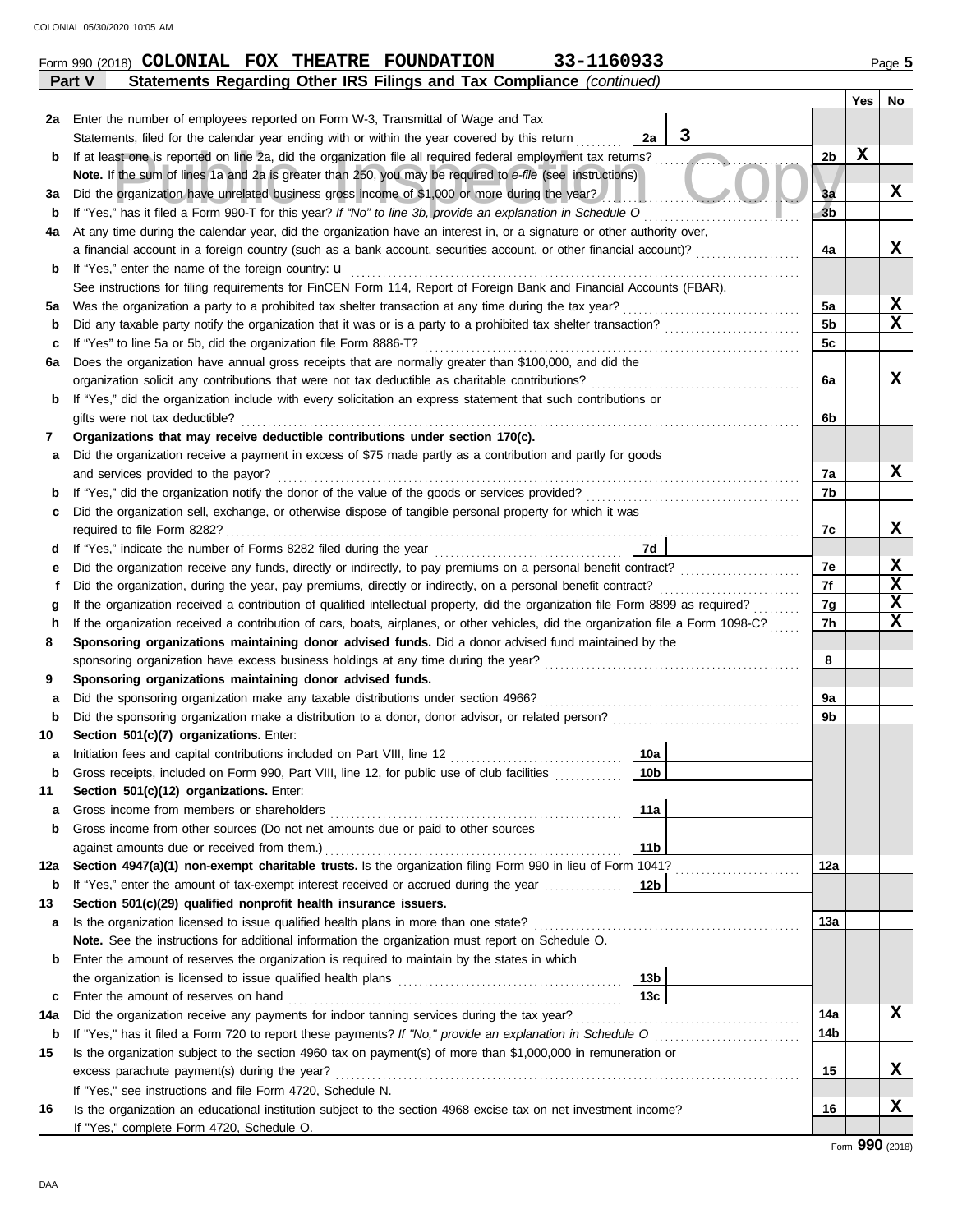|     | 33-1160933<br>Form 990 (2018) COLONIAL FOX THEATRE FOUNDATION                                                                       |                 |     | Page 6      |
|-----|-------------------------------------------------------------------------------------------------------------------------------------|-----------------|-----|-------------|
|     | Part VI<br>Governance, Management, and Disclosure For each "Yes" response to lines 2 through 7b below, and for a "No"               |                 |     |             |
|     | response to line 8a, 8b, or 10b below, describe the circumstances, processes, or changes in Schedule O. See instructions.           |                 |     |             |
|     |                                                                                                                                     |                 |     | x           |
|     | Section A. Governing Body and Management                                                                                            |                 |     |             |
|     |                                                                                                                                     |                 | Yes | No          |
| 1а  | Enter the number of voting members of the governing body at the end of the tax year<br>1a                                           |                 |     |             |
|     | If there are material differences in voting rights among members of the governing body, or                                          |                 |     |             |
|     | if the governing body delegated broad authority to an executive committee or similar                                                |                 |     |             |
|     | committee, explain in Schedule O.                                                                                                   |                 |     |             |
| b   | 10<br>1 <sub>b</sub><br>Enter the number of voting members included in line 1a, above, who are independent                          |                 |     |             |
| 2   | Did any officer, director, trustee, or key employee have a family relationship or a business relationship with                      |                 |     |             |
|     | any other officer, director, trustee, or key employee?                                                                              | 2               |     | X           |
| 3   | Did the organization delegate control over management duties customarily performed by or under the direct                           |                 |     |             |
|     | supervision of officers, directors, or trustees, or key employees to a management company or other person?                          | 3               |     | X           |
| 4   | Did the organization make any significant changes to its governing documents since the prior Form 990 was filed?                    | 4               |     | $\mathbf x$ |
| 5   | Did the organization become aware during the year of a significant diversion of the organization's assets?                          | 5               |     | $\mathbf x$ |
| 6   | Did the organization have members or stockholders?                                                                                  | 6               | X   |             |
| 7а  | Did the organization have members, stockholders, or other persons who had the power to elect or appoint                             |                 |     |             |
|     | one or more members of the governing body?                                                                                          | 7а              | X   |             |
| b   | Are any governance decisions of the organization reserved to (or subject to approval by) members,                                   |                 |     |             |
|     | stockholders, or persons other than the governing body?                                                                             | 7b              | X   |             |
| 8   | Did the organization contemporaneously document the meetings held or written actions undertaken during the year by the following:   |                 |     |             |
| а   | The governing body?                                                                                                                 | 8а              | X   |             |
| b   | Each committee with authority to act on behalf of the governing body?                                                               | 8b              | X   |             |
| 9   | Is there any officer, director, trustee, or key employee listed in Part VII, Section A, who cannot be reached at                    |                 |     |             |
|     |                                                                                                                                     | 9               |     | x           |
|     | <b>Section B. Policies</b> (This Section B requests information about policies not required by the Internal Revenue Code.)          |                 |     |             |
|     |                                                                                                                                     |                 | Yes | No          |
| 10a | Did the organization have local chapters, branches, or affiliates?                                                                  | 10a             |     | x           |
| b   | If "Yes," did the organization have written policies and procedures governing the activities of such chapters,                      |                 |     |             |
|     | affiliates, and branches to ensure their operations are consistent with the organization's exempt purposes?                         | 10b             |     |             |
| 11a | Has the organization provided a complete copy of this Form 990 to all members of its governing body before filing the form?         | 11a             |     | X           |
| b   | Describe in Schedule O the process, if any, used by the organization to review this Form 990.                                       |                 |     |             |
| 12a | Did the organization have a written conflict of interest policy? If "No," go to line 13                                             | 12a             | X   |             |
| b   | Were officers, directors, or trustees, and key employees required to disclose annually interests that could give rise to conflicts? | 12b             | X   |             |
| c   | Did the organization regularly and consistently monitor and enforce compliance with the policy? If "Yes,"                           |                 |     |             |
|     | describe in Schedule O how this was done                                                                                            | 12 <sub>c</sub> | X   |             |
| 13  | Did the organization have a written whistleblower policy?                                                                           | 13              | X   |             |
| 14  | Did the organization have a written document retention and destruction policy?                                                      | 14              | х   |             |
| 15  | Did the process for determining compensation of the following persons include a review and approval by                              |                 |     |             |
|     | independent persons, comparability data, and contemporaneous substantiation of the deliberation and decision?                       |                 |     |             |
| a   | The organization's CEO, Executive Director, or top management official                                                              | 15a             |     | X           |
| b   | Other officers or key employees of the organization                                                                                 | 15b             |     | X           |
|     | If "Yes" to line 15a or 15b, describe the process in Schedule O (see instructions).                                                 |                 |     |             |
| 16a | Did the organization invest in, contribute assets to, or participate in a joint venture or similar arrangement                      |                 |     |             |
|     | with a taxable entity during the year?                                                                                              | 16a             |     | х           |
| b   | If "Yes," did the organization follow a written policy or procedure requiring the organization to evaluate its                      |                 |     |             |
|     | participation in joint venture arrangements under applicable federal tax law, and take steps to safeguard the                       |                 |     |             |
|     |                                                                                                                                     | 16b             |     |             |
|     | <b>Section C. Disclosure</b>                                                                                                        |                 |     |             |
| 17  | List the states with which a copy of this Form 990 is required to be filed $\mathbf{u}$ NONE                                        |                 |     |             |
| 18  | Section 6104 requires an organization to make its Forms 1023 (1024 or 1024-A if applicable), 990, and 990-T (Section 501(c)         |                 |     |             |
|     | (3)s only) available for public inspection. Indicate how you made these available. Check all that apply.                            |                 |     |             |
|     | Another's website $ \mathbf{X} $ Upon request<br>Other (explain in Schedule O)<br>Own website                                       |                 |     |             |
| 19  | Describe in Schedule O whether (and if so, how) the organization made its governing documents, conflict of interest policy, and     |                 |     |             |
|     | financial statements available to the public during the tax year.                                                                   |                 |     |             |
| 20  | State the name, address, and telephone number of the person who possesses the organization's books and records u                    |                 |     |             |
|     | WHEELER & MITCHELSON, CHTD.<br>4TH & BROADWAY                                                                                       |                 |     |             |
|     | 66762<br>кs<br>PITTSBURG                                                                                                            | 620-231-4650    |     |             |
|     |                                                                                                                                     |                 |     |             |

DAA Form **990** (2018)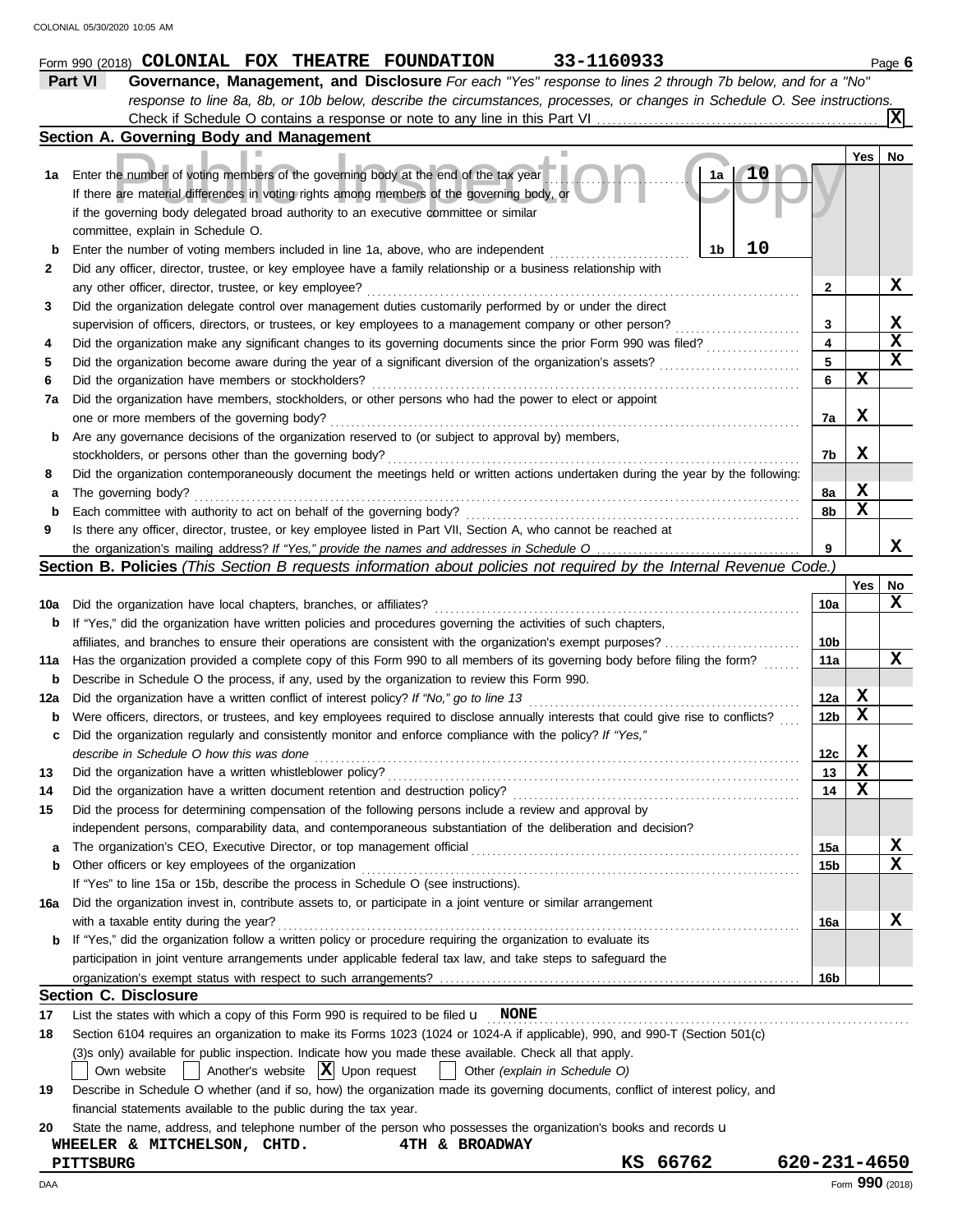## **Form 990 (2018) COLONIAL FOX THEATRE FOUNDATION** 33-1160933 Page 7

|  | 33-1160933 |  |  |
|--|------------|--|--|
|  |            |  |  |

| Part VII Compensation of Officers, Directors, Trustees, Key Employees, Highest Compensated Employees, and |  |
|-----------------------------------------------------------------------------------------------------------|--|
| Independent Contractors                                                                                   |  |
| Check if Schedule O contains a response or note to any line in this Part VII                              |  |

### **Section A. Officers, Directors, Trustees, Key Employees, and Highest Compensated Employees**

**1a** Complete this table for all persons required to be listed. Report compensation for the calendar year ending with or within the organization's tax year.

this table for all persons required to be listed. Report compensation for the calendar year ending with or within the tax year.<br>
of the organization's **current** officers, directors, trustees (whether individuals or organiz ■ List all of the organization's **current** officers, directors, trustees (whether individuals or organizations), regardless of amount of compensation. Enter -0- in columns (D), (E), and (F) if no compensation was paid.

● List all of the organization's **current** key employees, if any. See instructions for definition of "key employee."

who received reportable compensation (Box 5 of Form W-2 and/or Box 7 of Form 1099-MISC) of more than \$100,000 from the organization and any related organizations. ■ List the organization's five **current** highest compensated employees (other than an officer, director, trustee, or key employee)<br> **•** Preceived reportable compensation (Box 5 of Form W.2 and/or Box 7 of Form 1000 MISC)

■ List all of the organization's **former** officers, key employees, and highest compensated employees who received more than<br> **•** 00,000 of reportable compensation from the ergonization and any related ergonizations \$100,000 of reportable compensation from the organization and any related organizations.

■ List all of the organization's **former directors or trustees** that received, in the capacity as a former director or trustee of the<br>paization, more than \$10,000 of reportable compensation from the organization and any r organization, more than \$10,000 of reportable compensation from the organization and any related organizations. List persons in the following order: individual trustees or directors; institutional trustees; officers; key employees; highest

compensated employees; and former such persons.

 $\overline{X}$  Check this box if neither the organization nor any related organization compensated any current officer, director, or trustee.

| (A)<br>Name and Title | (B)<br>Average<br>hours per<br>week<br>(list any               |                                   |                          | (C)<br>Position | (do not check more than one<br>box, unless person is both an<br>officer and a director/trustee) |                                 | (D)<br>Reportable<br>compensation<br>from<br>the | (E)<br>Reportable<br>compensation from<br>related<br>organizations | (F)<br>Estimated<br>amount of<br>other<br>compensation |                                                          |
|-----------------------|----------------------------------------------------------------|-----------------------------------|--------------------------|-----------------|-------------------------------------------------------------------------------------------------|---------------------------------|--------------------------------------------------|--------------------------------------------------------------------|--------------------------------------------------------|----------------------------------------------------------|
|                       | hours for<br>related<br>organizations<br>below dotted<br>line) | Individual trustee<br>or director | Institutional<br>trustee | Officer         | Ķey<br>employee                                                                                 | Highest compensated<br>employee | Former                                           | organization<br>(W-2/1099-MISC)                                    | (W-2/1099-MISC)                                        | from the<br>organization<br>and related<br>organizations |
| $(1)$ ROB POOLE       | 2.00                                                           |                                   |                          |                 |                                                                                                 |                                 |                                                  |                                                                    |                                                        |                                                          |
| PRESIDENT             | 0.00                                                           | $\mathbf x$                       |                          | $\mathbf x$     |                                                                                                 |                                 |                                                  | 0                                                                  | 0                                                      | 0                                                        |
| (2) LESLIE LACKAMP    | 2.00                                                           |                                   |                          |                 |                                                                                                 |                                 |                                                  |                                                                    |                                                        |                                                          |
| <b>VICE PRESIDENT</b> | 0.00                                                           | $\mathbf x$                       |                          | $\mathbf x$     |                                                                                                 |                                 |                                                  | 0                                                                  | 0                                                      | $\mathbf 0$                                              |
| (3) CYNTHIA MATLOCK   | 3.00                                                           |                                   |                          |                 |                                                                                                 |                                 |                                                  |                                                                    |                                                        |                                                          |
| <b>TREASURER</b>      | 0.00                                                           | $\mathbf x$                       |                          | $\mathbf x$     |                                                                                                 |                                 |                                                  | 0                                                                  | 0                                                      | $\mathbf 0$                                              |
| (4) SARAH RUNYON      | 2.00                                                           |                                   |                          |                 |                                                                                                 |                                 |                                                  |                                                                    |                                                        |                                                          |
| <b>SECRETARY</b>      | 0.00                                                           | $\mathbf x$                       |                          | $\mathbf x$     |                                                                                                 |                                 |                                                  | 0                                                                  | 0                                                      | $\mathbf 0$                                              |
| (5) CYNDEE MATLOCK    | 2.00                                                           |                                   |                          |                 |                                                                                                 |                                 |                                                  |                                                                    |                                                        |                                                          |
| VICE TREASURER        | 0.00                                                           | $\mathbf x$                       |                          | $\mathbf x$     |                                                                                                 |                                 |                                                  | 0                                                                  | 0                                                      | $\mathbf 0$                                              |
| (6) GINGER CAWLEY     | 1.00                                                           |                                   |                          |                 |                                                                                                 |                                 |                                                  |                                                                    |                                                        |                                                          |
| <b>PROMOTION</b>      | 0.00                                                           | $\mathbf x$                       |                          |                 |                                                                                                 |                                 |                                                  | 0                                                                  | 0                                                      | $\mathbf 0$                                              |
| (7) ABBY FERN         | 1.00                                                           |                                   |                          |                 |                                                                                                 |                                 |                                                  |                                                                    |                                                        |                                                          |
| <b>PROMOTION</b>      | 0.00                                                           | $\mathbf x$                       |                          |                 |                                                                                                 |                                 |                                                  | 0                                                                  | 0                                                      | 0                                                        |
| (8) LARRY FIELDS      | 1.00                                                           |                                   |                          |                 |                                                                                                 |                                 |                                                  |                                                                    |                                                        |                                                          |
| <b>FACILITIES</b>     | 0.00                                                           | $\mathbf x$                       |                          |                 |                                                                                                 |                                 |                                                  | 0                                                                  | 0                                                      | $\mathbf 0$                                              |
| (9) RJ JUBBER         | 1.00                                                           |                                   |                          |                 |                                                                                                 |                                 |                                                  |                                                                    |                                                        |                                                          |
| <b>FACILITIES</b>     | 0.00                                                           | $\mathbf x$                       |                          |                 |                                                                                                 |                                 |                                                  | 0                                                                  | 0                                                      | $\pmb{0}$                                                |
| (10) JOE LEVENS       |                                                                |                                   |                          |                 |                                                                                                 |                                 |                                                  |                                                                    |                                                        |                                                          |
| <b>FACILITIES</b>     | 1.00<br>0.00                                                   | $\mathbf x$                       |                          |                 |                                                                                                 |                                 |                                                  | 0                                                                  | 0                                                      | $\mathbf 0$                                              |
| (11) VANCE LEWIS      |                                                                |                                   |                          |                 |                                                                                                 |                                 |                                                  |                                                                    |                                                        |                                                          |
|                       | 1.00                                                           |                                   |                          |                 |                                                                                                 |                                 |                                                  |                                                                    |                                                        |                                                          |
| <b>PROMOTION</b>      | 0.00                                                           | $\mathbf x$                       |                          |                 |                                                                                                 |                                 |                                                  | 0                                                                  | 0                                                      | 0                                                        |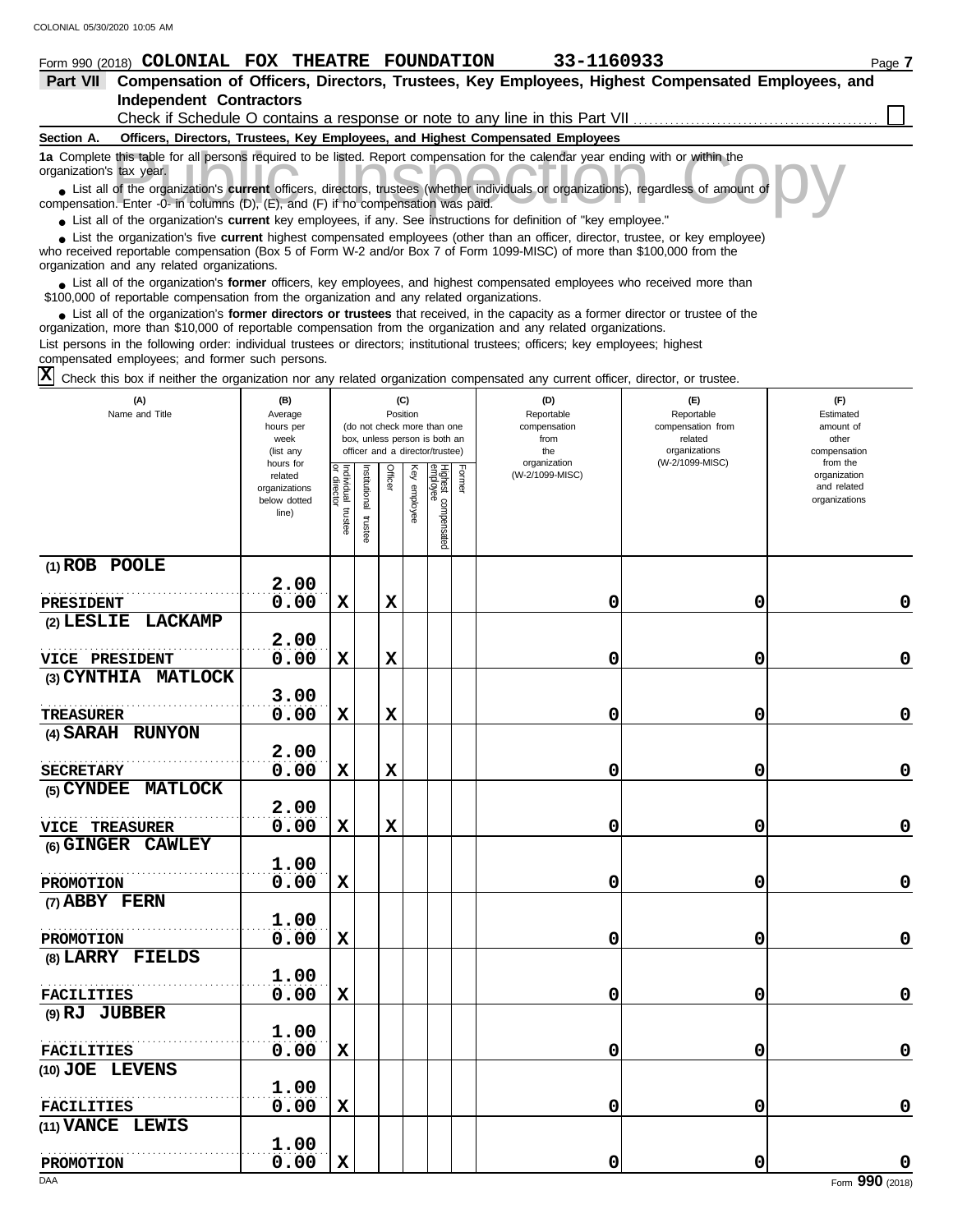| COLONIAL 05/30/2020 10:05 AM<br>Form 990 (2018) COLONIAL FOX THEATRE FOUNDATION<br>Part VII                                                                                                                                                                 |                                                                                                                                                                        |                                      |                       |         |                                                  |                                                                    |                                                        | 33-1160933<br>Section A. Officers, Directors, Trustees, Key Employees, and Highest Compensated Employees (continued) |                                |  |                                                          | Page 8              |
|-------------------------------------------------------------------------------------------------------------------------------------------------------------------------------------------------------------------------------------------------------------|------------------------------------------------------------------------------------------------------------------------------------------------------------------------|--------------------------------------|-----------------------|---------|--------------------------------------------------|--------------------------------------------------------------------|--------------------------------------------------------|----------------------------------------------------------------------------------------------------------------------|--------------------------------|--|----------------------------------------------------------|---------------------|
| (A)<br>Name and title                                                                                                                                                                                                                                       | (C)<br>(B)<br>Position<br>Average<br>(do not check more than one<br>hours per<br>box, unless person is both an<br>week<br>officer and a director/trustee)<br>(list any |                                      |                       |         | (D)<br>Reportable<br>compensation<br>from<br>the | (E)<br>Reportable<br>compensation from<br>related<br>organizations | (F)<br>Estimated<br>amount of<br>other<br>compensation |                                                                                                                      |                                |  |                                                          |                     |
|                                                                                                                                                                                                                                                             | hours for<br>related<br>٠<br>organizations<br>below dotted<br>line)                                                                                                    | Individual<br>or director<br>trustee | Institutional trustee | Officer | Key employee                                     | Highest compensated<br>employee                                    | Former                                                 | organization<br>(W-2/1099-MISC)                                                                                      | (W-2/1099-MISC)                |  | from the<br>organization<br>and related<br>organizations |                     |
| <b>LYNN MURRAY</b><br>(12)                                                                                                                                                                                                                                  |                                                                                                                                                                        |                                      |                       |         |                                                  |                                                                    |                                                        |                                                                                                                      |                                |  |                                                          |                     |
| PROMOTION                                                                                                                                                                                                                                                   | 1.00<br>0.00                                                                                                                                                           | X                                    |                       |         |                                                  |                                                                    |                                                        | 0                                                                                                                    | 0                              |  |                                                          | 0                   |
| <b>CHRIS</b><br><b>PATTER\$ON</b><br>(13)                                                                                                                                                                                                                   | 1.00<br>0.00                                                                                                                                                           | X                                    |                       |         |                                                  |                                                                    |                                                        | 0                                                                                                                    | 0                              |  |                                                          | 0                   |
| <b>FINANCE</b><br>VONNIE CORSINI<br>(14)                                                                                                                                                                                                                    |                                                                                                                                                                        |                                      |                       |         |                                                  |                                                                    |                                                        |                                                                                                                      |                                |  |                                                          |                     |
| <b>EXECUTIVE DIRECTOR</b>                                                                                                                                                                                                                                   | 60.00<br>0.00                                                                                                                                                          |                                      |                       | X       |                                                  |                                                                    |                                                        | 0                                                                                                                    | 0                              |  |                                                          | 0                   |
|                                                                                                                                                                                                                                                             |                                                                                                                                                                        |                                      |                       |         |                                                  |                                                                    |                                                        |                                                                                                                      |                                |  |                                                          |                     |
|                                                                                                                                                                                                                                                             |                                                                                                                                                                        |                                      |                       |         |                                                  |                                                                    |                                                        |                                                                                                                      |                                |  |                                                          |                     |
|                                                                                                                                                                                                                                                             |                                                                                                                                                                        |                                      |                       |         |                                                  |                                                                    |                                                        |                                                                                                                      |                                |  |                                                          |                     |
|                                                                                                                                                                                                                                                             |                                                                                                                                                                        |                                      |                       |         |                                                  |                                                                    |                                                        |                                                                                                                      |                                |  |                                                          |                     |
|                                                                                                                                                                                                                                                             |                                                                                                                                                                        |                                      |                       |         |                                                  |                                                                    |                                                        |                                                                                                                      |                                |  |                                                          |                     |
|                                                                                                                                                                                                                                                             |                                                                                                                                                                        |                                      |                       |         |                                                  |                                                                    |                                                        |                                                                                                                      |                                |  |                                                          |                     |
| 1b Sub-total<br>c Total from continuation sheets to Part VII, Section A                                                                                                                                                                                     |                                                                                                                                                                        |                                      |                       |         |                                                  |                                                                    | u<br>u                                                 |                                                                                                                      |                                |  |                                                          |                     |
| d<br>Total number of individuals (including but not limited to those listed above) who received more than \$100,000 of<br>2                                                                                                                                 |                                                                                                                                                                        |                                      |                       |         |                                                  |                                                                    | u                                                      |                                                                                                                      |                                |  |                                                          |                     |
| reportable compensation from the organization $\bf{u}$ 0                                                                                                                                                                                                    |                                                                                                                                                                        |                                      |                       |         |                                                  |                                                                    |                                                        |                                                                                                                      |                                |  |                                                          | Yes<br>No.          |
| Did the organization list any former officer, director, or trustee, key employee, or highest compensated<br>3                                                                                                                                               |                                                                                                                                                                        |                                      |                       |         |                                                  |                                                                    |                                                        |                                                                                                                      |                                |  | 3                                                        | X                   |
| For any individual listed on line 1a, is the sum of reportable compensation and other compensation from the<br>4<br>organization and related organizations greater than \$150,000? If "Yes," complete Schedule J for such                                   |                                                                                                                                                                        |                                      |                       |         |                                                  |                                                                    |                                                        |                                                                                                                      |                                |  |                                                          |                     |
| individual<br>Did any person listed on line 1a receive or accrue compensation from any unrelated organization or individual<br>5                                                                                                                            |                                                                                                                                                                        |                                      |                       |         |                                                  |                                                                    |                                                        |                                                                                                                      |                                |  | 4                                                        | X                   |
| Section B. Independent Contractors                                                                                                                                                                                                                          |                                                                                                                                                                        |                                      |                       |         |                                                  |                                                                    |                                                        |                                                                                                                      |                                |  | 5                                                        | x                   |
| Complete this table for your five highest compensated independent contractors that received more than \$100,000 of<br>1<br>compensation from the organization. Report compensation for the calendar year ending with or within the organization's tax year. |                                                                                                                                                                        |                                      |                       |         |                                                  |                                                                    |                                                        |                                                                                                                      |                                |  |                                                          |                     |
|                                                                                                                                                                                                                                                             | (A)<br>Name and business address                                                                                                                                       |                                      |                       |         |                                                  |                                                                    |                                                        |                                                                                                                      | (B)<br>Description of services |  |                                                          | (C)<br>Compensation |
|                                                                                                                                                                                                                                                             |                                                                                                                                                                        |                                      |                       |         |                                                  |                                                                    |                                                        |                                                                                                                      |                                |  |                                                          |                     |
|                                                                                                                                                                                                                                                             |                                                                                                                                                                        |                                      |                       |         |                                                  |                                                                    |                                                        |                                                                                                                      |                                |  |                                                          |                     |
|                                                                                                                                                                                                                                                             |                                                                                                                                                                        |                                      |                       |         |                                                  |                                                                    |                                                        |                                                                                                                      |                                |  |                                                          |                     |
|                                                                                                                                                                                                                                                             |                                                                                                                                                                        |                                      |                       |         |                                                  |                                                                    |                                                        |                                                                                                                      |                                |  |                                                          |                     |
|                                                                                                                                                                                                                                                             |                                                                                                                                                                        |                                      |                       |         |                                                  |                                                                    |                                                        |                                                                                                                      |                                |  |                                                          |                     |
| Total number of independent contractors (including but not limited to those listed above) who<br>$\mathbf{2}$<br>received more than \$100,000 of compensation from the organization u                                                                       |                                                                                                                                                                        |                                      |                       |         |                                                  |                                                                    |                                                        |                                                                                                                      | 0                              |  |                                                          |                     |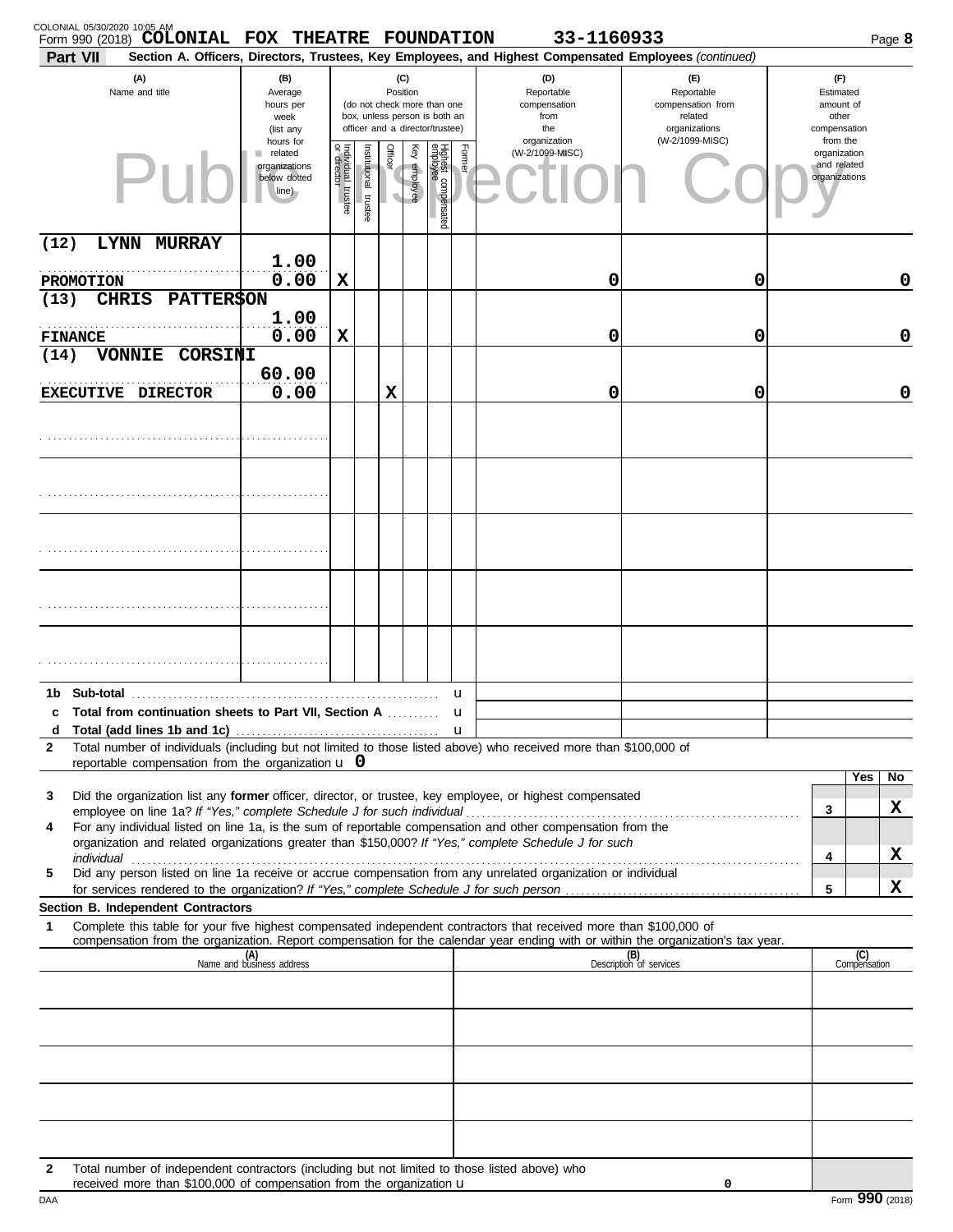|                  | Form 990 (2018) COLONIAL FOX ' | <b>THEATRE</b> | <b>FOUNDATION</b> | 33-1160933 | Page 9 |
|------------------|--------------------------------|----------------|-------------------|------------|--------|
| <b>Part VIII</b> | <b>Statement of Revenue</b>    |                |                   |            |        |

 $\Box$ 

|                                                           |         | a sa Bara                                                                                                                                                                                                                                                                                                          |                            | (A)<br>Total revenue | (B)<br>Related or<br>exempt<br>function<br>ш<br>revenue | (C)<br>Unrelated<br>business<br>revenue | (D)<br>Revenue<br>excluded from tax<br>under sections<br>512-514 |  |  |
|-----------------------------------------------------------|---------|--------------------------------------------------------------------------------------------------------------------------------------------------------------------------------------------------------------------------------------------------------------------------------------------------------------------|----------------------------|----------------------|---------------------------------------------------------|-----------------------------------------|------------------------------------------------------------------|--|--|
| Contributions, Gifts, Grants<br>and Other Similar Amounts |         | 1a Federated campaigns<br>1a<br><b>b</b> Membership dues<br>1 <sub>b</sub><br>1 <sub>c</sub><br>c Fundraising events<br>1 <sub>d</sub><br>d Related organizations<br>1e<br><b>e</b> Government grants (contributions)<br>f All other contributions, gifts, grants,<br>and similar amounts not included above<br>1f | 93,757                     |                      |                                                         |                                         |                                                                  |  |  |
|                                                           |         | \$<br><b>g</b> Noncash contributions included in lines 1a-1f:                                                                                                                                                                                                                                                      | .                          | 93,757               |                                                         |                                         |                                                                  |  |  |
|                                                           |         |                                                                                                                                                                                                                                                                                                                    | $\mathbf{u}$<br>Busn. Code |                      |                                                         |                                         |                                                                  |  |  |
| Service Revenue                                           | 2a<br>b | PROGRAM SERVICE REVENUE                                                                                                                                                                                                                                                                                            | 711110                     | 24,419               | 24,419                                                  |                                         |                                                                  |  |  |
|                                                           | с       |                                                                                                                                                                                                                                                                                                                    |                            |                      |                                                         |                                         |                                                                  |  |  |
|                                                           | d       |                                                                                                                                                                                                                                                                                                                    |                            |                      |                                                         |                                         |                                                                  |  |  |
|                                                           |         |                                                                                                                                                                                                                                                                                                                    |                            |                      |                                                         |                                         |                                                                  |  |  |
| Program :                                                 |         | f All other program service revenue $\ldots$                                                                                                                                                                                                                                                                       |                            | 24,419               |                                                         |                                         |                                                                  |  |  |
|                                                           |         |                                                                                                                                                                                                                                                                                                                    |                            |                      |                                                         |                                         |                                                                  |  |  |
|                                                           | 3       | Investment income (including dividends, interest,<br>Income from investment of tax-exempt bond proceeds u                                                                                                                                                                                                          | u                          | 3,190                | 3,190                                                   |                                         |                                                                  |  |  |
|                                                           | 5       |                                                                                                                                                                                                                                                                                                                    |                            |                      |                                                         |                                         |                                                                  |  |  |
|                                                           |         | (i) Real                                                                                                                                                                                                                                                                                                           | (ii) Personal              |                      |                                                         |                                         |                                                                  |  |  |
|                                                           |         | 6a Gross rents                                                                                                                                                                                                                                                                                                     |                            |                      |                                                         |                                         |                                                                  |  |  |
|                                                           | b       | Less: rental exps.                                                                                                                                                                                                                                                                                                 |                            |                      |                                                         |                                         |                                                                  |  |  |
|                                                           | c       | Rental inc. or (loss)                                                                                                                                                                                                                                                                                              |                            |                      |                                                         |                                         |                                                                  |  |  |
|                                                           | d       | <b>7a</b> Gross amount from                                                                                                                                                                                                                                                                                        |                            |                      |                                                         |                                         |                                                                  |  |  |
|                                                           |         | (i) Securities<br>sales of assets                                                                                                                                                                                                                                                                                  | (ii) Other                 |                      |                                                         |                                         |                                                                  |  |  |
|                                                           |         | other than inventory                                                                                                                                                                                                                                                                                               |                            |                      |                                                         |                                         |                                                                  |  |  |
|                                                           |         | <b>b</b> Less: cost or other                                                                                                                                                                                                                                                                                       |                            |                      |                                                         |                                         |                                                                  |  |  |
|                                                           |         | basis & sales exps                                                                                                                                                                                                                                                                                                 |                            |                      |                                                         |                                         |                                                                  |  |  |
|                                                           |         | c Gain or (loss)                                                                                                                                                                                                                                                                                                   |                            |                      |                                                         |                                         |                                                                  |  |  |
|                                                           |         |                                                                                                                                                                                                                                                                                                                    |                            |                      |                                                         |                                         |                                                                  |  |  |
| ٩                                                         |         | 8a Gross income from fundraising events                                                                                                                                                                                                                                                                            |                            |                      |                                                         |                                         |                                                                  |  |  |
| Other Reven                                               |         | (not including $\$\dots$                                                                                                                                                                                                                                                                                           |                            |                      |                                                         |                                         |                                                                  |  |  |
|                                                           |         | of contributions reported on line 1c).<br>al                                                                                                                                                                                                                                                                       |                            |                      |                                                         |                                         |                                                                  |  |  |
|                                                           |         | See Part IV, line $18$<br>b<br><b>b</b> Less: direct expenses                                                                                                                                                                                                                                                      |                            |                      |                                                         |                                         |                                                                  |  |  |
|                                                           |         | c Net income or (loss) from fundraising events  u                                                                                                                                                                                                                                                                  |                            |                      |                                                         |                                         |                                                                  |  |  |
|                                                           |         | 9a Gross income from gaming activities.                                                                                                                                                                                                                                                                            |                            |                      |                                                         |                                         |                                                                  |  |  |
|                                                           |         | See Part IV, line $19$<br>a l                                                                                                                                                                                                                                                                                      |                            |                      |                                                         |                                         |                                                                  |  |  |
|                                                           |         | b<br><b>b</b> Less: direct expenses                                                                                                                                                                                                                                                                                |                            |                      |                                                         |                                         |                                                                  |  |  |
|                                                           |         | c Net income or (loss) from gaming activities  u                                                                                                                                                                                                                                                                   |                            |                      |                                                         |                                         |                                                                  |  |  |
|                                                           |         | 10a Gross sales of inventory, less                                                                                                                                                                                                                                                                                 |                            |                      |                                                         |                                         |                                                                  |  |  |
|                                                           |         | returns and allowances  a                                                                                                                                                                                                                                                                                          |                            |                      |                                                         |                                         |                                                                  |  |  |
|                                                           |         | b<br><b>b</b> Less: $cost$ of goods $sol$                                                                                                                                                                                                                                                                          |                            |                      |                                                         |                                         |                                                                  |  |  |
|                                                           |         | <b>c</b> Net income or (loss) from sales of inventory $\mathbf{u}$                                                                                                                                                                                                                                                 |                            |                      |                                                         |                                         |                                                                  |  |  |
|                                                           |         | Miscellaneous Revenue                                                                                                                                                                                                                                                                                              | <b>Busn. Code</b>          |                      |                                                         |                                         |                                                                  |  |  |
|                                                           | 11a     |                                                                                                                                                                                                                                                                                                                    |                            |                      |                                                         |                                         |                                                                  |  |  |
|                                                           | b       |                                                                                                                                                                                                                                                                                                                    |                            |                      |                                                         |                                         |                                                                  |  |  |
|                                                           | c       |                                                                                                                                                                                                                                                                                                                    |                            |                      |                                                         |                                         |                                                                  |  |  |
|                                                           | d       |                                                                                                                                                                                                                                                                                                                    |                            |                      |                                                         |                                         |                                                                  |  |  |
|                                                           |         |                                                                                                                                                                                                                                                                                                                    | $\mathbf{u}$               |                      |                                                         |                                         |                                                                  |  |  |

 $\mathbf{u}$ 

**121,366 27,609 0 0**

**Total revenue.** See instructions. . . . . . . . . . . . . . . . . . . . . **12**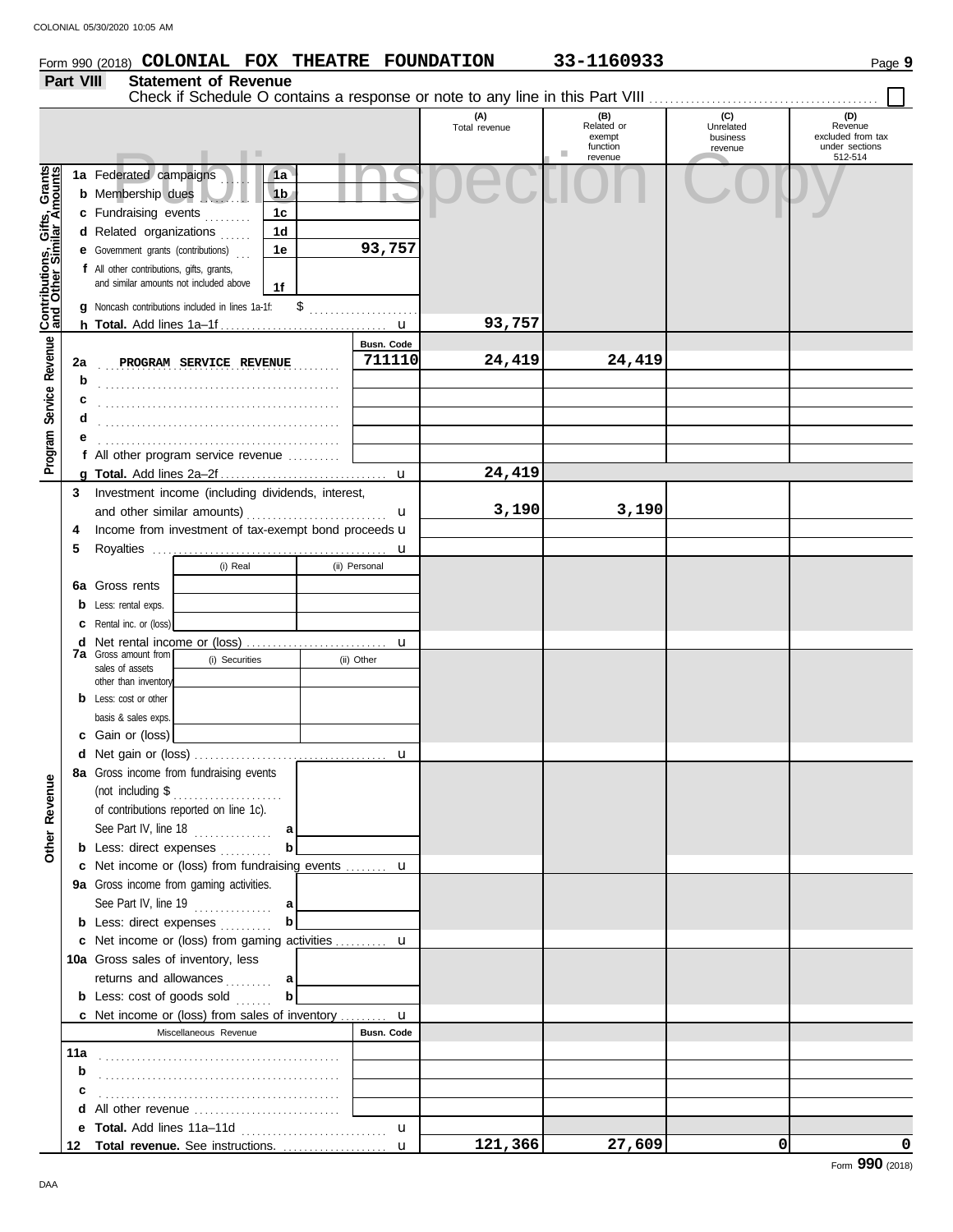# **Part IX Statement of Functional Expenses** Form 990 (2018) Page **10 COLONIAL FOX THEATRE FOUNDATION 33-1160933** *Section 501(c)(3) and 501(c)(4) organizations must complete all columns. All other organizations must complete column (A).*

|              | Check if Schedule O contains a response or note to any line in this Part IX                                                                |                       |                        |                       |                         |
|--------------|--------------------------------------------------------------------------------------------------------------------------------------------|-----------------------|------------------------|-----------------------|-------------------------|
|              | Do not include amounts reported on lines 6b,                                                                                               | (A)<br>Total expenses | (B)<br>Program service | (C)<br>Management and | (D)<br>Fundraising      |
|              | 7b, 8b, 9b, and 10b of Part VIII.                                                                                                          |                       | expenses               | general expenses      | expenses                |
| 1            | Grants and other assistance to domestic organizations                                                                                      |                       |                        |                       |                         |
|              | and domestic governments. See Part IV, line 21                                                                                             |                       |                        |                       |                         |
| $\mathbf{2}$ | Grants and other assistance to domestic                                                                                                    |                       |                        |                       |                         |
|              | individuals. See Part IV, line 22                                                                                                          |                       |                        |                       |                         |
| 3            | Grants and other assistance to foreign                                                                                                     |                       |                        |                       |                         |
|              | organizations, foreign governments, and foreign                                                                                            |                       |                        |                       |                         |
|              | individuals. See Part IV, lines 15 and 16                                                                                                  |                       |                        |                       |                         |
| 4            | Benefits paid to or for members                                                                                                            |                       |                        |                       |                         |
| 5            | Compensation of current officers, directors,                                                                                               |                       |                        |                       |                         |
|              | trustees, and key employees                                                                                                                |                       |                        |                       |                         |
| 6            | Compensation not included above, to disqualified                                                                                           |                       |                        |                       |                         |
|              | persons (as defined under section 4958(f)(1)) and                                                                                          |                       |                        |                       |                         |
|              | persons described in section 4958(c)(3)(B)                                                                                                 |                       |                        |                       |                         |
| 7            | Other salaries and wages                                                                                                                   | 30,765                | 29,464                 | 1,295                 | 6                       |
| 8            | Pension plan accruals and contributions (include                                                                                           |                       |                        |                       |                         |
|              | section 401(k) and 403(b) employer contributions)                                                                                          |                       |                        |                       |                         |
| 9            | Other employee benefits                                                                                                                    |                       |                        |                       |                         |
| 10           | Payroll taxes                                                                                                                              | 9,908                 | 9,489                  | 417                   | 2                       |
| 11           | Fees for services (non-employees):                                                                                                         |                       |                        |                       |                         |
| а            | Management                                                                                                                                 |                       |                        |                       |                         |
| b            | Legal                                                                                                                                      |                       |                        |                       |                         |
| c            |                                                                                                                                            |                       |                        |                       |                         |
| d            |                                                                                                                                            |                       |                        |                       |                         |
| е            | Professional fundraising services. See Part IV, line 17                                                                                    |                       |                        |                       |                         |
| f            | Investment management fees<br>.                                                                                                            |                       |                        |                       |                         |
| a            | Other. (If line 11g amount exceeds 10% of line 25, column                                                                                  |                       |                        |                       |                         |
|              | (A) amount, list line 11g expenses on Schedule O.)                                                                                         |                       |                        |                       |                         |
| 12           | Advertising and promotion                                                                                                                  | 4,780                 | 4,578                  | 201                   | 1                       |
| 13           |                                                                                                                                            | 31,306                | 29,982                 | 1,318                 | $\overline{6}$          |
| 14           | Information technology                                                                                                                     | 8,753                 | 8,382                  | 369                   | $\overline{2}$          |
| 15           |                                                                                                                                            |                       |                        |                       |                         |
| 16           |                                                                                                                                            | 21,102                | 20,210                 | 888                   | 4                       |
| 17           | Travel                                                                                                                                     | 3,573                 | 3,573                  |                       |                         |
| 18           | Payments of travel or entertainment expenses                                                                                               |                       |                        |                       |                         |
|              | for any federal, state, or local public officials                                                                                          |                       |                        |                       |                         |
| 19           | Conferences, conventions, and meetings                                                                                                     | 5,908                 |                        | 5,908                 |                         |
| 20           | Interest                                                                                                                                   |                       |                        |                       |                         |
| 21           | Payments to affiliates                                                                                                                     |                       |                        |                       |                         |
| 22           | Depreciation, depletion, and amortization                                                                                                  | 1,028                 | 1,028                  |                       |                         |
| 23           |                                                                                                                                            | 7,916                 | 7,581                  | 333                   | $\overline{\mathbf{2}}$ |
| 24           | Other expenses. Itemize expenses not covered                                                                                               |                       |                        |                       |                         |
|              | above (List miscellaneous expenses in line 24e. If                                                                                         |                       |                        |                       |                         |
|              | line 24e amount exceeds 10% of line 25, column                                                                                             |                       |                        |                       |                         |
|              | (A) amount, list line 24e expenses on Schedule O.)                                                                                         |                       |                        |                       |                         |
| a            | <b>EQUIPMENT</b>                                                                                                                           | 2,535                 | 2,427                  | 107                   | 1                       |
| b            | SALES TAX                                                                                                                                  | 263                   | 252                    | 11                    |                         |
| c            | <b>GRANT FEES</b>                                                                                                                          | 75                    | 72                     | 3                     |                         |
| d            |                                                                                                                                            |                       |                        |                       |                         |
| е            | All other expenses                                                                                                                         |                       |                        |                       |                         |
| 25           | Total functional expenses. Add lines 1 through 24e                                                                                         | 127,912               | 117,038                | 10,850                | 24                      |
| 26           | Joint costs. Complete this line only if the<br>organization reported in column (B) joint costs<br>from a combined educational campaign and |                       |                        |                       |                         |
|              | fundraising solicitation. Check here $\mathbf{u}$<br>if<br>following SOP 98-2 (ASC 958-720)                                                |                       |                        |                       |                         |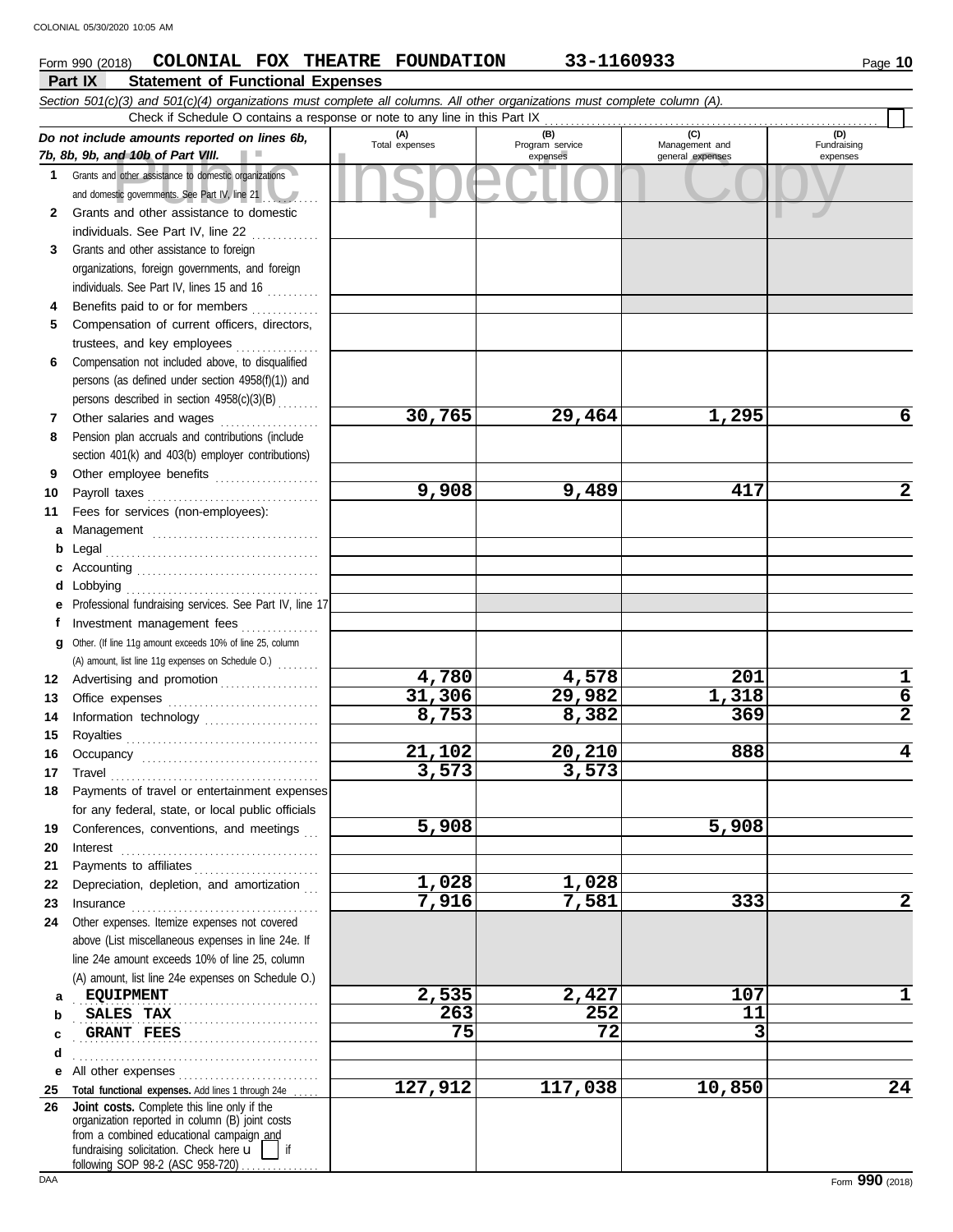### Form 990 (2018) Page **11 COLONIAL FOX THEATRE FOUNDATION 33-1160933**

## **Part X Balance Sheet**

|                   |          |                                                                                                                                            |         |            | (A)               |                 | (B)                       |  |  |
|-------------------|----------|--------------------------------------------------------------------------------------------------------------------------------------------|---------|------------|-------------------|-----------------|---------------------------|--|--|
|                   |          |                                                                                                                                            |         |            | Beginning of year |                 | End of year               |  |  |
|                   | 1.       | Cash-non-interest bearing                                                                                                                  |         |            | 11,944            | $\mathbf{1}$    | 38,143                    |  |  |
|                   | 2        | Cash—non-interest bearing<br>Savings and temporary cash investments                                                                        | 380,450 | $\sqrt{2}$ | 187,464           |                 |                           |  |  |
|                   | 3        |                                                                                                                                            |         |            |                   | 3 <sub>1</sub>  |                           |  |  |
|                   | 4        | Accounts receivable, net                                                                                                                   |         |            |                   | 4               |                           |  |  |
|                   | 5        | Loans and other receivables from current and former officers, directors,                                                                   |         |            |                   |                 |                           |  |  |
|                   |          | trustees, key employees, and highest compensated employees.                                                                                |         |            |                   |                 |                           |  |  |
|                   |          | Complete Part II of Schedule L                                                                                                             |         |            |                   | 5               |                           |  |  |
|                   | 6        | Loans and other receivables from other disqualified persons (as defined under section                                                      |         |            |                   |                 |                           |  |  |
|                   |          | $4958(f)(1)$ , persons described in section $4958(c)(3)(B)$ , and contributing employers and                                               |         |            |                   |                 |                           |  |  |
|                   |          | sponsoring organizations of section 501(c)(9) voluntary employees' beneficiary                                                             |         |            |                   |                 |                           |  |  |
|                   |          |                                                                                                                                            |         |            |                   | 6               |                           |  |  |
| Assets            | 7        |                                                                                                                                            |         |            |                   | 7               |                           |  |  |
|                   | 8        |                                                                                                                                            |         |            |                   | 8               |                           |  |  |
|                   | 9        |                                                                                                                                            |         |            |                   | 9               |                           |  |  |
|                   |          | 10a Land, buildings, and equipment: cost or                                                                                                |         |            |                   |                 |                           |  |  |
|                   |          |                                                                                                                                            |         |            |                   |                 |                           |  |  |
|                   |          | <b>b</b> Less: accumulated depreciation                                                                                                    |         |            | 2,121,543         | 10 <sub>c</sub> | 2,280,802                 |  |  |
|                   | 11       |                                                                                                                                            |         |            |                   | 11              |                           |  |  |
|                   | 12       |                                                                                                                                            |         | 12         |                   |                 |                           |  |  |
|                   | 13       |                                                                                                                                            |         | 13         |                   |                 |                           |  |  |
|                   | 14       | Intangible assets                                                                                                                          |         | 14         |                   |                 |                           |  |  |
|                   | 15       |                                                                                                                                            |         | 15         |                   |                 |                           |  |  |
|                   | 16       |                                                                                                                                            |         |            | <u>2,513,937</u>  | 16              | $\frac{2,506,409}{2,502}$ |  |  |
|                   | 17       |                                                                                                                                            |         |            | 3,407             | 17              |                           |  |  |
|                   | 18       | Grants payable                                                                                                                             |         | 18         |                   |                 |                           |  |  |
|                   | 19       |                                                                                                                                            |         |            |                   | 19              |                           |  |  |
|                   | 20       |                                                                                                                                            |         |            |                   | 20              |                           |  |  |
|                   | 21       | Escrow or custodial account liability. Complete Part IV of Schedule D                                                                      |         |            |                   | 21              |                           |  |  |
|                   | 22       | Loans and other payables to current and former officers, directors,                                                                        |         |            |                   |                 |                           |  |  |
| Liabilities       |          | trustees, key employees, highest compensated employees, and                                                                                |         |            |                   |                 |                           |  |  |
|                   |          |                                                                                                                                            |         |            |                   | 22              |                           |  |  |
|                   | 23       |                                                                                                                                            |         |            |                   | 23<br>24        |                           |  |  |
|                   | 24<br>25 | Unsecured notes and loans payable to unrelated third parties<br>Other liabilities (including federal income tax, payables to related third |         |            |                   |                 |                           |  |  |
|                   |          | parties, and other liabilities not included on lines 17-24). Complete Part X                                                               |         |            |                   |                 |                           |  |  |
|                   |          | of Schedule D                                                                                                                              |         |            |                   | 25              |                           |  |  |
|                   | 26       |                                                                                                                                            |         |            | 3,407             | 26              | 2,502                     |  |  |
|                   |          | Organizations that follow SFAS 117 (ASC 958), check here u                                                                                 |         | and        |                   |                 |                           |  |  |
|                   |          | complete lines 27 through 29, and lines 33 and 34.                                                                                         |         |            |                   |                 |                           |  |  |
|                   | 27       | Unrestricted net assets                                                                                                                    |         |            |                   | 27              |                           |  |  |
| or Fund Balances  | 28       | Temporarily restricted net assets                                                                                                          |         |            |                   | 28              |                           |  |  |
|                   | 29       | Permanently restricted net assets                                                                                                          |         |            |                   | 29              |                           |  |  |
|                   |          | SEAS 117 (ASC 958), check here $\overline{X}$ and<br>Organizations that do not follow SFAS 117 (ASC 958), check here u                     |         |            |                   |                 |                           |  |  |
|                   |          | complete lines 30 through 34.                                                                                                              |         |            |                   |                 |                           |  |  |
|                   | 30       | Capital stock or trust principal, or current funds                                                                                         |         |            |                   | 30              |                           |  |  |
|                   | 31       | Paid-in or capital surplus, or land, building, or equipment fund                                                                           |         |            |                   | 31              |                           |  |  |
| <b>Net Assets</b> | 32       | Retained earnings, endowment, accumulated income, or other funds                                                                           |         |            | 2,510,530         | 32              | <u>2,503,907</u>          |  |  |
|                   | 33       | Total net assets or fund balances                                                                                                          |         |            | 2,510,530         | 33              | 2,503,907                 |  |  |
|                   | 34       |                                                                                                                                            |         |            | 2,513,937         | 34              | 2,506,409                 |  |  |

DAA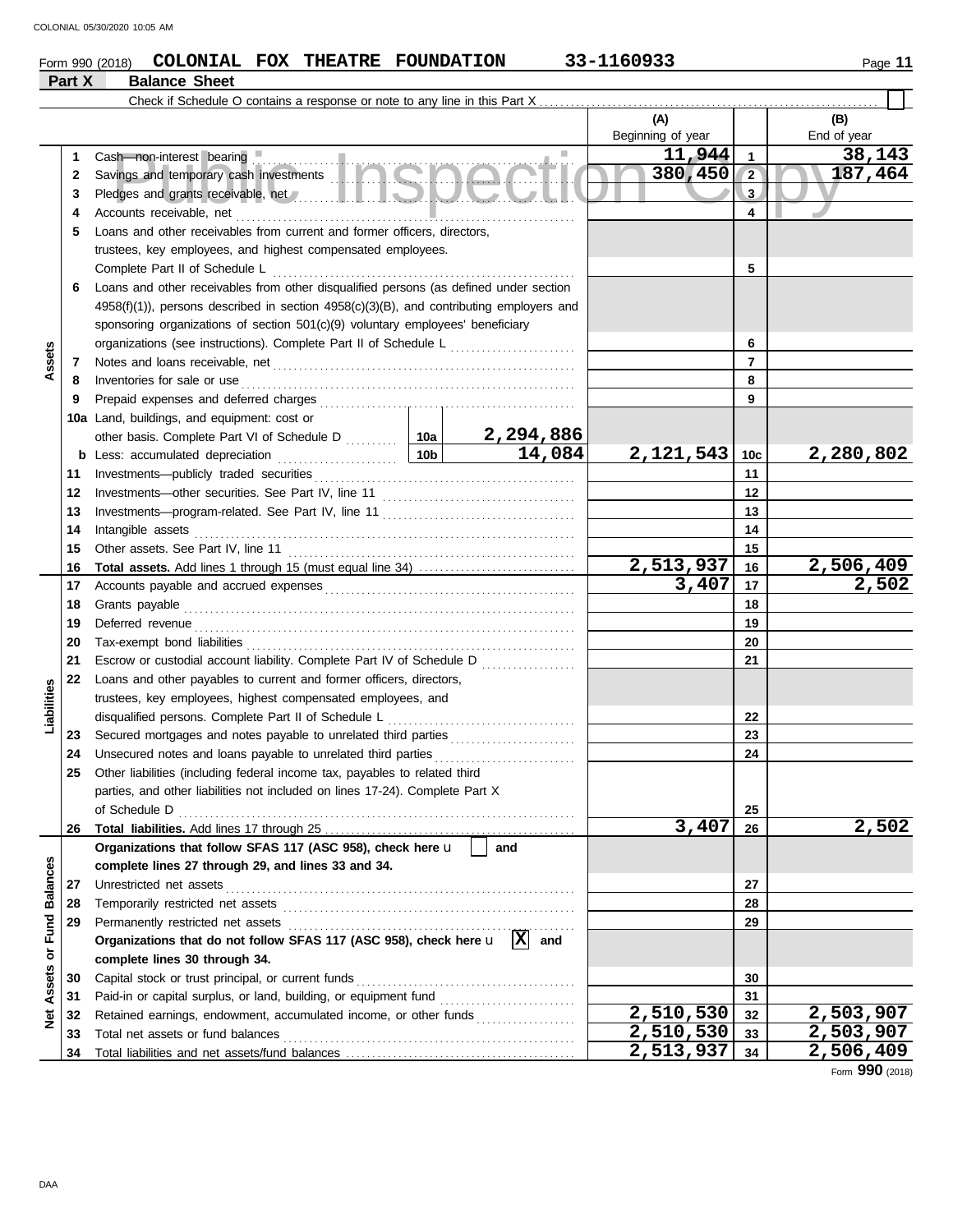|    | 33-1160933<br>Form 990 (2018) COLONIAL FOX THEATRE FOUNDATION                                                                                   |                |                |            | Page 12 |
|----|-------------------------------------------------------------------------------------------------------------------------------------------------|----------------|----------------|------------|---------|
|    | <b>Reconciliation of Net Assets</b><br>Part XI                                                                                                  |                |                |            |         |
|    |                                                                                                                                                 |                |                |            |         |
| 1  |                                                                                                                                                 |                |                | 121,366    |         |
| 2  |                                                                                                                                                 | $\mathbf{2}$   |                | 127,912    |         |
| 3  |                                                                                                                                                 | $\mathbf{3}$   |                | $-6,546$   |         |
| 4  | Revenue less expenses. Subtract line 2 from line 1<br>Net assets or fund balances at beginning of year (must equal Part X, line 33, column (A)) | $\overline{4}$ | 2,510,530      |            |         |
| 5  |                                                                                                                                                 | 5              |                |            |         |
| 6  |                                                                                                                                                 | 6              |                |            | $-77$   |
| 7  | Investment expenses                                                                                                                             | $\overline{7}$ |                |            |         |
| 8  | Prior period adjustments <b>construction and construction of the construction</b> and construction of the construction                          | 8              |                |            |         |
| 9  |                                                                                                                                                 | 9              |                |            |         |
| 10 | Net assets or fund balances at end of year. Combine lines 3 through 9 (must equal Part X, line                                                  |                |                |            |         |
|    | 33, column (B))                                                                                                                                 | 10             | 2,503,907      |            |         |
|    | <b>Financial Statements and Reporting</b><br>Part XII                                                                                           |                |                |            |         |
|    |                                                                                                                                                 |                |                |            |         |
|    |                                                                                                                                                 |                |                | <b>Yes</b> | No      |
| 1  | $\vert \mathbf{x} \vert$<br>Accounting method used to prepare the Form 990:<br>Cash<br>Accrual<br>Other                                         |                |                |            |         |
|    | If the organization changed its method of accounting from a prior year or checked "Other," explain in                                           |                |                |            |         |
|    | Schedule O.                                                                                                                                     |                |                |            |         |
|    | 2a Were the organization's financial statements compiled or reviewed by an independent accountant?                                              |                | 2a             |            | х       |
|    | If "Yes," check a box below to indicate whether the financial statements for the year were compiled or                                          |                |                |            |         |
|    | reviewed on a separate basis, consolidated basis, or both:                                                                                      |                |                |            |         |
|    | Both consolidated and separate basis<br>Separate basis<br>Consolidated basis                                                                    |                |                |            |         |
|    | <b>b</b> Were the organization's financial statements audited by an independent accountant?                                                     |                | 2b             |            | х       |
|    | If "Yes," check a box below to indicate whether the financial statements for the year were audited on a                                         |                |                |            |         |
|    | separate basis, consolidated basis, or both:                                                                                                    |                |                |            |         |
|    | Separate basis<br>Consolidated basis<br>  Both consolidated and separate basis                                                                  |                |                |            |         |
|    | c If "Yes" to line 2a or 2b, does the organization have a committee that assumes responsibility for oversight                                   |                |                |            |         |
|    | of the audit, review, or compilation of its financial statements and selection of an independent accountant?                                    |                | 2c             |            |         |
|    | If the organization changed either its oversight process or selection process during the tax year, explain in                                   |                |                |            |         |
|    | Schedule O.                                                                                                                                     |                |                |            |         |
|    | 3a As a result of a federal award, was the organization required to undergo an audit or audits as set forth in                                  |                |                |            |         |
|    | the Single Audit Act and OMB Circular A-133?                                                                                                    |                | За             |            |         |
|    | <b>b</b> If "Yes," did the organization undergo the required audit or audits? If the organization did not undergo the                           |                |                |            |         |
|    | required audit or audits, explain why in Schedule O and describe any steps taken to undergo such audits.                                        |                | 3 <sub>b</sub> |            |         |

Form **990** (2018)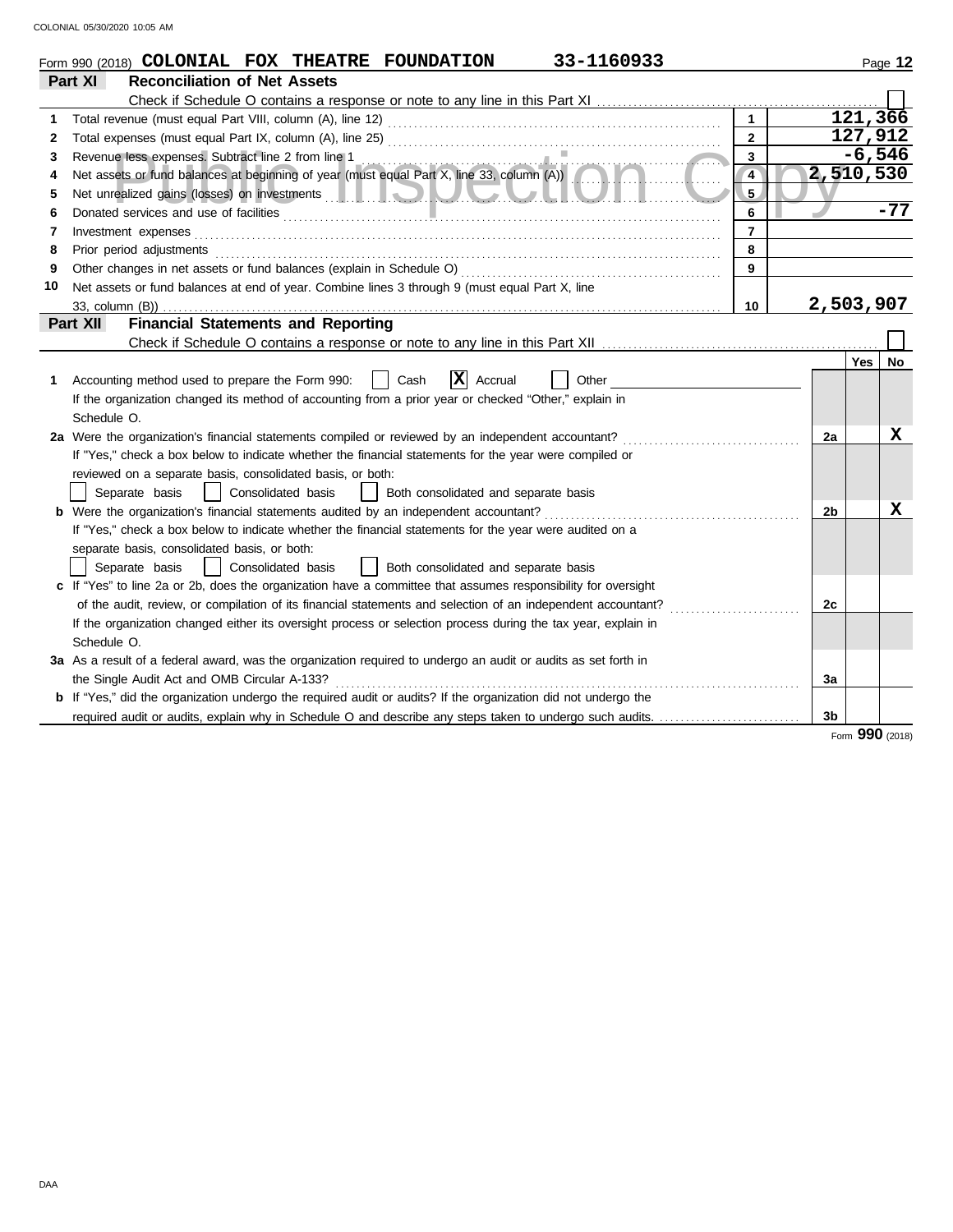| <b>SCHEDULE A</b>                                                                                                                                                   |                                                                                                                                                                                                                                                            | <b>Public Charity Status and Public Support</b>                                                                                                                                                                                                                 |                                       |                               | OMB No. 1545-0047                   |  |  |  |
|---------------------------------------------------------------------------------------------------------------------------------------------------------------------|------------------------------------------------------------------------------------------------------------------------------------------------------------------------------------------------------------------------------------------------------------|-----------------------------------------------------------------------------------------------------------------------------------------------------------------------------------------------------------------------------------------------------------------|---------------------------------------|-------------------------------|-------------------------------------|--|--|--|
| (Form 990 or 990-EZ)                                                                                                                                                |                                                                                                                                                                                                                                                            | Complete if the organization is a section 501(c)(3) organization or a section 4947(a)(1) nonexempt charitable trust.                                                                                                                                            |                                       |                               | 2018                                |  |  |  |
| Department of the Treasury                                                                                                                                          |                                                                                                                                                                                                                                                            | La Attach to Form 990 or Form 990-EZ.                                                                                                                                                                                                                           |                                       |                               | Open to Public                      |  |  |  |
| Internal Revenue Service                                                                                                                                            |                                                                                                                                                                                                                                                            | <b>u</b> Go to www.irs.gov/Form990 for instructions and the latest information.                                                                                                                                                                                 |                                       |                               | Inspection                          |  |  |  |
| Name of the organization                                                                                                                                            | <b>In</b>                                                                                                                                                                                                                                                  | COLONIAL FOX THEATRE FOUNDATION                                                                                                                                                                                                                                 |                                       | 33-1160933                    | Employer identification number      |  |  |  |
| Part I                                                                                                                                                              |                                                                                                                                                                                                                                                            | Reason for Public Charity Status (All organizations must complete this part.) See instructions.                                                                                                                                                                 |                                       |                               |                                     |  |  |  |
|                                                                                                                                                                     |                                                                                                                                                                                                                                                            | The organization is not a private foundation because it is: (For lines 1 through 12, check only one box.)                                                                                                                                                       |                                       |                               |                                     |  |  |  |
| 1                                                                                                                                                                   |                                                                                                                                                                                                                                                            | A church, convention of churches, or association of churches described in section 170(b)(1)(A)(i).                                                                                                                                                              |                                       |                               |                                     |  |  |  |
| 2                                                                                                                                                                   |                                                                                                                                                                                                                                                            | A school described in section 170(b)(1)(A)(ii). (Attach Schedule E (Form 990 or 990-EZ).)                                                                                                                                                                       |                                       |                               |                                     |  |  |  |
| 3                                                                                                                                                                   |                                                                                                                                                                                                                                                            | A hospital or a cooperative hospital service organization described in section 170(b)(1)(A)(iii).                                                                                                                                                               |                                       |                               |                                     |  |  |  |
| A medical research organization operated in conjunction with a hospital described in section 170(b)(1)(A)(iii). Enter the hospital's name,<br>4<br>city, and state: |                                                                                                                                                                                                                                                            |                                                                                                                                                                                                                                                                 |                                       |                               |                                     |  |  |  |
| 5                                                                                                                                                                   | An organization operated for the benefit of a college or university owned or operated by a governmental unit described in                                                                                                                                  |                                                                                                                                                                                                                                                                 |                                       |                               |                                     |  |  |  |
|                                                                                                                                                                     | section 170(b)(1)(A)(iv). (Complete Part II.)                                                                                                                                                                                                              |                                                                                                                                                                                                                                                                 |                                       |                               |                                     |  |  |  |
| 6                                                                                                                                                                   |                                                                                                                                                                                                                                                            | A federal, state, or local government or governmental unit described in section 170(b)(1)(A)(v).                                                                                                                                                                |                                       |                               |                                     |  |  |  |
| x <br>7                                                                                                                                                             | described in section 170(b)(1)(A)(vi). (Complete Part II.)                                                                                                                                                                                                 | An organization that normally receives a substantial part of its support from a governmental unit or from the general public                                                                                                                                    |                                       |                               |                                     |  |  |  |
| 8                                                                                                                                                                   |                                                                                                                                                                                                                                                            | A community trust described in section 170(b)(1)(A)(vi). (Complete Part II.)                                                                                                                                                                                    |                                       |                               |                                     |  |  |  |
| 9                                                                                                                                                                   |                                                                                                                                                                                                                                                            | An agricultural research organization described in section 170(b)(1)(A)(ix) operated in conjunction with a land-grant college<br>or university or a non-land-grant college of agriculture (see instructions). Enter the name, city, and state of the college or |                                       |                               |                                     |  |  |  |
| university:<br>10                                                                                                                                                   |                                                                                                                                                                                                                                                            |                                                                                                                                                                                                                                                                 |                                       |                               |                                     |  |  |  |
|                                                                                                                                                                     | An organization that normally receives: (1) more than 33 1/3% of its support from contributions, membership fees, and gross<br>receipts from activities related to its exempt functions—subject to certain exceptions, and (2) no more than 33 1/3% of its |                                                                                                                                                                                                                                                                 |                                       |                               |                                     |  |  |  |
|                                                                                                                                                                     | support from gross investment income and unrelated business taxable income (less section 511 tax) from businesses                                                                                                                                          |                                                                                                                                                                                                                                                                 |                                       |                               |                                     |  |  |  |
| 11                                                                                                                                                                  |                                                                                                                                                                                                                                                            | acquired by the organization after June 30, 1975. See section 509(a)(2). (Complete Part III.)<br>An organization organized and operated exclusively to test for public safety. See section 509(a)(4).                                                           |                                       |                               |                                     |  |  |  |
| 12                                                                                                                                                                  |                                                                                                                                                                                                                                                            | An organization organized and operated exclusively for the benefit of, to perform the functions of, or to carry out the purposes                                                                                                                                |                                       |                               |                                     |  |  |  |
|                                                                                                                                                                     |                                                                                                                                                                                                                                                            | of one or more publicly supported organizations described in section 509(a)(1) or section 509(a)(2). See section 509(a)(3).                                                                                                                                     |                                       |                               |                                     |  |  |  |
|                                                                                                                                                                     |                                                                                                                                                                                                                                                            | Check the box in lines 12a through 12d that describes the type of supporting organization and complete lines 12e, 12f, and 12g.                                                                                                                                 |                                       |                               |                                     |  |  |  |
| а                                                                                                                                                                   |                                                                                                                                                                                                                                                            | Type I. A supporting organization operated, supervised, or controlled by its supported organization(s), typically by giving<br>the supported organization(s) the power to regularly appoint or elect a majority of the directors or trustees of the             |                                       |                               |                                     |  |  |  |
|                                                                                                                                                                     |                                                                                                                                                                                                                                                            | supporting organization. You must complete Part IV, Sections A and B.                                                                                                                                                                                           |                                       |                               |                                     |  |  |  |
| b                                                                                                                                                                   |                                                                                                                                                                                                                                                            | Type II. A supporting organization supervised or controlled in connection with its supported organization(s), by having<br>control or management of the supporting organization vested in the same persons that control or manage the supported                 |                                       |                               |                                     |  |  |  |
|                                                                                                                                                                     |                                                                                                                                                                                                                                                            | organization(s). You must complete Part IV, Sections A and C.                                                                                                                                                                                                   |                                       |                               |                                     |  |  |  |
| c                                                                                                                                                                   |                                                                                                                                                                                                                                                            | Type III functionally integrated. A supporting organization operated in connection with, and functionally integrated with,                                                                                                                                      |                                       |                               |                                     |  |  |  |
|                                                                                                                                                                     |                                                                                                                                                                                                                                                            | its supported organization(s) (see instructions). You must complete Part IV, Sections A, D, and E.                                                                                                                                                              |                                       |                               |                                     |  |  |  |
| d                                                                                                                                                                   |                                                                                                                                                                                                                                                            | Type III non-functionally integrated. A supporting organization operated in connection with its supported organization(s)<br>that is not functionally integrated. The organization generally must satisfy a distribution requirement and an attentiveness       |                                       |                               |                                     |  |  |  |
|                                                                                                                                                                     |                                                                                                                                                                                                                                                            | requirement (see instructions). You must complete Part IV, Sections A and D, and Part V.                                                                                                                                                                        |                                       |                               |                                     |  |  |  |
| е                                                                                                                                                                   |                                                                                                                                                                                                                                                            | Check this box if the organization received a written determination from the IRS that it is a Type I, Type II, Type III                                                                                                                                         |                                       |                               |                                     |  |  |  |
| f                                                                                                                                                                   | Enter the number of supported organizations                                                                                                                                                                                                                | functionally integrated, or Type III non-functionally integrated supporting organization.                                                                                                                                                                       |                                       |                               |                                     |  |  |  |
| g                                                                                                                                                                   |                                                                                                                                                                                                                                                            | Provide the following information about the supported organization(s).                                                                                                                                                                                          |                                       |                               |                                     |  |  |  |
| (i) Name of supported                                                                                                                                               | (ii) EIN                                                                                                                                                                                                                                                   | (iii) Type of organization                                                                                                                                                                                                                                      | (iv) Is the organization              | (v) Amount of monetary        | (vi) Amount of                      |  |  |  |
| organization                                                                                                                                                        |                                                                                                                                                                                                                                                            | (described on lines 1-10<br>above (see instructions))                                                                                                                                                                                                           | listed in your governing<br>document? | support (see<br>instructions) | other support (see<br>instructions) |  |  |  |
|                                                                                                                                                                     |                                                                                                                                                                                                                                                            |                                                                                                                                                                                                                                                                 | Yes<br>No                             |                               |                                     |  |  |  |
| (A)                                                                                                                                                                 |                                                                                                                                                                                                                                                            |                                                                                                                                                                                                                                                                 |                                       |                               |                                     |  |  |  |
|                                                                                                                                                                     |                                                                                                                                                                                                                                                            |                                                                                                                                                                                                                                                                 |                                       |                               |                                     |  |  |  |
| (B)                                                                                                                                                                 |                                                                                                                                                                                                                                                            |                                                                                                                                                                                                                                                                 |                                       |                               |                                     |  |  |  |
| (C)                                                                                                                                                                 |                                                                                                                                                                                                                                                            |                                                                                                                                                                                                                                                                 |                                       |                               |                                     |  |  |  |
| (D)                                                                                                                                                                 |                                                                                                                                                                                                                                                            |                                                                                                                                                                                                                                                                 |                                       |                               |                                     |  |  |  |
| (E)                                                                                                                                                                 |                                                                                                                                                                                                                                                            |                                                                                                                                                                                                                                                                 |                                       |                               |                                     |  |  |  |
|                                                                                                                                                                     |                                                                                                                                                                                                                                                            |                                                                                                                                                                                                                                                                 |                                       |                               |                                     |  |  |  |
| Total                                                                                                                                                               |                                                                                                                                                                                                                                                            |                                                                                                                                                                                                                                                                 |                                       |                               |                                     |  |  |  |

**For Paperwork Reduction Act Notice, see the Instructions for Form 990 or 990-EZ.**

**Schedule A (Form 990 or 990-EZ) 2018**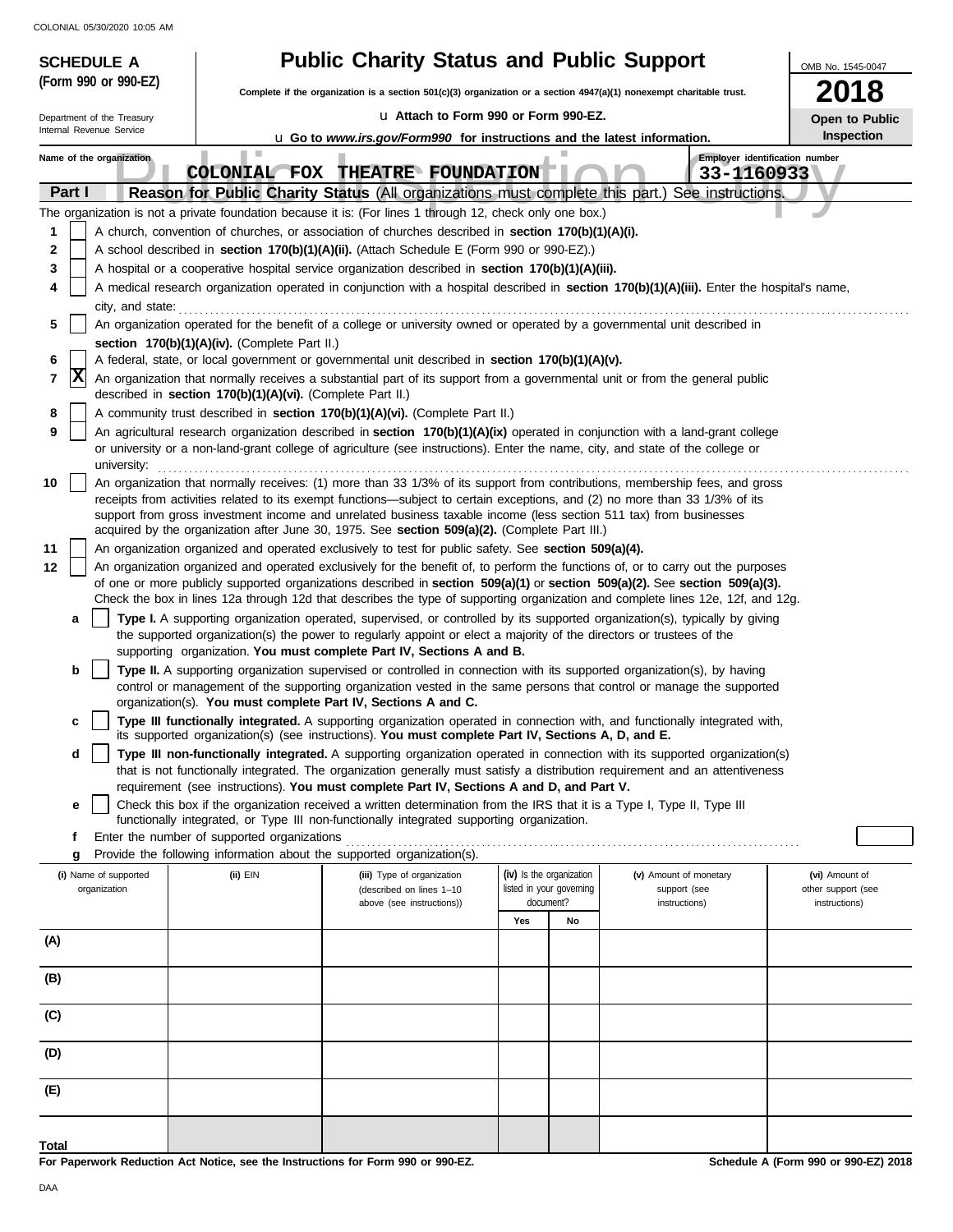|              | Schedule A (Form 990 or 990-EZ) 2018                                                                                               | COLONIAL FOX THEATRE FOUNDATION |          |            |            | 33-1160933      | Page 2                                 |
|--------------|------------------------------------------------------------------------------------------------------------------------------------|---------------------------------|----------|------------|------------|-----------------|----------------------------------------|
|              | Support Schedule for Organizations Described in Sections 170(b)(1)(A)(iv) and 170(b)(1)(A)(vi)<br>Part II                          |                                 |          |            |            |                 |                                        |
|              | (Complete only if you checked the box on line 5, 7, or 8 of Part I or if the organization failed to qualify under                  |                                 |          |            |            |                 |                                        |
|              | Part III. If the organization fails to qualify under the tests listed below, please complete Part III.)                            |                                 |          |            |            |                 |                                        |
|              | Section A. Public Support                                                                                                          |                                 |          |            |            |                 |                                        |
|              | Calendar year (or fiscal year beginning in)<br>$\mathbf{u}$                                                                        | (a) 2014                        | (b) 2015 | $(c)$ 2016 | (d) $2017$ | (e) $2018$      | (f) Total                              |
| 1            | Gifts, grants, contributions, and                                                                                                  |                                 |          |            |            |                 |                                        |
|              | membership fees received. (Do not                                                                                                  |                                 |          |            |            |                 |                                        |
|              | include any "unusual grants.")                                                                                                     | 141,425                         | 353,813  | 736,356    | 373,039    | 93,757          | 1,698,390                              |
| $\mathbf{2}$ | Tax revenues levied for the                                                                                                        |                                 |          |            |            |                 |                                        |
|              | organization's benefit and either paid                                                                                             |                                 |          |            |            |                 |                                        |
|              | to or expended on its behalf                                                                                                       |                                 |          |            |            |                 |                                        |
| 3            | The value of services or facilities                                                                                                |                                 |          |            |            |                 |                                        |
|              | furnished by a governmental unit to the<br>organization without charge                                                             |                                 |          |            |            |                 |                                        |
| 4            | Total. Add lines 1 through 3                                                                                                       | 141,425                         | 353,813  | 736,356    | 373,039    | 93,757          | 1,698,390                              |
| 5            | The portion of total contributions by                                                                                              |                                 |          |            |            |                 |                                        |
|              | each person (other than a                                                                                                          |                                 |          |            |            |                 |                                        |
|              | governmental unit or publicly                                                                                                      |                                 |          |            |            |                 |                                        |
|              | supported organization) included on<br>line 1 that exceeds 2% of the amount                                                        |                                 |          |            |            |                 |                                        |
|              | shown on line 11, column (f) $\ldots$                                                                                              |                                 |          |            |            |                 | 680,480                                |
| 6            | Public support. Subtract line 5 from line 4                                                                                        |                                 |          |            |            |                 | 1,017,910                              |
|              | <b>Section B. Total Support</b>                                                                                                    |                                 |          |            |            |                 |                                        |
|              | Calendar year (or fiscal year beginning in)<br>$\mathbf{u}$                                                                        | (a) 2014                        | (b) 2015 | $(c)$ 2016 | $(d)$ 2017 | $(e)$ 2018      | (f) Total                              |
| 7            | Amounts from line 4                                                                                                                | 141,425                         | 353,813  | 736,356    | 373,039    | 93,757          | 1,698,390                              |
| 8            | Gross income from interest, dividends,                                                                                             |                                 |          |            |            |                 |                                        |
|              | payments received on securities loans,                                                                                             |                                 |          |            |            |                 |                                        |
|              | rents, royalties, and income from<br>similar sources                                                                               | 81                              | 190      | 883        | 88         |                 | 1,242                                  |
| 9            | Net income from unrelated business                                                                                                 |                                 |          |            |            |                 |                                        |
|              | activities, whether or not the business                                                                                            |                                 |          |            |            |                 |                                        |
|              | is regularly carried on                                                                                                            |                                 |          |            |            |                 |                                        |
| 10           | Other income. Do not include gain or                                                                                               |                                 |          |            |            |                 |                                        |
|              | loss from the sale of capital assets                                                                                               |                                 |          |            |            |                 |                                        |
|              | (Explain in Part VI.)                                                                                                              |                                 |          |            |            |                 |                                        |
| 11           | Total support. Add lines 7 through 10                                                                                              |                                 |          |            |            |                 | 1,699,632                              |
| 12           | Gross receipts from related activities, etc. (see instructions)                                                                    |                                 |          |            |            | 12 <sup>2</sup> | 39,649                                 |
| 13           | First five years. If the Form 990 is for the organization's first, second, third, fourth, or fifth tax year as a section 501(c)(3) |                                 |          |            |            |                 |                                        |
|              | organization, check this box and stop here<br>Section C. Computation of Public Support Percentage                                  |                                 |          |            |            |                 |                                        |
| 14           | Public support percentage for 2018 (line 6, column (f) divided by line 11, column (f)) [[[[[[[[[[[[[[[[[[[[[[                      |                                 |          |            |            | 14              | 59.89%                                 |
| 15           | Public support percentage from 2017 Schedule A, Part II, line 14                                                                   |                                 |          |            |            | 15              | 62.62%                                 |
| 16a          | 33 1/3% support test-2018. If the organization did not check the box on line 13, and line 14 is 33 1/3% or more, check this        |                                 |          |            |            |                 |                                        |
|              | box and stop here. The organization qualifies as a publicly supported organization                                                 |                                 |          |            |            |                 | $\blacktriangleright \boxed{\text{X}}$ |
| b            | 33 1/3% support test-2017. If the organization did not check a box on line 13 or 16a, and line 15 is 33 1/3% or more, check        |                                 |          |            |            |                 |                                        |
|              | this box and stop here. The organization qualifies as a publicly supported organization                                            |                                 |          |            |            |                 |                                        |
| 17a          | 10%-facts-and-circumstances test-2018. If the organization did not check a box on line 13, 16a, or 16b, and line 14 is             |                                 |          |            |            |                 |                                        |
|              | 10% or more, and if the organization meets the "facts-and-circumstances" test, check this box and stop here. Explain in            |                                 |          |            |            |                 |                                        |
|              | Part VI how the organization meets the "facts-and-circumstances" test. The organization qualifies as a publicly supported          |                                 |          |            |            |                 |                                        |
|              | organization                                                                                                                       |                                 |          |            |            |                 |                                        |
| b            | 10%-facts-and-circumstances test-2017. If the organization did not check a box on line 13, 16a, 16b, or 17a, and line              |                                 |          |            |            |                 |                                        |
|              | 15 is 10% or more, and if the organization meets the "facts-and-circumstances" test, check this box and stop here.                 |                                 |          |            |            |                 |                                        |
|              | Explain in Part VI how the organization meets the "facts-and-circumstances" test. The organization qualifies as a publicly         |                                 |          |            |            |                 |                                        |
|              | supported organization                                                                                                             |                                 |          |            |            |                 |                                        |
| 18           | Private foundation. If the organization did not check a box on line 13, 16a, 16b, 17a, or 17b, check this box and see              |                                 |          |            |            |                 |                                        |
|              | <b>instructions</b>                                                                                                                |                                 |          |            |            |                 |                                        |

**Schedule A (Form 990 or 990-EZ) 2018**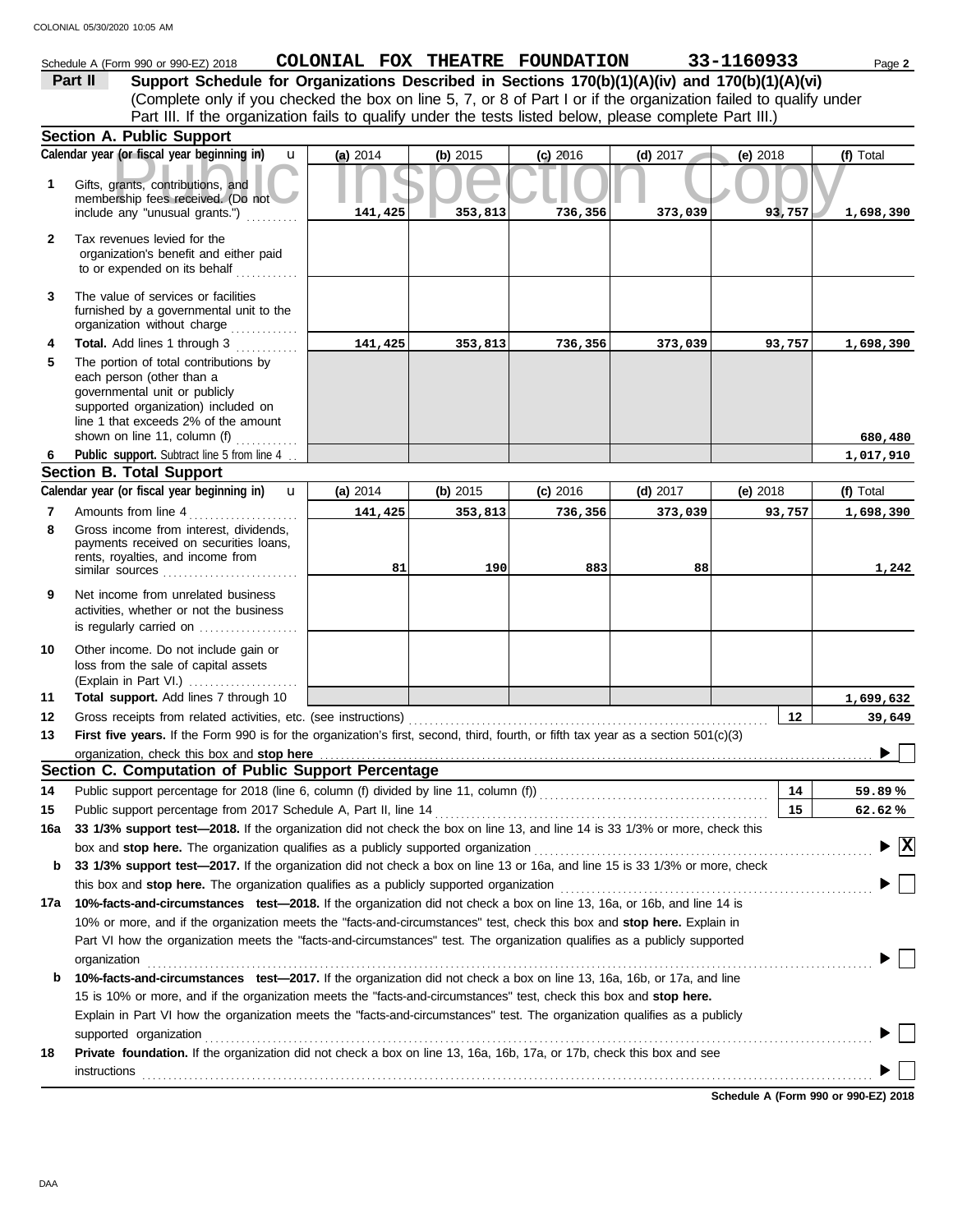|              | Schedule A (Form 990 or 990-EZ) 2018                                                                                                                                                                                                                                                                                                                          |            | COLONIAL FOX THEATRE FOUNDATION |            |            | 33-1160933 | Page 3    |
|--------------|---------------------------------------------------------------------------------------------------------------------------------------------------------------------------------------------------------------------------------------------------------------------------------------------------------------------------------------------------------------|------------|---------------------------------|------------|------------|------------|-----------|
|              | Support Schedule for Organizations Described in Section 509(a)(2)<br>Part III                                                                                                                                                                                                                                                                                 |            |                                 |            |            |            |           |
|              | (Complete only if you checked the box on line 10 of Part I or if the organization failed to qualify under Part II.                                                                                                                                                                                                                                            |            |                                 |            |            |            |           |
|              | If the organization fails to qualify under the tests listed below, please complete Part II.)                                                                                                                                                                                                                                                                  |            |                                 |            |            |            |           |
|              | <b>Section A. Public Support</b>                                                                                                                                                                                                                                                                                                                              |            |                                 |            |            |            |           |
|              | Calendar year (or fiscal year beginning in)<br>$\mathbf{u}$                                                                                                                                                                                                                                                                                                   | (a) 2014   | (b) $2015$                      | $(c)$ 2016 | $(d)$ 2017 | (e) 2018   | (f) Total |
| $\mathbf{1}$ | Gifts, grants, contributions, and membership<br>fees received. (Do not include any "unusual grants.")                                                                                                                                                                                                                                                         |            |                                 |            |            |            |           |
| $\mathbf{2}$ | Gross receipts from admissions, merchandise<br>sold or services performed, or facilities<br>furnished in any activity that is related to the<br>organization's tax-exempt purpose                                                                                                                                                                             |            |                                 |            |            |            |           |
| 3            | Gross receipts from activities that are not an<br>unrelated trade or business under section 513                                                                                                                                                                                                                                                               |            |                                 |            |            |            |           |
| 4            | Tax revenues levied for the                                                                                                                                                                                                                                                                                                                                   |            |                                 |            |            |            |           |
|              | organization's benefit and either paid<br>to or expended on its behalf<br>. <b>.</b> .                                                                                                                                                                                                                                                                        |            |                                 |            |            |            |           |
| 5            | The value of services or facilities<br>furnished by a governmental unit to the<br>organization without charge                                                                                                                                                                                                                                                 |            |                                 |            |            |            |           |
| 6            | Total. Add lines 1 through 5                                                                                                                                                                                                                                                                                                                                  |            |                                 |            |            |            |           |
| 7a           | Amounts included on lines 1, 2, and 3<br>received from disqualified persons                                                                                                                                                                                                                                                                                   |            |                                 |            |            |            |           |
| b            | Amounts included on lines 2 and 3<br>received from other than disqualified<br>persons that exceed the greater of \$5,000<br>or 1% of the amount on line 13 for the year                                                                                                                                                                                       |            |                                 |            |            |            |           |
| C            |                                                                                                                                                                                                                                                                                                                                                               |            |                                 |            |            |            |           |
| 8            | Public support. (Subtract line 7c from<br>line $6.$ )                                                                                                                                                                                                                                                                                                         |            |                                 |            |            |            |           |
|              | <b>Section B. Total Support</b>                                                                                                                                                                                                                                                                                                                               |            |                                 |            |            |            |           |
|              | Calendar year (or fiscal year beginning in)<br>$\mathbf{u}$                                                                                                                                                                                                                                                                                                   | (a) $2014$ | (b) 2015                        | $(c)$ 2016 | $(d)$ 2017 | $(e)$ 2018 | (f) Total |
| 9            | Amounts from line 6                                                                                                                                                                                                                                                                                                                                           |            |                                 |            |            |            |           |
| 10a          | Gross income from interest, dividends,<br>payments received on securities loans, rents,<br>royalties, and income from similar sources                                                                                                                                                                                                                         |            |                                 |            |            |            |           |
| b            |                                                                                                                                                                                                                                                                                                                                                               |            |                                 |            |            |            |           |
|              | Unrelated business taxable income (less<br>section 511 taxes) from businesses<br>acquired after June 30, 1975<br>.                                                                                                                                                                                                                                            |            |                                 |            |            |            |           |
| c            | Add lines 10a and 10b                                                                                                                                                                                                                                                                                                                                         |            |                                 |            |            |            |           |
| 11           | Net income from unrelated business<br>activities not included in line 10b, whether<br>or not the business is regularly carried on                                                                                                                                                                                                                             |            |                                 |            |            |            |           |
| 12           | Other income. Do not include gain or<br>loss from the sale of capital assets                                                                                                                                                                                                                                                                                  |            |                                 |            |            |            |           |
| 13           | Total support. (Add lines 9, 10c, 11,                                                                                                                                                                                                                                                                                                                         |            |                                 |            |            |            |           |
| 14           | and 12.) $\ldots$<br>First five years. If the Form 990 is for the organization's first, second, third, fourth, or fifth tax year as a section 501(c)(3)                                                                                                                                                                                                       |            |                                 |            |            |            |           |
|              | organization, check this box and stop here <b>contained and according to the contained and stop here</b> contained and stop here contained and stop here contained and stop here contained and stop here contained and stop here co                                                                                                                           |            |                                 |            |            |            |           |
|              | Section C. Computation of Public Support Percentage                                                                                                                                                                                                                                                                                                           |            |                                 |            |            |            |           |
| 15           | Public support percentage for 2018 (line 8, column (f), divided by line 13, column (f) [[[[[[[[[[[[[[[[[[[[[[                                                                                                                                                                                                                                                 |            |                                 |            |            | 15         | %         |
| 16           |                                                                                                                                                                                                                                                                                                                                                               |            |                                 |            |            | 16         | $\%$      |
|              | Section D. Computation of Investment Income Percentage                                                                                                                                                                                                                                                                                                        |            |                                 |            |            |            |           |
| 17           |                                                                                                                                                                                                                                                                                                                                                               |            |                                 |            |            | 17         | %         |
| 18           | Investment income percentage from 2017 Schedule A, Part III, line 17 [ <i>[[11] [11]</i> [ <i>[11]</i> [ <i>[1]</i> [ <i>[1]</i> [ <i>[1]</i> [ <i>[1]</i> [ <i>[1]</i> [ <i>[1]</i> [ <i>[1]</i> [ <i>[1]</i> [ <i>[1]</i> [ <i>[1]</i> [ <i>[1]</i> [ <i>[1]</i> [ <i>[1]</i> [ <i>[1]</i> [ <i>[1]</i> [ <i>[1]</i> [ <i>[1]</i> [ <i>[1]</i> [ <i>[1]</i> |            |                                 |            |            | 18         | %         |
| 19a          | 33 1/3% support tests-2018. If the organization did not check the box on line 14, and line 15 is more than 33 1/3%, and line                                                                                                                                                                                                                                  |            |                                 |            |            |            |           |
| b            | 33 1/3% support tests-2017. If the organization did not check a box on line 14 or line 19a, and line 16 is more than 33 1/3%, and                                                                                                                                                                                                                             |            |                                 |            |            |            |           |

**20 Private foundation.** If the organization did not check a box on line 14, 19a, or 19b, check this box and see instructions . . . . . . . . . . . . . . . . . . . . . . . . .

**Schedule A (Form 990 or 990-EZ) 2018**

 $\blacktriangleright$  $\blacktriangleright$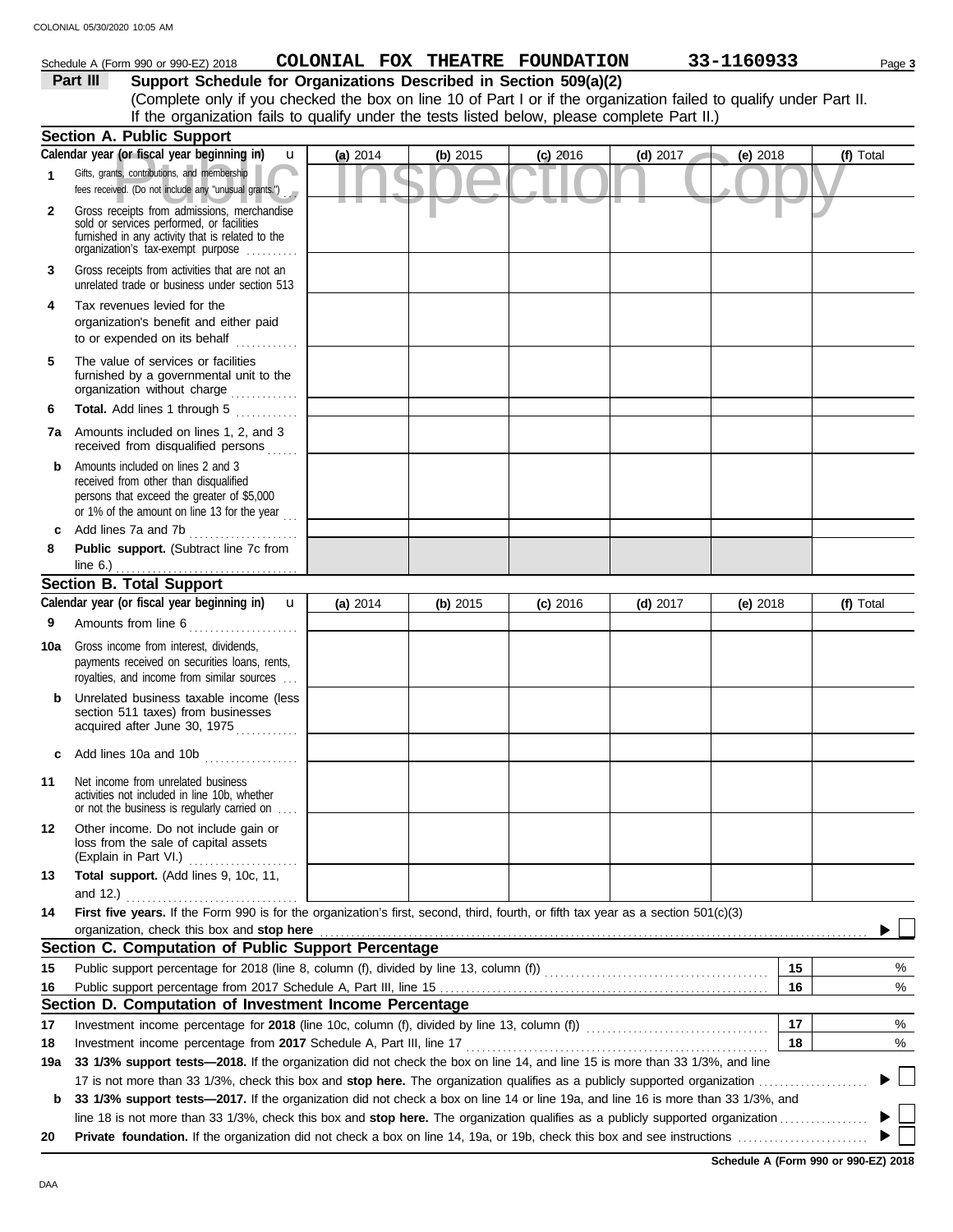|         | COLONIAL FOX THEATRE FOUNDATION<br>Schedule A (Form 990 or 990-EZ) 2018                                                  | 33-1160933                                  | Page 4 |
|---------|--------------------------------------------------------------------------------------------------------------------------|---------------------------------------------|--------|
| Part IV | <b>Supporting Organizations</b>                                                                                          |                                             |        |
|         | (Complete only if you checked a box in line 12 on Part I. If you checked 12a of Part I, complete Sections A              |                                             |        |
|         | and B. If you checked 12b of Part I, complete Sections A and C. If you checked 12c of Part I, complete                   |                                             |        |
|         | Sections A, D, and E. If you checked 12d of Part I, complete Sections A and D, and complete Part V.)                     |                                             |        |
|         | <b>Section A. All Supporting Organizations</b>                                                                           |                                             |        |
|         |                                                                                                                          | Yes                                         | No     |
| 1       | Are all of the organization's supported organizations listed by name in the organization's governing                     |                                             |        |
|         | documents? If "No," describe in Part VI how the supported organizations are designated. If designated by                 |                                             |        |
|         | class or purpose, describe the designation. If historic and continuing relationship, explain.                            | 1                                           |        |
| 2       | Did the organization have any supported organization that does not have an IRS determination of status                   |                                             |        |
|         | under section 509(a)(1) or (2)? If "Yes," explain in Part VI how the organization determined that the supported          |                                             |        |
|         | organization was described in section 509(a)(1) or (2).                                                                  | $\mathbf{2}$                                |        |
| За      | Did the organization have a supported organization described in section $501(c)(4)$ , $(5)$ , or $(6)?$ If "Yes," answer |                                             |        |
|         | $(b)$ and $(c)$ below.                                                                                                   | За                                          |        |
| b       | Did the organization confirm that each supported organization qualified under section $501(c)(4)$ , $(5)$ , or $(6)$ and |                                             |        |
|         | satisfied the public support tests under section 509(a)(2)? If "Yes," describe in Part VI when and how the               |                                             |        |
|         | organization made the determination.                                                                                     | 3b                                          |        |
| c       | Did the organization ensure that all support to such organizations was used exclusively for section $170(c)(2)(B)$       |                                             |        |
|         | purposes? If "Yes," explain in Part VI what controls the organization put in place to ensure such use.                   | 3c                                          |        |
| 4a      | Was any supported organization not organized in the United States ("foreign supported organization")? If                 |                                             |        |
|         | "Yes," and if you checked 12a or 12b in Part I, answer (b) and (c) below.                                                | 4a                                          |        |
| b       | Did the organization have ultimate control and discretion in deciding whether to make grants to the foreign              |                                             |        |
|         | supported organization? If "Yes," describe in Part VI how the organization had such control and discretion               |                                             |        |
|         | despite being controlled or supervised by or in connection with its supported organizations.                             | 4b                                          |        |
| c       | Did the organization support any foreign supported organization that does not have an IRS determination                  |                                             |        |
|         | under sections $501(c)(3)$ and $509(a)(1)$ or (2)? If "Yes," explain in Part VI what controls the organization used      |                                             |        |
|         | to ensure that all support to the foreign supported organization was used exclusively for section $170(c)(2)(B)$         |                                             |        |
|         | purposes.                                                                                                                | 4c                                          |        |
| 5a      | Did the organization add, substitute, or remove any supported organizations during the tax year? If "Yes,"               |                                             |        |
|         | answer (b) and (c) below (if applicable). Also, provide detail in Part VI, including (i) the names and EIN               |                                             |        |
|         | numbers of the supported organizations added, substituted, or removed; (ii) the reasons for each such action;            |                                             |        |
|         | (iii) the authority under the organization's organizing document authorizing such action; and (iv) how the action        |                                             |        |
|         | was accomplished (such as by amendment to the organizing document).                                                      | 5a                                          |        |
| b       | Type I or Type II only. Was any added or substituted supported organization part of a class already                      |                                             |        |
|         | designated in the organization's organizing document?                                                                    | 5b                                          |        |
|         | Substitutions only. Was the substitution the result of an event beyond the organization's control?                       | 5c                                          |        |
| 6       | Did the organization provide support (whether in the form of grants or the provision of services or facilities) to       |                                             |        |
|         | anyone other than (i) its supported organizations, (ii) individuals that are part of the charitable class benefited      |                                             |        |
|         | by one or more of its supported organizations, or (iii) other supporting organizations that also support or              |                                             |        |
|         | benefit one or more of the filing organization's supported organizations? If "Yes," provide detail in Part VI.           | 6                                           |        |
| 7       | Did the organization provide a grant, loan, compensation, or other similar payment to a substantial contributor          |                                             |        |
|         | (as defined in section $4958(c)(3)(C)$ ), a family member of a substantial contributor, or a 35% controlled entity       |                                             |        |
|         | with regard to a substantial contributor? If "Yes," complete Part I of Schedule L (Form 990 or 990-EZ).                  | 7                                           |        |
| 8       | Did the organization make a loan to a disqualified person (as defined in section 4958) not described in line 7?          |                                             |        |
|         | If "Yes," complete Part I of Schedule L (Form 990 or 990-EZ).                                                            | 8                                           |        |
| 9а      | Was the organization controlled directly or indirectly at any time during the tax year by one or more                    |                                             |        |
|         | disqualified persons as defined in section 4946 (other than foundation managers and organizations described              |                                             |        |
|         | in section $509(a)(1)$ or (2))? If "Yes," provide detail in Part VI.                                                     | <b>9a</b>                                   |        |
| b       | Did one or more disqualified persons (as defined in line 9a) hold a controlling interest in any entity in which          |                                             |        |
|         | the supporting organization had an interest? If "Yes," provide detail in Part VI.                                        | 9b                                          |        |
| c       | Did a disqualified person (as defined in line 9a) have an ownership interest in, or derive any personal benefit          |                                             |        |
|         | from, assets in which the supporting organization also had an interest? If "Yes," provide detail in Part VI.             | 9с                                          |        |
| 10a     | Was the organization subject to the excess business holdings rules of section 4943 because of section                    |                                             |        |
|         | 4943(f) (regarding certain Type II supporting organizations, and all Type III non-functionally integrated                |                                             |        |
|         | supporting organizations)? If "Yes," answer 10b below.                                                                   | 10a                                         |        |
| b       | Did the organization have any excess business holdings in the tax year? (Use Schedule C, Form 4720, to                   |                                             |        |
|         | determine whether the organization had excess business holdings.)                                                        | 10b<br>Schodule A (Form 990 or 990-F7) 2018 |        |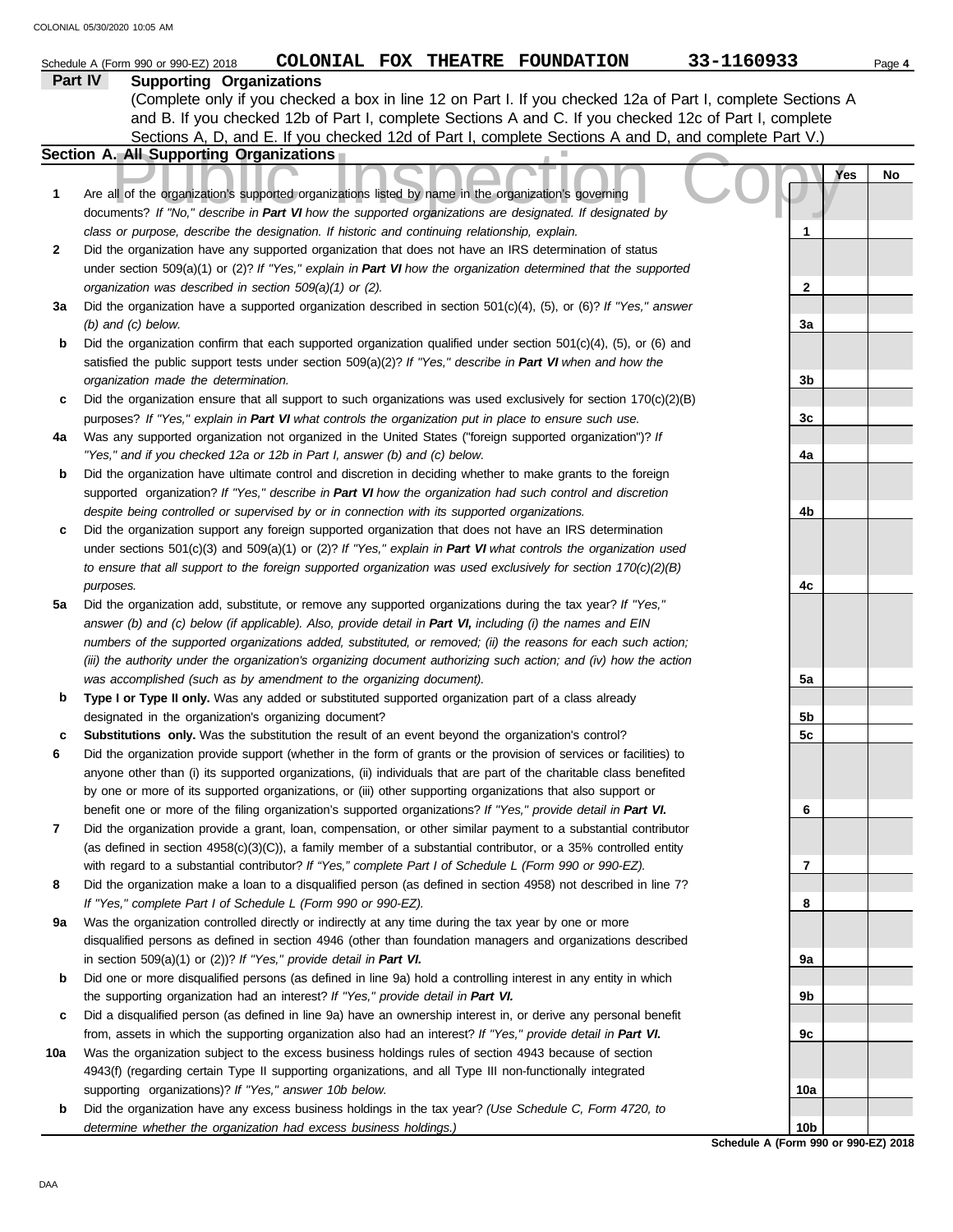|    | 33-1160933<br>COLONIAL FOX<br>THEATRE FOUNDATION<br>Schedule A (Form 990 or 990-EZ) 2018                                                                                                                            |                        |     | Page 5 |
|----|---------------------------------------------------------------------------------------------------------------------------------------------------------------------------------------------------------------------|------------------------|-----|--------|
|    | Part IV<br><b>Supporting Organizations (continued)</b>                                                                                                                                                              |                        |     |        |
|    |                                                                                                                                                                                                                     |                        | Yes | No     |
| 11 | Has the organization accepted a gift or contribution from any of the following persons?                                                                                                                             |                        |     |        |
| а  | A person who directly or indirectly controls, either alone or together with persons described in (b) and (c)                                                                                                        |                        |     |        |
|    | below, the governing body of a supported organization?                                                                                                                                                              | 11a                    |     |        |
| b  | A family member of a person described in (a) above?                                                                                                                                                                 | 11 <sub>b</sub><br>11c |     |        |
| c  | A 35% controlled entity of a person described in (a) or (b) above? If "Yes" to a, b, or c, provide detail in Part VI.<br><b>Section B. Type I Supporting Organizations</b>                                          |                        |     |        |
|    |                                                                                                                                                                                                                     |                        | Yes | No     |
| 1  | Did the directors, trustees, or membership of one or more supported organizations have the power to                                                                                                                 |                        |     |        |
|    | regularly appoint or elect at least a majority of the organization's directors or trustees at all times during the                                                                                                  |                        |     |        |
|    | tax year? If "No," describe in Part VI how the supported organization(s) effectively operated, supervised, or                                                                                                       |                        |     |        |
|    | controlled the organization's activities. If the organization had more than one supported organization,                                                                                                             |                        |     |        |
|    | describe how the powers to appoint and/or remove directors or trustees were allocated among the supported                                                                                                           |                        |     |        |
|    | organizations and what conditions or restrictions, if any, applied to such powers during the tax year.                                                                                                              | 1                      |     |        |
| 2  | Did the organization operate for the benefit of any supported organization other than the supported                                                                                                                 |                        |     |        |
|    | organization(s) that operated, supervised, or controlled the supporting organization? If "Yes," explain in Part                                                                                                     |                        |     |        |
|    | VI how providing such benefit carried out the purposes of the supported organization(s) that operated,                                                                                                              |                        |     |        |
|    | supervised, or controlled the supporting organization.                                                                                                                                                              | $\mathbf{2}$           |     |        |
|    | Section C. Type II Supporting Organizations                                                                                                                                                                         |                        |     |        |
|    |                                                                                                                                                                                                                     |                        | Yes | No     |
| 1  | Were a majority of the organization's directors or trustees during the tax year also a majority of the directors                                                                                                    |                        |     |        |
|    | or trustees of each of the organization's supported organization(s)? If "No," describe in Part VI how control                                                                                                       |                        |     |        |
|    | or management of the supporting organization was vested in the same persons that controlled or managed                                                                                                              |                        |     |        |
|    | the supported organization(s).                                                                                                                                                                                      | 1                      |     |        |
|    | Section D. All Type III Supporting Organizations                                                                                                                                                                    |                        |     |        |
|    |                                                                                                                                                                                                                     |                        | Yes | No     |
| 1  | Did the organization provide to each of its supported organizations, by the last day of the fifth month of the                                                                                                      |                        |     |        |
|    | organization's tax year, (i) a written notice describing the type and amount of support provided during the prior tax                                                                                               |                        |     |        |
|    | year, (ii) a copy of the Form 990 that was most recently filed as of the date of notification, and (iii) copies of the                                                                                              |                        |     |        |
|    | organization's governing documents in effect on the date of notification, to the extent not previously provided?                                                                                                    | 1                      |     |        |
| 2  | Were any of the organization's officers, directors, or trustees either (i) appointed or elected by the supported                                                                                                    |                        |     |        |
|    | organization(s) or (ii) serving on the governing body of a supported organization? If "No," explain in Part VI how                                                                                                  |                        |     |        |
|    | the organization maintained a close and continuous working relationship with the supported organization(s).                                                                                                         | 2                      |     |        |
| 3  | By reason of the relationship described in (2), did the organization's supported organizations have a<br>significant voice in the organization's investment policies and in directing the use of the organization's |                        |     |        |
|    | income or assets at all times during the tax year? If "Yes," describe in Part VI the role the organization's                                                                                                        |                        |     |        |
|    | supported organizations played in this regard.                                                                                                                                                                      | 3                      |     |        |
|    | Section E. Type III Functionally-Integrated Supporting Organizations                                                                                                                                                |                        |     |        |
| 1  | Check the box next to the method that the organization used to satisfy the Integral Part Test during the year (see instructions).                                                                                   |                        |     |        |
| a  | The organization satisfied the Activities Test. Complete line 2 below.                                                                                                                                              |                        |     |        |
| b  | The organization is the parent of each of its supported organizations. Complete line 3 below.                                                                                                                       |                        |     |        |
| c  | The organization supported a governmental entity. Describe in Part VI how you supported a government entity (see instructions).                                                                                     |                        |     |        |
|    |                                                                                                                                                                                                                     |                        |     |        |
| 2  | Activities Test. Answer (a) and (b) below.                                                                                                                                                                          |                        | Yes | No     |
| а  | Did substantially all of the organization's activities during the tax year directly further the exempt purposes of                                                                                                  |                        |     |        |
|    | the supported organization(s) to which the organization was responsive? If "Yes," then in Part VI identify                                                                                                          |                        |     |        |
|    | those supported organizations and explain how these activities directly furthered their exempt purposes,                                                                                                            |                        |     |        |
|    | how the organization was responsive to those supported organizations, and how the organization determined                                                                                                           |                        |     |        |
|    | that these activities constituted substantially all of its activities.                                                                                                                                              | 2a                     |     |        |
| b  | Did the activities described in (a) constitute activities that, but for the organization's involvement, one or more                                                                                                 |                        |     |        |
|    | of the organization's supported organization(s) would have been engaged in? If "Yes," explain in Part VI the                                                                                                        |                        |     |        |
|    | reasons for the organization's position that its supported organization(s) would have engaged in these                                                                                                              |                        |     |        |
|    | activities but for the organization's involvement.                                                                                                                                                                  | 2b                     |     |        |
| 3  | Parent of Supported Organizations. Answer (a) and (b) below.                                                                                                                                                        |                        |     |        |

- **a** Did the organization have the power to regularly appoint or elect a majority of the officers, directors, or trustees of each of the supported organizations? *Provide details in Part VI.*
- **b** Did the organization exercise a substantial degree of direction over the policies, programs, and activities of each of its supported organizations? *If "Yes," describe in Part VI the role played by the organization in this regard.*

DAA **Schedule A (Form 990 or 990-EZ) 2018 3b**

**3a**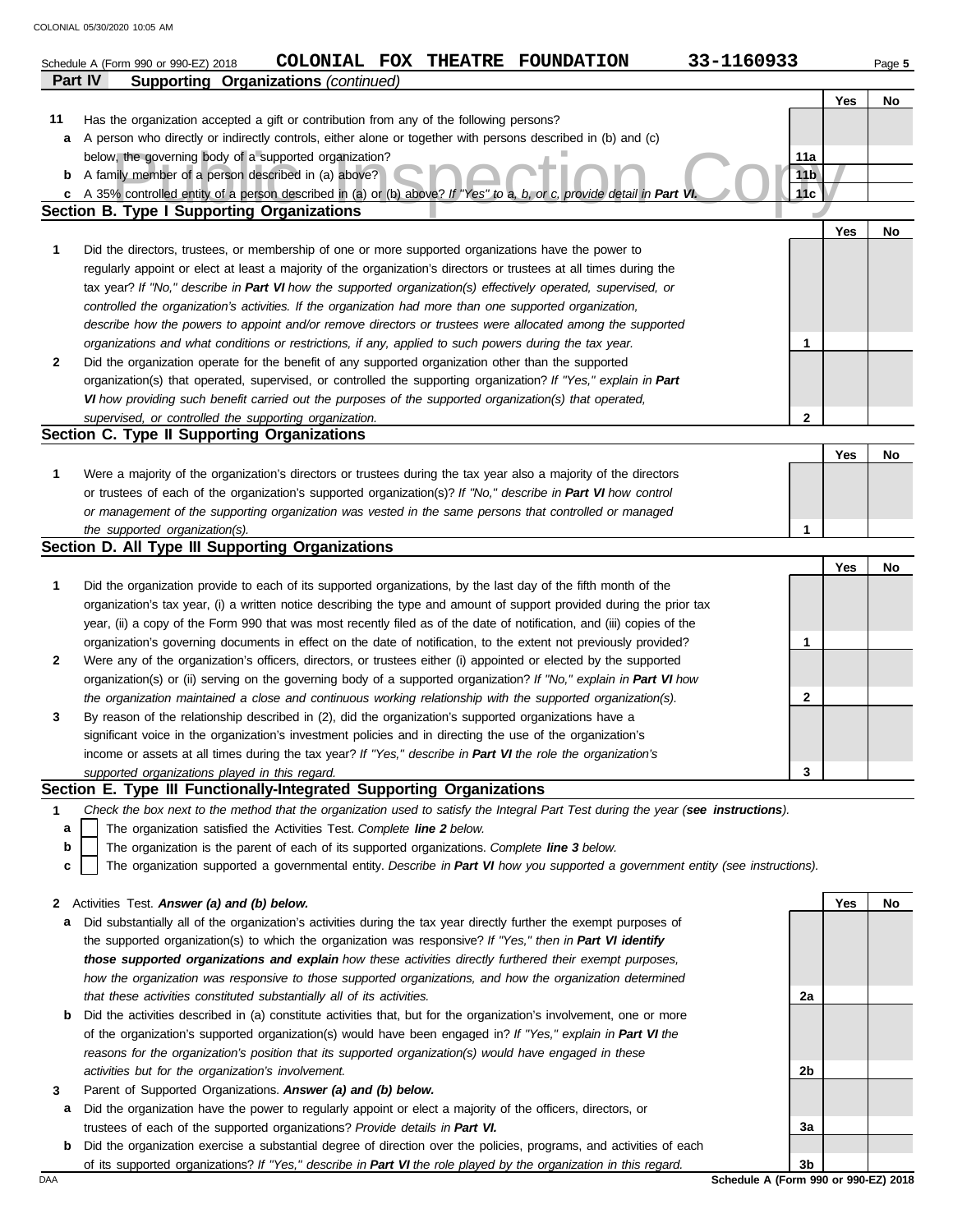| COLONIAL FOX THEATRE FOUNDATION<br>Schedule A (Form 990 or 990-EZ) 2018                                                                          |                | 33-1160933     | Page 6                         |
|--------------------------------------------------------------------------------------------------------------------------------------------------|----------------|----------------|--------------------------------|
| Part V<br>Type III Non-Functionally Integrated 509(a)(3) Supporting Organizations                                                                |                |                |                                |
| $\mathbf{1}$<br>Check here if the organization satisfied the Integral Part Test as a qualifying trust on Nov. 20, 1970 (explain in Part VI). See |                |                |                                |
| instructions. All other Type III non-functionally integrated supporting organizations must complete Sections A through E.                        |                |                |                                |
| Section A - Adjusted Net Income                                                                                                                  |                | (A) Prior Year | (B) Current Year               |
|                                                                                                                                                  |                |                | (optional)                     |
| Net short-term capital gain<br>1                                                                                                                 | $\mathbf{1}$   |                |                                |
| $\mathbf{2}$<br>Recoveries of prior-year distributions                                                                                           | $\overline{2}$ |                |                                |
| 3<br>Other gross income (see instructions)                                                                                                       | 3              |                |                                |
| Add lines 1 through 3.<br>4                                                                                                                      | 4              |                |                                |
| 5<br>Depreciation and depletion                                                                                                                  | 5              |                |                                |
| Portion of operating expenses paid or incurred for production or<br>6                                                                            |                |                |                                |
| collection of gross income or for management, conservation, or                                                                                   |                |                |                                |
| maintenance of property held for production of income (see instructions)                                                                         | 6              |                |                                |
| 7<br>Other expenses (see instructions)                                                                                                           | $\overline{7}$ |                |                                |
| 8<br>Adjusted Net Income (subtract lines 5, 6, and 7 from line 4)                                                                                | 8              |                |                                |
| <b>Section B - Minimum Asset Amount</b>                                                                                                          |                | (A) Prior Year | (B) Current Year<br>(optional) |
| Aggregate fair market value of all non-exempt-use assets (see<br>1                                                                               |                |                |                                |
| instructions for short tax year or assets held for part of year):                                                                                |                |                |                                |
| Average monthly value of securities<br>a                                                                                                         | 1a             |                |                                |
| <b>b</b> Average monthly cash balances                                                                                                           | 1 <sub>b</sub> |                |                                |
| Fair market value of other non-exempt-use assets<br>C                                                                                            | 1 <sub>c</sub> |                |                                |
| <b>Total</b> (add lines 1a, 1b, and 1c)<br>d                                                                                                     | 1d             |                |                                |
| <b>Discount</b> claimed for blockage or other<br>е                                                                                               |                |                |                                |
| factors (explain in detail in <b>Part VI</b> ):                                                                                                  |                |                |                                |
| $\mathbf{2}$<br>Acquisition indebtedness applicable to non-exempt-use assets                                                                     | $\mathbf{2}$   |                |                                |
| 3<br>Subtract line 2 from line 1d.                                                                                                               | 3              |                |                                |
| 4<br>Cash deemed held for exempt use. Enter 1-1/2% of line 3 (for greater amount,                                                                |                |                |                                |
| see instructions)                                                                                                                                | 4              |                |                                |
| 5<br>Net value of non-exempt-use assets (subtract line 4 from line 3)                                                                            | 5              |                |                                |
| 6<br>Multiply line 5 by .035.                                                                                                                    | 6              |                |                                |
| 7<br>Recoveries of prior-year distributions                                                                                                      | $\overline{7}$ |                |                                |
| 8<br>Minimum Asset Amount (add line 7 to line 6)                                                                                                 | 8              |                |                                |
| Section C - Distributable Amount                                                                                                                 |                |                | Current Year                   |
| 1<br>Adjusted net income for prior year (from Section A, line 8, Column A)                                                                       | 1              |                |                                |
| $\mathbf{2}$<br>Enter 85% of line 1.                                                                                                             | $\mathbf{2}$   |                |                                |
| 3<br>Minimum asset amount for prior year (from Section B, line 8, Column A)                                                                      | 3              |                |                                |
| 4<br>Enter greater of line 2 or line 3.                                                                                                          | 4              |                |                                |
| 5<br>Income tax imposed in prior year                                                                                                            | 5              |                |                                |
| Distributable Amount. Subtract line 5 from line 4, unless subject to<br>6                                                                        |                |                |                                |
| emergency temporary reduction (see instructions).                                                                                                | 6              |                |                                |

**7** | Check here if the current year is the organization's first as a non-functionally integrated Type III supporting organization (see instructions).

**Schedule A (Form 990 or 990-EZ) 2018**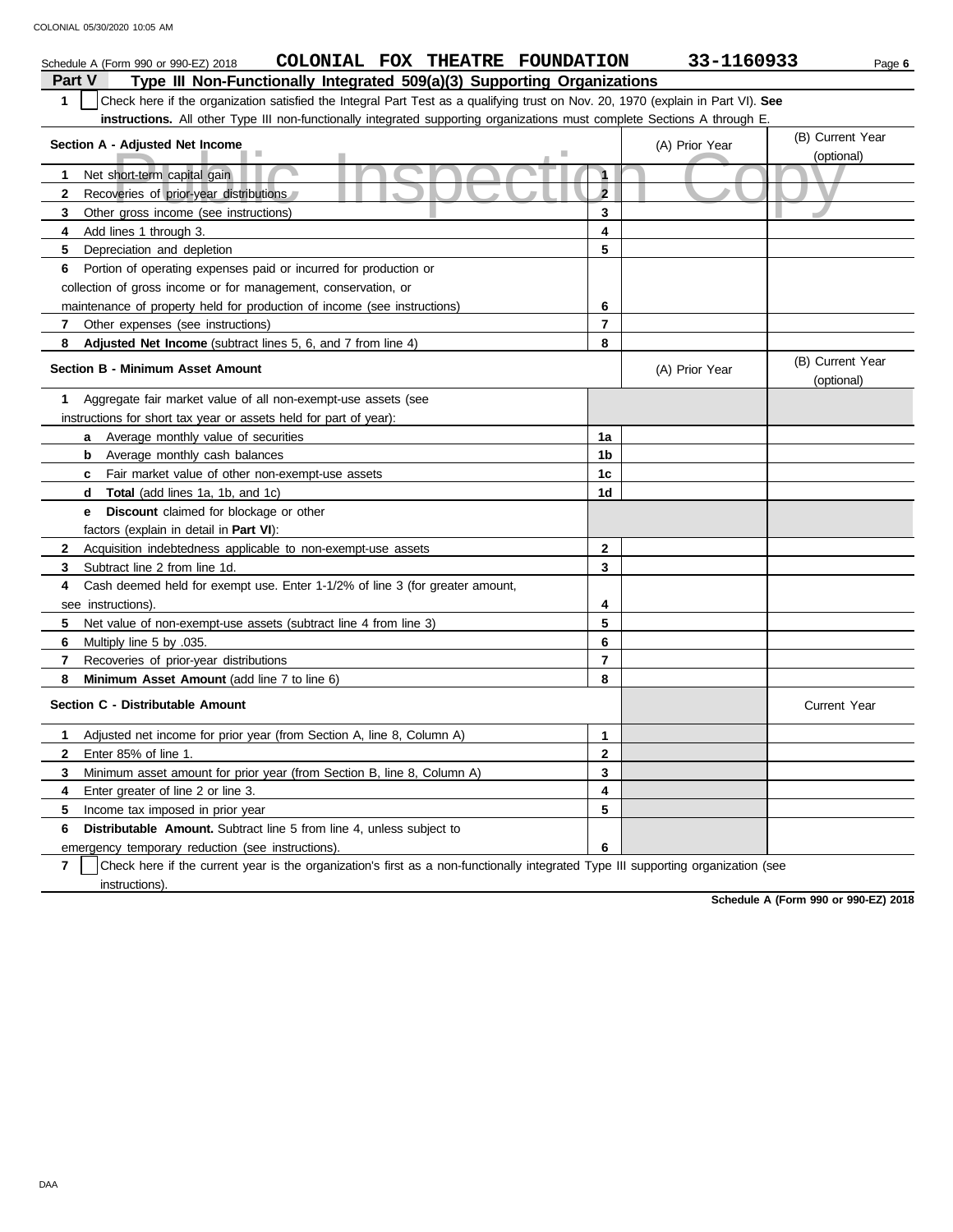|              | COLONIAL FOX THEATRE FOUNDATION<br>Schedule A (Form 990 or 990-EZ) 2018                                                                  |                             | 33-1160933                            | Page 7                                  |
|--------------|------------------------------------------------------------------------------------------------------------------------------------------|-----------------------------|---------------------------------------|-----------------------------------------|
| Part V       | Type III Non-Functionally Integrated 509(a)(3) Supporting Organizations (continued)                                                      |                             |                                       |                                         |
|              | <b>Section D - Distributions</b>                                                                                                         |                             |                                       | <b>Current Year</b>                     |
| 1            | Amounts paid to supported organizations to accomplish exempt purposes                                                                    |                             |                                       |                                         |
| $\mathbf{2}$ | Amounts paid to perform activity that directly furthers exempt purposes of supported<br>organizations, in excess of income from activity |                             |                                       |                                         |
| 3            | Administrative expenses paid to accomplish exempt purposes of supported organizations                                                    |                             |                                       |                                         |
| 4            | Amounts paid to acquire exempt-use assets                                                                                                |                             |                                       |                                         |
| 5            | Qualified set-aside amounts (prior IRS approval required)                                                                                |                             |                                       |                                         |
| 6            | Other distributions (describe in Part VI). See instructions.                                                                             |                             |                                       |                                         |
| 7            | Total annual distributions. Add lines 1 through 6.                                                                                       |                             |                                       |                                         |
| 8            | Distributions to attentive supported organizations to which the organization is responsive                                               |                             |                                       |                                         |
|              | (provide details in Part VI). See instructions.                                                                                          |                             |                                       |                                         |
| 9            | Distributable amount for 2018 from Section C, line 6                                                                                     |                             |                                       |                                         |
| 10           | Line 8 amount divided by line 9 amount                                                                                                   |                             |                                       |                                         |
|              |                                                                                                                                          | (i)                         | (ii)                                  | (iii)                                   |
|              | <b>Section E - Distribution Allocations</b> (see instructions)                                                                           | <b>Excess Distributions</b> | <b>Underdistributions</b><br>Pre-2018 | <b>Distributable</b><br>Amount for 2018 |
| 1            | Distributable amount for 2018 from Section C, line 6                                                                                     |                             |                                       |                                         |
| $\mathbf{2}$ | Underdistributions, if any, for years prior to 2018<br>(reasonable cause required-explain in Part VI). See                               |                             |                                       |                                         |
|              | instructions.                                                                                                                            |                             |                                       |                                         |
| 3            | Excess distributions carryover, if any, to 2018                                                                                          |                             |                                       |                                         |
|              |                                                                                                                                          |                             |                                       |                                         |
|              |                                                                                                                                          |                             |                                       |                                         |
|              |                                                                                                                                          |                             |                                       |                                         |
|              |                                                                                                                                          |                             |                                       |                                         |
|              |                                                                                                                                          |                             |                                       |                                         |
|              | f Total of lines 3a through e                                                                                                            |                             |                                       |                                         |
|              | g Applied to underdistributions of prior years                                                                                           |                             |                                       |                                         |
|              | h Applied to 2018 distributable amount                                                                                                   |                             |                                       |                                         |
|              | <i>i</i> Carryover from 2013 not applied (see instructions)                                                                              |                             |                                       |                                         |
|              | Remainder. Subtract lines 3g, 3h, and 3i from 3f.                                                                                        |                             |                                       |                                         |
| 4            | Distributions for 2018 from                                                                                                              |                             |                                       |                                         |
|              | Section D. line 7:<br>\$                                                                                                                 |                             |                                       |                                         |
|              | a Applied to underdistributions of prior years                                                                                           |                             |                                       |                                         |
|              | <b>b</b> Applied to 2018 distributable amount                                                                                            |                             |                                       |                                         |
|              | c Remainder. Subtract lines 4a and 4b from 4.                                                                                            |                             |                                       |                                         |
| 5            | Remaining underdistributions for years prior to 2018, if                                                                                 |                             |                                       |                                         |
|              | any. Subtract lines 3g and 4a from line 2. For result                                                                                    |                             |                                       |                                         |
|              | greater than zero, explain in Part VI. See instructions.                                                                                 |                             |                                       |                                         |
| 6            | Remaining underdistributions for 2018. Subtract lines 3h                                                                                 |                             |                                       |                                         |
|              | and 4b from line 1. For result greater than zero, explain in                                                                             |                             |                                       |                                         |
|              | Part VI. See instructions.                                                                                                               |                             |                                       |                                         |
| 7            | Excess distributions carryover to 2019. Add lines 3j                                                                                     |                             |                                       |                                         |
|              | and 4c.                                                                                                                                  |                             |                                       |                                         |
| 8            | Breakdown of line 7:                                                                                                                     |                             |                                       |                                         |
|              |                                                                                                                                          |                             |                                       |                                         |
|              |                                                                                                                                          |                             |                                       |                                         |
|              |                                                                                                                                          |                             |                                       |                                         |
|              |                                                                                                                                          |                             |                                       |                                         |
|              | e Excess from 2018                                                                                                                       |                             |                                       |                                         |

**Schedule A (Form 990 or 990-EZ) 2018**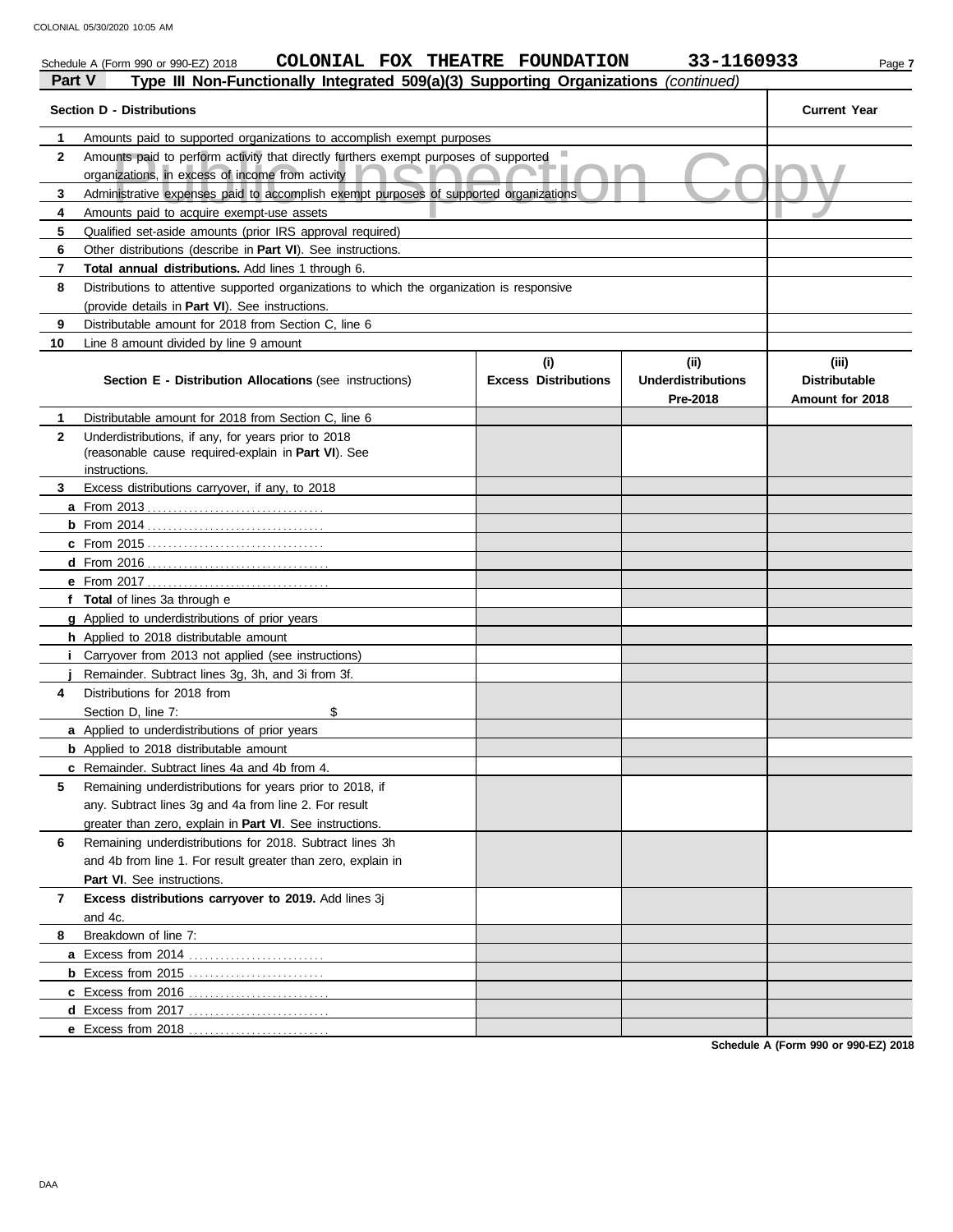| Part VI | Schedule A (Form 990 or 990-EZ) 2018 |  | COLONIAL FOX THEATRE FOUNDATION | 33-1160933<br>Supplemental Information. Provide the explanations required by Part II, line 10; Part II, line 17a or 17b; Part<br>III, line 12; Part IV, Section A, lines 1, 2, 3b, 3c, 4b, 4c, 5a, 6, 9a, 9b, 9c, 11a, 11b, and 11c; Part IV, Section<br>B, lines 1 and 2; Part IV, Section C, line 1; Part IV, Section D, lines 2 and 3; Part IV, Section E, lines 1c, 2a, 2b,<br>3a, and 3b; Part V, line 1; Part V, Section B, line 1e; Part V, Section D, lines 5, 6, and 8; and Part V, Section E,<br>lines 2, 5, and 6. Also complete this part for any additional information. (See instructions.) | Page 8 |
|---------|--------------------------------------|--|---------------------------------|-----------------------------------------------------------------------------------------------------------------------------------------------------------------------------------------------------------------------------------------------------------------------------------------------------------------------------------------------------------------------------------------------------------------------------------------------------------------------------------------------------------------------------------------------------------------------------------------------------------|--------|
|         |                                      |  |                                 |                                                                                                                                                                                                                                                                                                                                                                                                                                                                                                                                                                                                           |        |
|         |                                      |  |                                 |                                                                                                                                                                                                                                                                                                                                                                                                                                                                                                                                                                                                           |        |
|         |                                      |  |                                 |                                                                                                                                                                                                                                                                                                                                                                                                                                                                                                                                                                                                           |        |
|         |                                      |  |                                 |                                                                                                                                                                                                                                                                                                                                                                                                                                                                                                                                                                                                           |        |
|         |                                      |  |                                 |                                                                                                                                                                                                                                                                                                                                                                                                                                                                                                                                                                                                           |        |
|         |                                      |  |                                 |                                                                                                                                                                                                                                                                                                                                                                                                                                                                                                                                                                                                           |        |
|         |                                      |  |                                 |                                                                                                                                                                                                                                                                                                                                                                                                                                                                                                                                                                                                           |        |
|         |                                      |  |                                 |                                                                                                                                                                                                                                                                                                                                                                                                                                                                                                                                                                                                           |        |
|         |                                      |  |                                 |                                                                                                                                                                                                                                                                                                                                                                                                                                                                                                                                                                                                           |        |
|         |                                      |  |                                 |                                                                                                                                                                                                                                                                                                                                                                                                                                                                                                                                                                                                           |        |
|         |                                      |  |                                 |                                                                                                                                                                                                                                                                                                                                                                                                                                                                                                                                                                                                           |        |
|         |                                      |  |                                 |                                                                                                                                                                                                                                                                                                                                                                                                                                                                                                                                                                                                           |        |
|         |                                      |  |                                 |                                                                                                                                                                                                                                                                                                                                                                                                                                                                                                                                                                                                           |        |
|         |                                      |  |                                 |                                                                                                                                                                                                                                                                                                                                                                                                                                                                                                                                                                                                           |        |
|         |                                      |  |                                 |                                                                                                                                                                                                                                                                                                                                                                                                                                                                                                                                                                                                           |        |
|         |                                      |  |                                 |                                                                                                                                                                                                                                                                                                                                                                                                                                                                                                                                                                                                           |        |
|         |                                      |  |                                 |                                                                                                                                                                                                                                                                                                                                                                                                                                                                                                                                                                                                           |        |
|         |                                      |  |                                 |                                                                                                                                                                                                                                                                                                                                                                                                                                                                                                                                                                                                           |        |
|         |                                      |  |                                 |                                                                                                                                                                                                                                                                                                                                                                                                                                                                                                                                                                                                           |        |
|         |                                      |  |                                 |                                                                                                                                                                                                                                                                                                                                                                                                                                                                                                                                                                                                           |        |
|         |                                      |  |                                 |                                                                                                                                                                                                                                                                                                                                                                                                                                                                                                                                                                                                           |        |
|         |                                      |  |                                 |                                                                                                                                                                                                                                                                                                                                                                                                                                                                                                                                                                                                           |        |
|         |                                      |  |                                 |                                                                                                                                                                                                                                                                                                                                                                                                                                                                                                                                                                                                           |        |
|         |                                      |  |                                 |                                                                                                                                                                                                                                                                                                                                                                                                                                                                                                                                                                                                           |        |
|         |                                      |  |                                 |                                                                                                                                                                                                                                                                                                                                                                                                                                                                                                                                                                                                           |        |
|         |                                      |  |                                 |                                                                                                                                                                                                                                                                                                                                                                                                                                                                                                                                                                                                           |        |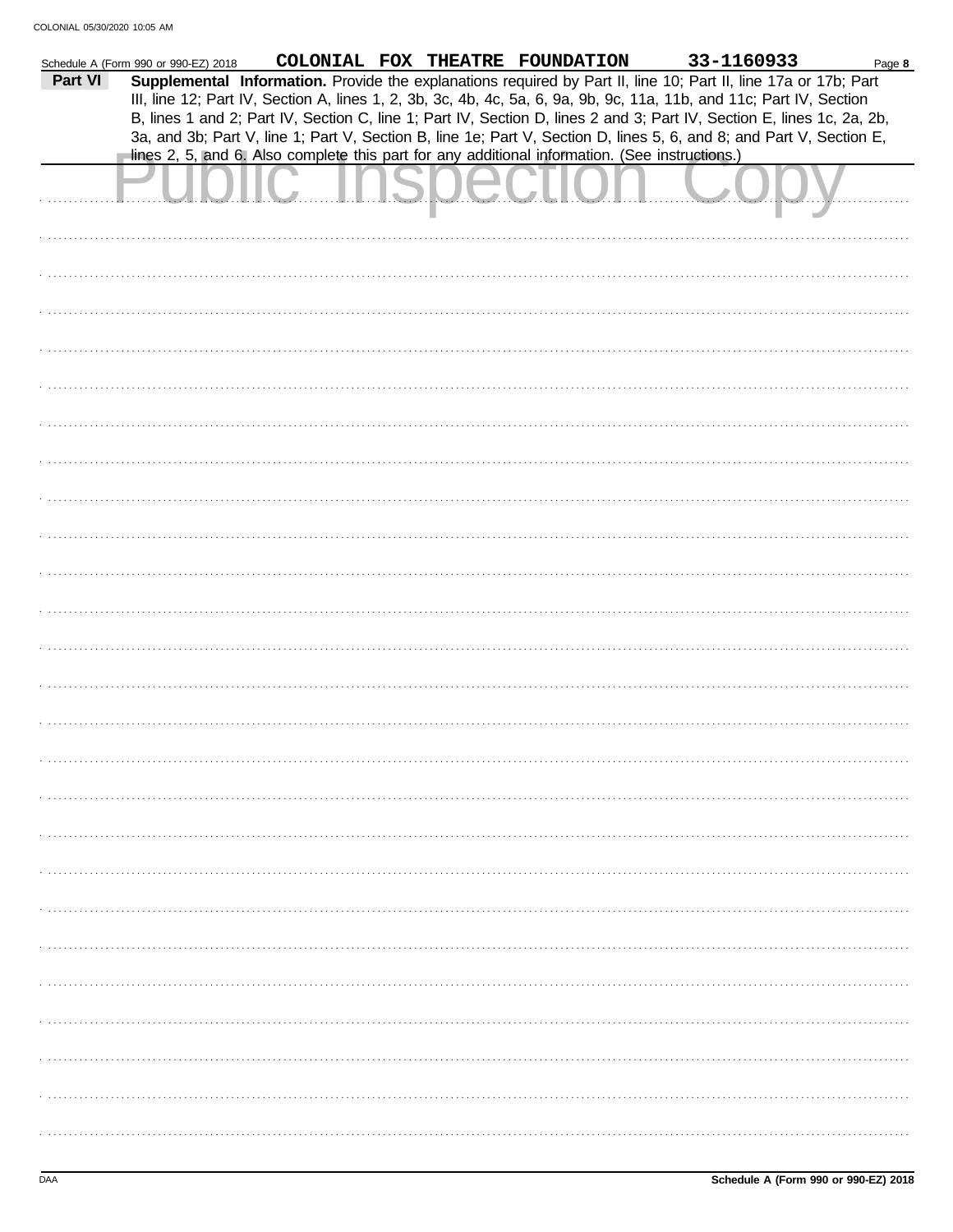| <b>Schedule B</b><br>(Form 990, 990-EZ,<br>or 990-PF)<br>Department of the Treasury<br>Internal Revenue Service<br>Name of the organization<br>COLONIAL FOX<br>Organization type (check one): | <b>Schedule of Contributors</b><br>u Attach to Form 990, Form 990-EZ, or Form 990-PF.<br>u Go to www.irs.gov/Form990 for the latest information.<br>П<br><b>FOUNDATION</b><br>33-1160933<br><b>THEATRE</b>                                    | OMB No. 1545-0047<br>2018<br>Employer identification number |
|-----------------------------------------------------------------------------------------------------------------------------------------------------------------------------------------------|-----------------------------------------------------------------------------------------------------------------------------------------------------------------------------------------------------------------------------------------------|-------------------------------------------------------------|
| Filers of:                                                                                                                                                                                    | Section:                                                                                                                                                                                                                                      |                                                             |
| Form 990 or 990-EZ                                                                                                                                                                            | ΙX<br>3 ) (enter number) organization<br>501(c)                                                                                                                                                                                               |                                                             |
|                                                                                                                                                                                               | $4947(a)(1)$ nonexempt charitable trust not treated as a private foundation                                                                                                                                                                   |                                                             |
|                                                                                                                                                                                               | 527 political organization                                                                                                                                                                                                                    |                                                             |
| Form 990-PF                                                                                                                                                                                   | 501(c)(3) exempt private foundation                                                                                                                                                                                                           |                                                             |
|                                                                                                                                                                                               | 4947(a)(1) nonexempt charitable trust treated as a private foundation                                                                                                                                                                         |                                                             |
|                                                                                                                                                                                               | 501(c)(3) taxable private foundation                                                                                                                                                                                                          |                                                             |
|                                                                                                                                                                                               |                                                                                                                                                                                                                                               |                                                             |
| instructions.                                                                                                                                                                                 | Check if your organization is covered by the General Rule or a Special Rule.<br>Note: Only a section 501(c)(7), (8), or (10) organization can check boxes for both the General Rule and a Special Rule. See                                   |                                                             |
| <b>General Rule</b>                                                                                                                                                                           |                                                                                                                                                                                                                                               |                                                             |
| contributor's total contributions.                                                                                                                                                            | For an organization filing Form 990, 990-EZ, or 990-PF that received, during the year, contributions totaling \$5,000<br>or more (in money or property) from any one contributor. Complete Parts I and II. See instructions for determining a |                                                             |
| <b>Special Rules</b>                                                                                                                                                                          |                                                                                                                                                                                                                                               |                                                             |

| <b>X</b> For an organization described in section 501(c)(3) filing Form 990 or 990-EZ that met the 33 <sup>1</sup> /3% support test of the |
|--------------------------------------------------------------------------------------------------------------------------------------------|
| regulations under sections 509(a)(1) and 170(b)(1)(A)(vi), that checked Schedule A (Form 990 or 990-EZ), Part II, line                     |
| 13, 16a, or 16b, and that received from any one contributor, during the year, total contributions of the greater of (1)                    |
| \$5,000; or (2) 2% of the amount on (i) Form 990, Part VIII, line 1h; or (ii) Form 990-EZ, line 1. Complete Parts I and II.                |

literary, or educational purposes, or for the prevention of cruelty to children or animals. Complete Parts I (entering) For an organization described in section 501(c)(7), (8), or (10) filing Form 990 or 990-EZ that received from any one contributor, during the year, total contributions of more than \$1,000 *exclusively* for religious, charitable, scientific, "N/A" in column (b) instead of the contributor name and address), II, and III.

For an organization described in section 501(c)(7), (8), or (10) filing Form 990 or 990-EZ that received from any one contributor, during the year, contributions *exclusively* for religious, charitable, etc., purposes, but no such contributions totaled more than \$1,000. If this box is checked, enter here the total contributions that were received during the year for an *exclusively* religious, charitable, etc., purpose. Don't complete any of the parts unless the **General Rule** applies to this organization because it received *nonexclusively* religious, charitable, etc., contributions totaling \$5,000 or more during the year . . . . . . . . . . . . . . . . . . . . . . . . . . . . . . . . . . . . . . . . . . . . . . . . . . . . . . . . . . . . . . . . . . . . . . . . . . . . . . . .

990-EZ, or 990-PF), but it **must** answer "No" on Part IV, line 2, of its Form 990; or check the box on line H of its Form 990-EZ or on its Form 990-PF, Part I, line 2, to certify that it doesn't meet the filing requirements of Schedule B (Form 990, 990-EZ, or 990-PF). **Caution:** An organization that isn't covered by the General Rule and/or the Special Rules doesn't file Schedule B (Form 990,

**For Paperwork Reduction Act Notice, see the instructions for Form 990, 990-EZ, or 990-PF.**

 $\triangleright$  \$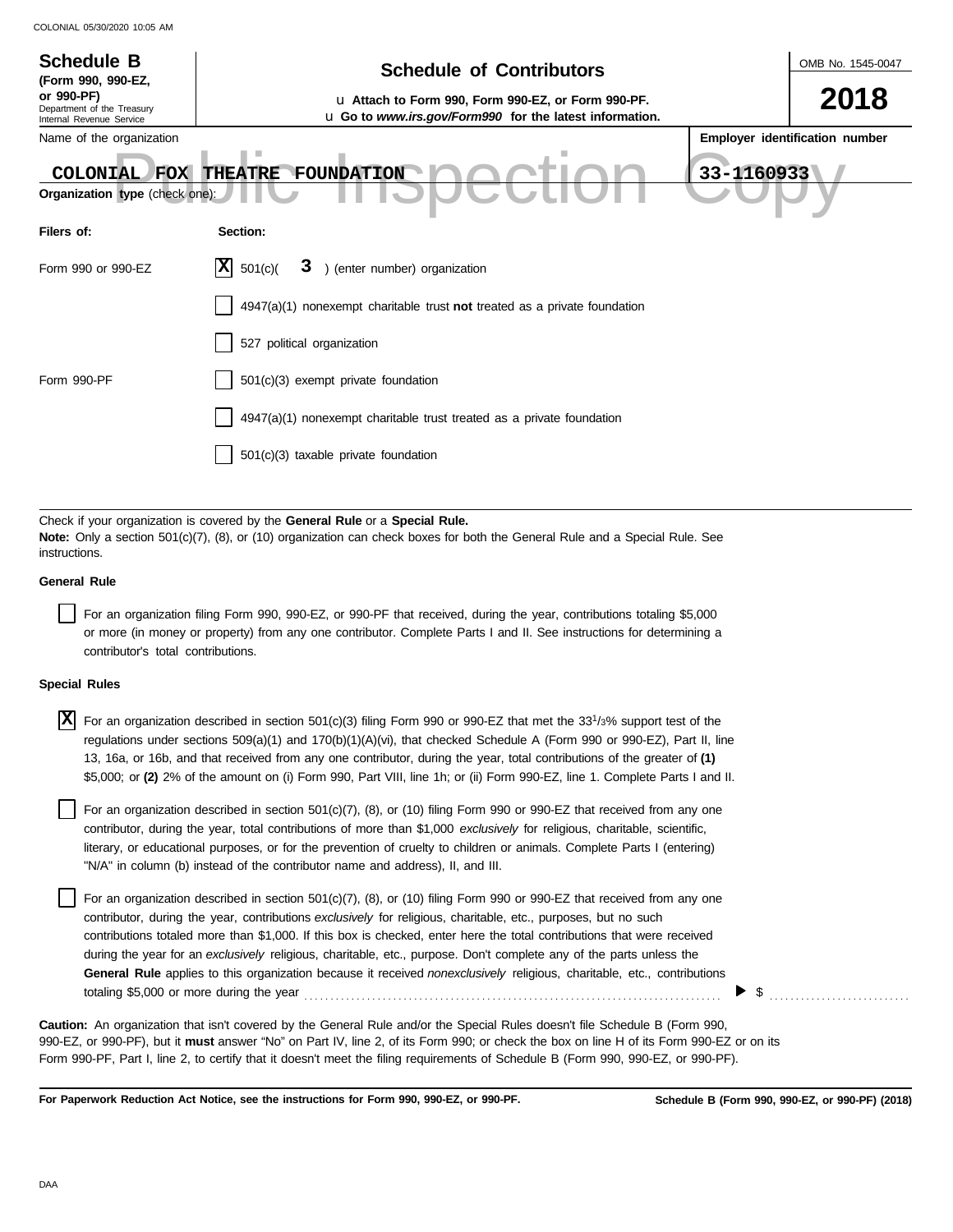|                            | Schedule B (Form 990, 990-EZ, or 990-PF) (2018)                                                       |                                                   | PAGE 1 OF 1<br>Page 2                                                                                                                      |
|----------------------------|-------------------------------------------------------------------------------------------------------|---------------------------------------------------|--------------------------------------------------------------------------------------------------------------------------------------------|
| Name of organization       | COLONIAL FOX<br><b>THEATRE</b><br>FOUNDATION                                                          |                                                   | Employer identification number<br>33-1160933                                                                                               |
| Part I                     | <b>Contributors</b> (see instructions). Use duplicate copies of Part I if additional space is needed. |                                                   |                                                                                                                                            |
| (a)<br>No.<br>$\mathbf{1}$ | (b)<br>Name, address, and ZIP + 4                                                                     | (c)<br><b>Total contributions</b><br>25,000<br>\$ | (d)<br>Type of contribution<br>$\overline{\mathbf{x}}$<br>Person<br>Payroll<br>Noncash<br>(Complete Part II for<br>noncash contributions.) |
| (a)<br>No.                 | (b)<br>Name, address, and ZIP + 4                                                                     | (c)<br><b>Total contributions</b>                 | (d)<br>Type of contribution                                                                                                                |
| $\overline{2}$             |                                                                                                       | 10,000<br>\$                                      | х<br>Person<br>Payroll<br>Noncash<br>(Complete Part II for<br>noncash contributions.)                                                      |
| (a)<br>No.                 | (b)<br>Name, address, and ZIP + 4                                                                     | (c)<br><b>Total contributions</b>                 | (d)<br>Type of contribution                                                                                                                |
| $\overline{3}$             |                                                                                                       | 5,000<br>\$                                       | х<br>Person<br>Payroll<br>Noncash<br>(Complete Part II for<br>noncash contributions.)                                                      |
| (a)<br>No.                 | (b)<br>Name, address, and ZIP + 4                                                                     | (c)<br><b>Total contributions</b>                 | (d)<br>Type of contribution                                                                                                                |
| $\overline{4}$             |                                                                                                       | 5,000<br>\$                                       | х<br>Person<br>Payroll<br>Noncash<br>(Complete Part II for<br>noncash contributions.)                                                      |
| (a)<br>No.                 | (b)<br>Name, address, and ZIP + 4                                                                     | (c)<br><b>Total contributions</b>                 | (d)<br>Type of contribution                                                                                                                |
|                            |                                                                                                       | \$                                                | Person<br>Payroll<br>Noncash<br>(Complete Part II for<br>noncash contributions.)                                                           |
| (a)                        | (b)                                                                                                   | (c)                                               | (d)                                                                                                                                        |
| No.                        | Name, address, and ZIP + 4                                                                            | <b>Total contributions</b><br>\$                  | Type of contribution<br>Person<br>Payroll<br>Noncash<br>(Complete Part II for<br>noncash contributions.)                                   |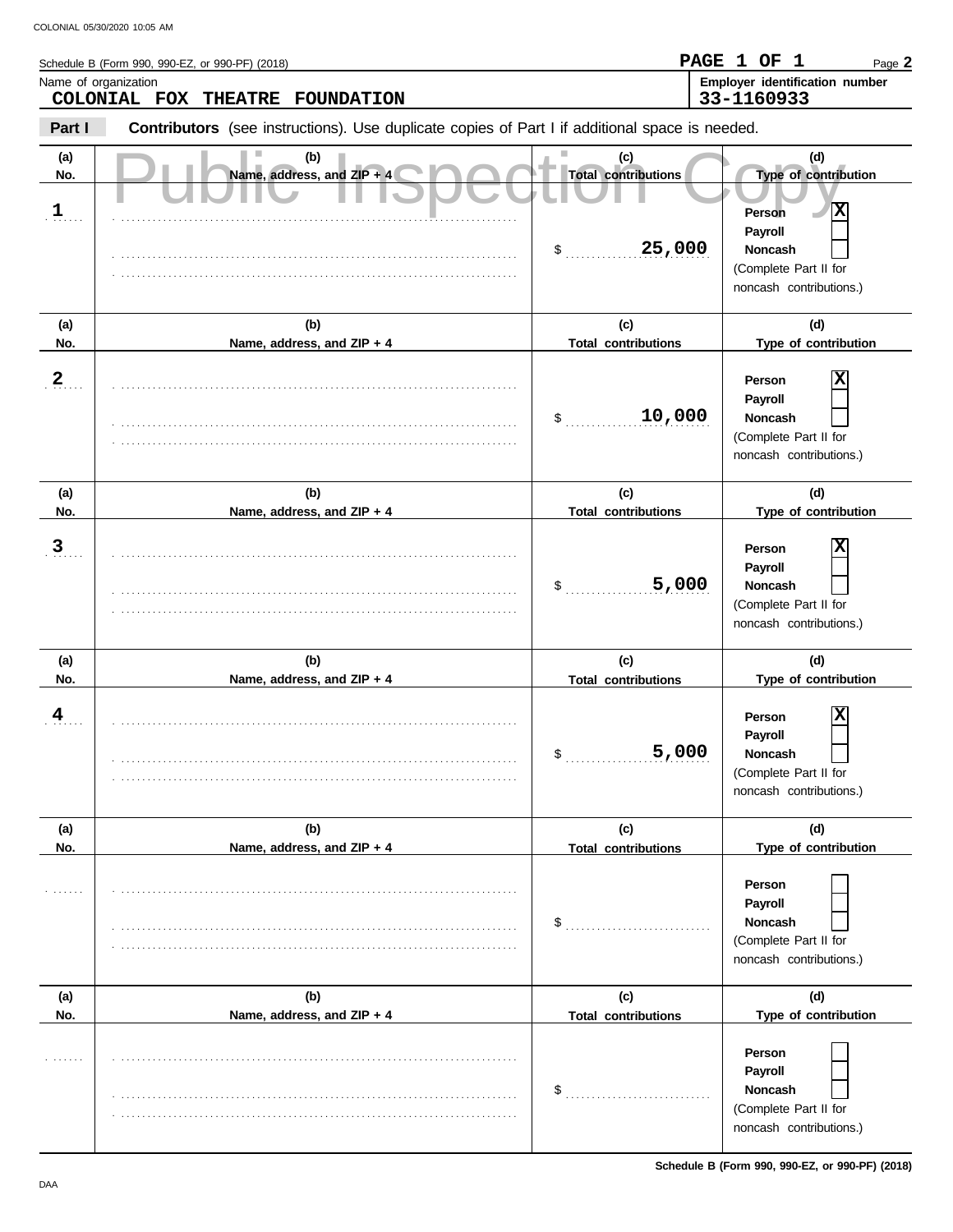|        | <b>SCHEDULE D</b>                                                                           | <b>Supplemental Financial Statements</b>                                                                                                                                                                                                                               |          |            | OMB No. 1545-0047                                   |    |
|--------|---------------------------------------------------------------------------------------------|------------------------------------------------------------------------------------------------------------------------------------------------------------------------------------------------------------------------------------------------------------------------|----------|------------|-----------------------------------------------------|----|
|        | (Form 990)                                                                                  | u Complete if the organization answered "Yes" on Form 990,<br>Part IV, line 6, 7, 8, 9, 10, 11a, 11b, 11c, 11d, 11e, 11f, 12a, or 12b.                                                                                                                                 |          |            |                                                     |    |
|        | Department of the Treasury                                                                  | u Attach to Form 990.                                                                                                                                                                                                                                                  |          |            | Open to Public                                      |    |
|        | Internal Revenue Service<br>Name of the organization                                        | <b>u</b> Go to www.irs.gov/Form990 for instructions and the latest information.                                                                                                                                                                                        |          |            | <b>Inspection</b><br>Employer identification number |    |
|        |                                                                                             |                                                                                                                                                                                                                                                                        |          |            |                                                     |    |
|        |                                                                                             | COLONIAL FOX THEATRE FOUNDATION                                                                                                                                                                                                                                        |          | 33-1160933 |                                                     |    |
|        | Part I                                                                                      | Organizations Maintaining Donor Advised Funds or Other Similar Funds or Accounts.                                                                                                                                                                                      |          |            |                                                     |    |
|        |                                                                                             | Complete if the organization answered "Yes" on Form 990, Part IV, line 6.                                                                                                                                                                                              |          |            |                                                     |    |
|        |                                                                                             | (a) Donor advised funds                                                                                                                                                                                                                                                |          |            | (b) Funds and other accounts                        |    |
| 1<br>2 | Total number at end of year                                                                 | Aggregate value of contributions to (during year)                                                                                                                                                                                                                      |          |            |                                                     |    |
| 3      |                                                                                             | the control of the control of the control of the<br>Aggregate value of grants from (during year)                                                                                                                                                                       |          |            |                                                     |    |
| 4      |                                                                                             |                                                                                                                                                                                                                                                                        |          |            |                                                     |    |
| 5      |                                                                                             | Did the organization inform all donors and donor advisors in writing that the assets held in donor advised                                                                                                                                                             |          |            |                                                     |    |
|        |                                                                                             |                                                                                                                                                                                                                                                                        |          |            | Yes                                                 | No |
| 6      |                                                                                             | Did the organization inform all grantees, donors, and donor advisors in writing that grant funds can be used                                                                                                                                                           |          |            |                                                     |    |
|        |                                                                                             | only for charitable purposes and not for the benefit of the donor or donor advisor, or for any other purpose                                                                                                                                                           |          |            |                                                     |    |
|        |                                                                                             | <b>Conservation Easements.</b>                                                                                                                                                                                                                                         |          |            | Yes                                                 | No |
|        | Part II                                                                                     | Complete if the organization answered "Yes" on Form 990, Part IV, line 7.                                                                                                                                                                                              |          |            |                                                     |    |
| 1.     |                                                                                             | Purpose(s) of conservation easements held by the organization (check all that apply).                                                                                                                                                                                  |          |            |                                                     |    |
|        |                                                                                             | Preservation of land for public use (e.g., recreation or education)<br>Preservation of a historically important land area                                                                                                                                              |          |            |                                                     |    |
|        | Protection of natural habitat                                                               | Preservation of a certified historic structure                                                                                                                                                                                                                         |          |            |                                                     |    |
|        | Preservation of open space                                                                  |                                                                                                                                                                                                                                                                        |          |            |                                                     |    |
| 2      |                                                                                             | Complete lines 2a through 2d if the organization held a qualified conservation contribution in the form of a conservation                                                                                                                                              |          |            |                                                     |    |
|        | easement on the last day of the tax year.                                                   |                                                                                                                                                                                                                                                                        |          |            | Held at the End of the Tax Year                     |    |
| а      |                                                                                             |                                                                                                                                                                                                                                                                        | 2a       |            |                                                     |    |
| b      |                                                                                             |                                                                                                                                                                                                                                                                        | 2b<br>2c |            |                                                     |    |
| c      |                                                                                             | Number of conservation easements on a certified historic structure included in (a) [[11] Number of conservation easements on a certified historic structure included in (a)<br>d Number of conservation easements included in (c) acquired after 7/25/06, and not on a |          |            |                                                     |    |
|        |                                                                                             | historic structure listed in the National Register                                                                                                                                                                                                                     | 2d       |            |                                                     |    |
| 3      |                                                                                             | Number of conservation easements modified, transferred, released, extinguished, or terminated by the organization during the                                                                                                                                           |          |            |                                                     |    |
|        | tax year $\mathbf u$                                                                        |                                                                                                                                                                                                                                                                        |          |            |                                                     |    |
|        |                                                                                             | Number of states where property subject to conservation easement is located <b>u</b>                                                                                                                                                                                   |          |            |                                                     |    |
| 5      |                                                                                             | Does the organization have a written policy regarding the periodic monitoring, inspection, handling of                                                                                                                                                                 |          |            |                                                     |    |
|        |                                                                                             | violations, and enforcement of the conservation easements it holds?                                                                                                                                                                                                    |          |            | Yes                                                 | No |
| 6      |                                                                                             | Staff and volunteer hours devoted to monitoring, inspecting, handling of violations, and enforcing conservation easements during the year                                                                                                                              |          |            |                                                     |    |
|        | $\mathbf u$ and $\mathbf u$ and $\mathbf u$ and $\mathbf u$ and $\mathbf u$ and $\mathbf u$ |                                                                                                                                                                                                                                                                        |          |            |                                                     |    |
| 7      | <b>u</b> \$                                                                                 | Amount of expenses incurred in monitoring, inspecting, handling of violations, and enforcing conservation easements during the year                                                                                                                                    |          |            |                                                     |    |
| 8      |                                                                                             | Does each conservation easement reported on line 2(d) above satisfy the requirements of section 170(h)(4)(B)(i)                                                                                                                                                        |          |            |                                                     |    |
|        |                                                                                             |                                                                                                                                                                                                                                                                        |          |            | Yes                                                 | No |
| 9      |                                                                                             | In Part XIII, describe how the organization reports conservation easements in its revenue and expense statement, and                                                                                                                                                   |          |            |                                                     |    |
|        |                                                                                             | balance sheet, and include, if applicable, the text of the footnote to the organization's financial statements that describes the                                                                                                                                      |          |            |                                                     |    |
|        |                                                                                             | organization's accounting for conservation easements.                                                                                                                                                                                                                  |          |            |                                                     |    |
|        | Part III                                                                                    | Organizations Maintaining Collections of Art, Historical Treasures, or Other Similar Assets.<br>Complete if the organization answered "Yes" on Form 990, Part IV, line 8.                                                                                              |          |            |                                                     |    |
|        |                                                                                             |                                                                                                                                                                                                                                                                        |          |            |                                                     |    |
|        |                                                                                             | 1a If the organization elected, as permitted under SFAS 116 (ASC 958), not to report in its revenue statement and balance sheet<br>works of art, historical treasures, or other similar assets held for public exhibition, education, or research in furtherance of    |          |            |                                                     |    |
|        |                                                                                             | public service, provide, in Part XIII, the text of the footnote to its financial statements that describes these items.                                                                                                                                                |          |            |                                                     |    |
|        |                                                                                             | <b>b</b> If the organization elected, as permitted under SFAS 116 (ASC 958), to report in its revenue statement and balance sheet                                                                                                                                      |          |            |                                                     |    |
|        |                                                                                             | works of art, historical treasures, or other similar assets held for public exhibition, education, or research in furtherance of                                                                                                                                       |          |            |                                                     |    |
|        |                                                                                             | public service, provide the following amounts relating to these items:                                                                                                                                                                                                 |          |            |                                                     |    |
|        |                                                                                             |                                                                                                                                                                                                                                                                        |          |            | $\mathbf{u}$ \$                                     |    |
|        |                                                                                             |                                                                                                                                                                                                                                                                        |          |            | $\mathbf{u}$ \$                                     |    |
| 2      |                                                                                             | If the organization received or held works of art, historical treasures, or other similar assets for financial gain, provide the                                                                                                                                       |          |            |                                                     |    |
|        |                                                                                             | following amounts required to be reported under SFAS 116 (ASC 958) relating to these items:                                                                                                                                                                            |          |            |                                                     |    |
|        |                                                                                             |                                                                                                                                                                                                                                                                        | u \$     |            |                                                     |    |
|        |                                                                                             | For Paperwork Reduction Act Notice, see the Instructions for Form 990.                                                                                                                                                                                                 |          |            | Schedule D (Form 990) 2018                          |    |
| DAA    |                                                                                             |                                                                                                                                                                                                                                                                        |          |            |                                                     |    |

|     |  |  |  | For Paperwork Reduction Act Notice, see the Instructions for Form 990. |  |  |
|-----|--|--|--|------------------------------------------------------------------------|--|--|
| DAA |  |  |  |                                                                        |  |  |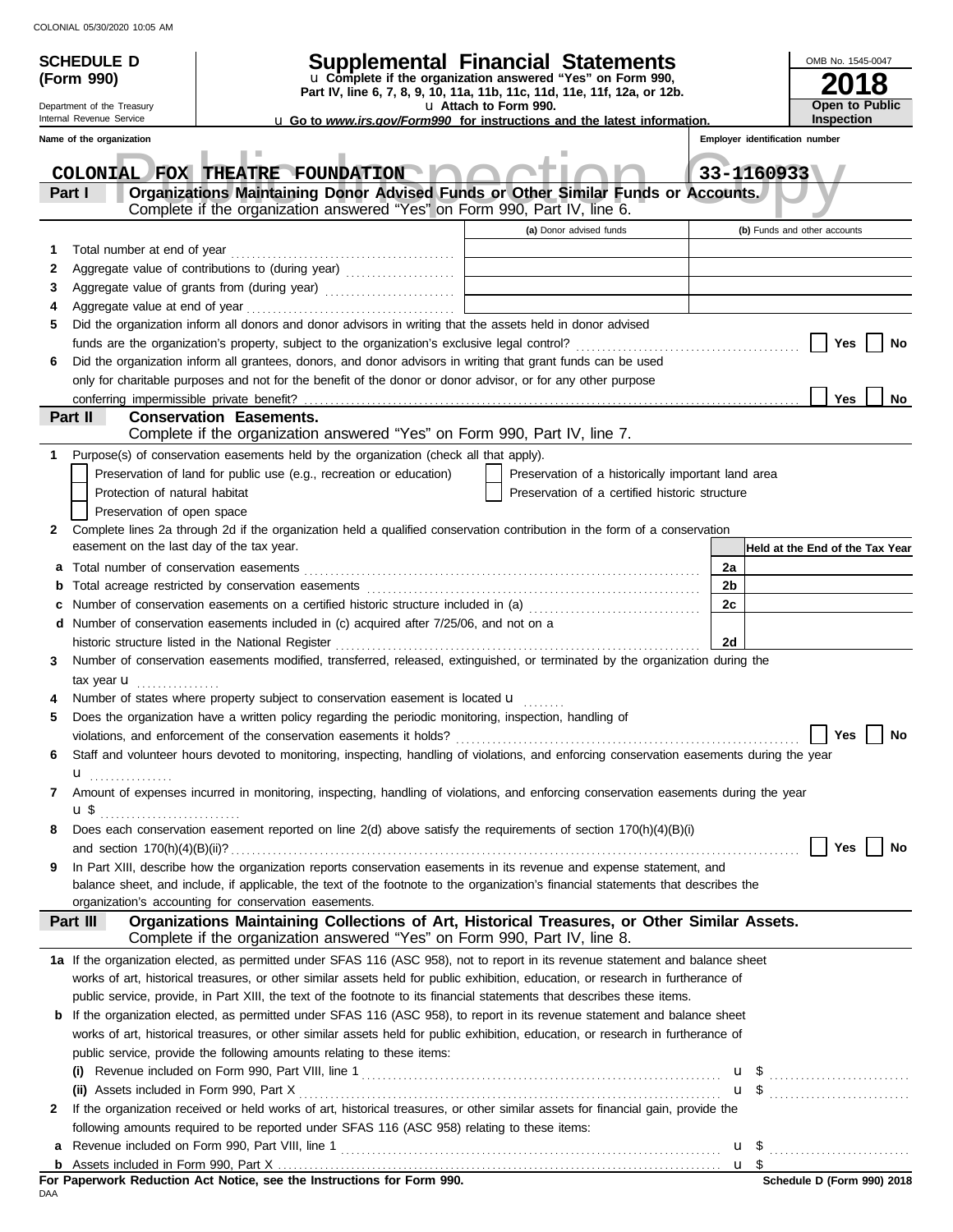| Schedule D (Form 990) 2018 COLONIAL FOX THEATRE FOUNDATION<br>Part III                                                             | Organizations Maintaining Collections of Art, Historical Treasures, or Other Similar Assets (continued)                                                                                                                              |                                         |                                                                                                                                                                                                                                                                                                    |                                    | 33-1160933                      |                      |                | Page 2              |
|------------------------------------------------------------------------------------------------------------------------------------|--------------------------------------------------------------------------------------------------------------------------------------------------------------------------------------------------------------------------------------|-----------------------------------------|----------------------------------------------------------------------------------------------------------------------------------------------------------------------------------------------------------------------------------------------------------------------------------------------------|------------------------------------|---------------------------------|----------------------|----------------|---------------------|
| 3 Using the organization's acquisition, accession, and other records, check any of the following that are a significant use of its |                                                                                                                                                                                                                                      |                                         |                                                                                                                                                                                                                                                                                                    |                                    |                                 |                      |                |                     |
| collection items (check all that apply):                                                                                           |                                                                                                                                                                                                                                      |                                         |                                                                                                                                                                                                                                                                                                    |                                    |                                 |                      |                |                     |
| Public exhibition<br>a                                                                                                             |                                                                                                                                                                                                                                      | d                                       | Loan or exchange programs                                                                                                                                                                                                                                                                          |                                    |                                 |                      |                |                     |
| Scholarly research<br>b                                                                                                            |                                                                                                                                                                                                                                      | e                                       | Other $\frac{1}{2}$ of $\frac{1}{2}$ of $\frac{1}{2}$ of $\frac{1}{2}$ of $\frac{1}{2}$ of $\frac{1}{2}$ of $\frac{1}{2}$ of $\frac{1}{2}$ of $\frac{1}{2}$ of $\frac{1}{2}$ of $\frac{1}{2}$ of $\frac{1}{2}$ or $\frac{1}{2}$ or $\frac{1}{2}$ or $\frac{1}{2}$ or $\frac{1}{2}$ or $\frac{1}{2$ |                                    |                                 |                      |                |                     |
| c                                                                                                                                  | Preservation for future generations<br>Provide a description of the organization's collections and explain how they further the organization's exempt purpose in Part                                                                |                                         |                                                                                                                                                                                                                                                                                                    |                                    |                                 |                      |                |                     |
| XIII.                                                                                                                              |                                                                                                                                                                                                                                      |                                         |                                                                                                                                                                                                                                                                                                    |                                    |                                 |                      |                |                     |
| 5                                                                                                                                  | During the year, did the organization solicit or receive donations of art, historical treasures, or other similar                                                                                                                    |                                         |                                                                                                                                                                                                                                                                                                    |                                    |                                 |                      |                |                     |
|                                                                                                                                    | assets to be sold to raise funds rather than to be maintained as part of the organization's collection?                                                                                                                              |                                         |                                                                                                                                                                                                                                                                                                    |                                    |                                 |                      | <b>Yes</b>     | No                  |
| Part IV                                                                                                                            | <b>Escrow and Custodial Arrangements.</b>                                                                                                                                                                                            |                                         |                                                                                                                                                                                                                                                                                                    |                                    |                                 |                      |                |                     |
|                                                                                                                                    | Complete if the organization answered "Yes" on Form 990, Part IV, line 9, or reported an amount on Form<br>990, Part X, line 21.                                                                                                     |                                         |                                                                                                                                                                                                                                                                                                    |                                    |                                 |                      |                |                     |
| 1a Is the organization an agent, trustee, custodian or other intermediary for contributions or other assets not                    |                                                                                                                                                                                                                                      |                                         |                                                                                                                                                                                                                                                                                                    |                                    |                                 |                      |                |                     |
|                                                                                                                                    |                                                                                                                                                                                                                                      |                                         |                                                                                                                                                                                                                                                                                                    |                                    |                                 |                      | Yes            |                     |
|                                                                                                                                    | b If "Yes," explain the arrangement in Part XIII and complete the following table:                                                                                                                                                   |                                         |                                                                                                                                                                                                                                                                                                    |                                    |                                 |                      |                |                     |
|                                                                                                                                    |                                                                                                                                                                                                                                      |                                         |                                                                                                                                                                                                                                                                                                    |                                    |                                 |                      | Amount         |                     |
|                                                                                                                                    | c Beginning balance <b>contract to the contract of the set of the contract of the contract of the contract of the contract of the contract of the contract of the contract of the contract of the contract of the contract of th</b> |                                         |                                                                                                                                                                                                                                                                                                    |                                    |                                 | 1c                   |                |                     |
| d                                                                                                                                  | Additions during the year with the contract of the set of the set of the set of the set of the set of the set of the set of the set of the set of the set of the set of the set of the set of the set of the set of the set of       |                                         |                                                                                                                                                                                                                                                                                                    |                                    |                                 | 1d<br>1e             |                |                     |
| е<br>f                                                                                                                             |                                                                                                                                                                                                                                      |                                         |                                                                                                                                                                                                                                                                                                    |                                    |                                 | 1f                   |                |                     |
| 2a Did the organization include an amount on Form 990, Part X, line 21, for escrow or custodial account liability?                 | Ending balance contains and a series of the contact of the contact of the contact of the contact of the contact of the contact of the contact of the contact of the contact of the contact of the contact of the contact of th       |                                         |                                                                                                                                                                                                                                                                                                    |                                    |                                 |                      | Yes            | No                  |
|                                                                                                                                    |                                                                                                                                                                                                                                      |                                         |                                                                                                                                                                                                                                                                                                    |                                    |                                 |                      |                |                     |
| Part V                                                                                                                             | <b>Endowment Funds.</b>                                                                                                                                                                                                              |                                         |                                                                                                                                                                                                                                                                                                    |                                    |                                 |                      |                |                     |
|                                                                                                                                    | Complete if the organization answered "Yes" on Form 990, Part IV, line 10.                                                                                                                                                           |                                         |                                                                                                                                                                                                                                                                                                    |                                    |                                 |                      |                |                     |
|                                                                                                                                    |                                                                                                                                                                                                                                      | (a) Current year                        | (b) Prior year                                                                                                                                                                                                                                                                                     | (c) Two years back                 |                                 | (d) Three years back |                | (e) Four years back |
| 1a Beginning of year balance                                                                                                       |                                                                                                                                                                                                                                      |                                         |                                                                                                                                                                                                                                                                                                    |                                    |                                 |                      |                |                     |
| <b>b</b> Contributions <b>contributions</b>                                                                                        |                                                                                                                                                                                                                                      |                                         |                                                                                                                                                                                                                                                                                                    |                                    |                                 |                      |                |                     |
| c Net investment earnings, gains, and                                                                                              |                                                                                                                                                                                                                                      |                                         |                                                                                                                                                                                                                                                                                                    |                                    |                                 |                      |                |                     |
|                                                                                                                                    |                                                                                                                                                                                                                                      |                                         |                                                                                                                                                                                                                                                                                                    |                                    |                                 |                      |                |                     |
| d Grants or scholarships<br>e Other expenditures for facilities and                                                                |                                                                                                                                                                                                                                      |                                         |                                                                                                                                                                                                                                                                                                    |                                    |                                 |                      |                |                     |
|                                                                                                                                    |                                                                                                                                                                                                                                      |                                         |                                                                                                                                                                                                                                                                                                    |                                    |                                 |                      |                |                     |
| f Administrative expenses                                                                                                          |                                                                                                                                                                                                                                      |                                         |                                                                                                                                                                                                                                                                                                    |                                    |                                 |                      |                |                     |
| a                                                                                                                                  |                                                                                                                                                                                                                                      |                                         |                                                                                                                                                                                                                                                                                                    |                                    |                                 |                      |                |                     |
| 2                                                                                                                                  | Provide the estimated percentage of the current year end balance (line 1g, column (a)) held as:                                                                                                                                      |                                         |                                                                                                                                                                                                                                                                                                    |                                    |                                 |                      |                |                     |
|                                                                                                                                    | a Board designated or quasi-endowment u %                                                                                                                                                                                            |                                         |                                                                                                                                                                                                                                                                                                    |                                    |                                 |                      |                |                     |
|                                                                                                                                    | <b>b</b> Permanent endowment <b>u</b> %                                                                                                                                                                                              |                                         |                                                                                                                                                                                                                                                                                                    |                                    |                                 |                      |                |                     |
|                                                                                                                                    | c Temporarily restricted endowment <b>u</b>                                                                                                                                                                                          | %                                       |                                                                                                                                                                                                                                                                                                    |                                    |                                 |                      |                |                     |
|                                                                                                                                    | The percentages on lines 2a, 2b, and 2c should equal 100%.                                                                                                                                                                           |                                         |                                                                                                                                                                                                                                                                                                    |                                    |                                 |                      |                |                     |
| 3a Are there endowment funds not in the possession of the organization that are held and administered for the<br>organization by:  |                                                                                                                                                                                                                                      |                                         |                                                                                                                                                                                                                                                                                                    |                                    |                                 |                      |                | Yes<br><b>No</b>    |
|                                                                                                                                    |                                                                                                                                                                                                                                      |                                         |                                                                                                                                                                                                                                                                                                    |                                    |                                 |                      | 3a(i)          |                     |
|                                                                                                                                    |                                                                                                                                                                                                                                      |                                         |                                                                                                                                                                                                                                                                                                    |                                    |                                 |                      | 3a(ii)         |                     |
|                                                                                                                                    |                                                                                                                                                                                                                                      |                                         |                                                                                                                                                                                                                                                                                                    |                                    |                                 |                      | 3b             |                     |
|                                                                                                                                    | Describe in Part XIII the intended uses of the organization's endowment funds.                                                                                                                                                       |                                         |                                                                                                                                                                                                                                                                                                    |                                    |                                 |                      |                |                     |
| Part VI                                                                                                                            | Land, Buildings, and Equipment.                                                                                                                                                                                                      |                                         |                                                                                                                                                                                                                                                                                                    |                                    |                                 |                      |                |                     |
|                                                                                                                                    | Complete if the organization answered "Yes" on Form 990, Part IV, line 11a. See Form 990, Part X, line 10.                                                                                                                           |                                         |                                                                                                                                                                                                                                                                                                    |                                    |                                 |                      |                |                     |
|                                                                                                                                    | Description of property                                                                                                                                                                                                              | (a) Cost or other basis<br>(investment) |                                                                                                                                                                                                                                                                                                    | (b) Cost or other basis<br>(other) | (c) Accumulated<br>depreciation |                      | (d) Book value |                     |
|                                                                                                                                    |                                                                                                                                                                                                                                      |                                         |                                                                                                                                                                                                                                                                                                    | 156,000                            |                                 |                      |                | 156,000             |
|                                                                                                                                    |                                                                                                                                                                                                                                      |                                         |                                                                                                                                                                                                                                                                                                    |                                    |                                 |                      |                |                     |
|                                                                                                                                    | c Leasehold improvements                                                                                                                                                                                                             |                                         |                                                                                                                                                                                                                                                                                                    |                                    |                                 |                      |                |                     |
| d                                                                                                                                  |                                                                                                                                                                                                                                      |                                         |                                                                                                                                                                                                                                                                                                    | 15,445                             |                                 | 14,084               |                | 1,361               |
|                                                                                                                                    |                                                                                                                                                                                                                                      |                                         |                                                                                                                                                                                                                                                                                                    | 2,123,441                          |                                 |                      |                | 2,123,441           |
| Total. Add lines 1a through 1e. (Column (d) must equal Form 990, Part X, column (B), line 10c.)                                    |                                                                                                                                                                                                                                      |                                         |                                                                                                                                                                                                                                                                                                    |                                    |                                 | u                    |                | 2,280,802           |

**Schedule D (Form 990) 2018**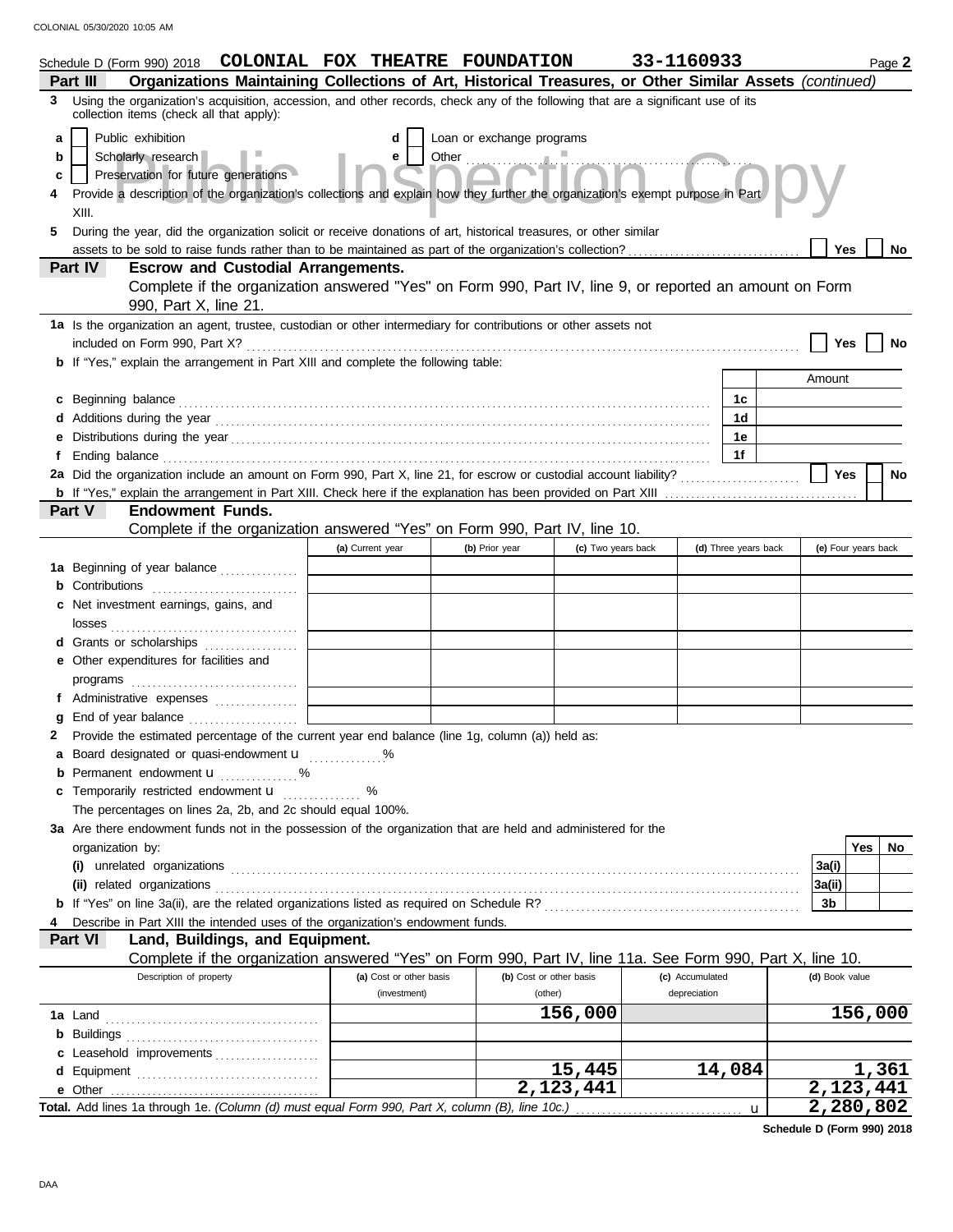|                           | Schedule D (Form 990) 2018                                           |                                         |                 | COLONIAL FOX THEATRE FOUNDATION | 33-1160933                                                                                                 | Page 3         |
|---------------------------|----------------------------------------------------------------------|-----------------------------------------|-----------------|---------------------------------|------------------------------------------------------------------------------------------------------------|----------------|
| <b>Part VII</b>           | Investments-Other Securities.                                        |                                         |                 |                                 |                                                                                                            |                |
|                           |                                                                      |                                         |                 |                                 | Complete if the organization answered "Yes" on Form 990, Part IV, line 11b. See Form 990, Part X, line 12. |                |
|                           |                                                                      | (a) Description of security or category |                 | (b) Book value                  | (c) Method of valuation:                                                                                   |                |
|                           |                                                                      | (including name of security)            |                 |                                 | Cost or end-of-year market value                                                                           |                |
| (1) Financial derivatives |                                                                      |                                         |                 | ш                               |                                                                                                            |                |
|                           | (2) Closely-held equity interests                                    |                                         |                 |                                 |                                                                                                            |                |
| $(3)$ Other               |                                                                      |                                         |                 |                                 |                                                                                                            |                |
| (A)                       |                                                                      |                                         |                 |                                 |                                                                                                            |                |
| $\overline{A}$ (B)        |                                                                      |                                         |                 |                                 |                                                                                                            |                |
| (C)                       |                                                                      |                                         |                 |                                 |                                                                                                            |                |
| (D)                       |                                                                      |                                         |                 |                                 |                                                                                                            |                |
| (E)                       |                                                                      |                                         |                 |                                 |                                                                                                            |                |
| (F)                       |                                                                      |                                         |                 |                                 |                                                                                                            |                |
| (G)                       |                                                                      |                                         |                 |                                 |                                                                                                            |                |
| (H)                       |                                                                      |                                         |                 |                                 |                                                                                                            |                |
|                           | Total. (Column (b) must equal Form 990, Part X, col. (B) line 12.) u |                                         |                 |                                 |                                                                                                            |                |
| Part VIII                 | Investments-Program Related.                                         |                                         |                 |                                 |                                                                                                            |                |
|                           |                                                                      |                                         |                 |                                 | Complete if the organization answered "Yes" on Form 990, Part IV, line 11c. See Form 990, Part X, line 13. |                |
|                           |                                                                      | (a) Description of investment           |                 | (b) Book value                  | (c) Method of valuation:                                                                                   |                |
|                           |                                                                      |                                         |                 |                                 | Cost or end-of-year market value                                                                           |                |
| (1)                       |                                                                      |                                         |                 |                                 |                                                                                                            |                |
| (2)                       |                                                                      |                                         |                 |                                 |                                                                                                            |                |
| (3)                       |                                                                      |                                         |                 |                                 |                                                                                                            |                |
| (4)                       |                                                                      |                                         |                 |                                 |                                                                                                            |                |
| (5)                       |                                                                      |                                         |                 |                                 |                                                                                                            |                |
| (6)                       |                                                                      |                                         |                 |                                 |                                                                                                            |                |
| (7)                       |                                                                      |                                         |                 |                                 |                                                                                                            |                |
| (8)                       |                                                                      |                                         |                 |                                 |                                                                                                            |                |
| (9)                       |                                                                      |                                         |                 |                                 |                                                                                                            |                |
|                           | Total. (Column (b) must equal Form 990, Part X, col. (B) line 13.) u |                                         |                 |                                 |                                                                                                            |                |
| Part IX                   | Other Assets.                                                        |                                         |                 |                                 |                                                                                                            |                |
|                           |                                                                      |                                         | (a) Description |                                 | Complete if the organization answered "Yes" on Form 990, Part IV, line 11d. See Form 990, Part X, line 15. |                |
|                           |                                                                      |                                         |                 |                                 |                                                                                                            | (b) Book value |
| (1)                       |                                                                      |                                         |                 |                                 |                                                                                                            |                |
| (2)                       |                                                                      |                                         |                 |                                 |                                                                                                            |                |
| (3)                       |                                                                      |                                         |                 |                                 |                                                                                                            |                |
| <u>(4)</u><br>(5)         |                                                                      |                                         |                 |                                 |                                                                                                            |                |
| (6)                       |                                                                      |                                         |                 |                                 |                                                                                                            |                |
| (7)                       |                                                                      |                                         |                 |                                 |                                                                                                            |                |
| (8)                       |                                                                      |                                         |                 |                                 |                                                                                                            |                |
| (9)                       |                                                                      |                                         |                 |                                 |                                                                                                            |                |
|                           | Total. (Column (b) must equal Form 990, Part X, col. (B) line 15.).  |                                         |                 |                                 | u                                                                                                          |                |
| Part X                    | Other Liabilities.                                                   |                                         |                 |                                 |                                                                                                            |                |
|                           |                                                                      |                                         |                 |                                 | Complete if the organization answered "Yes" on Form 990, Part IV, line 11e or 11f. See Form 990, Part X,   |                |
|                           | line 25.                                                             |                                         |                 |                                 |                                                                                                            |                |
| 1.                        |                                                                      | (a) Description of liability            |                 | (b) Book value                  |                                                                                                            |                |
| (1)                       | Federal income taxes                                                 |                                         |                 |                                 |                                                                                                            |                |
| (2)                       |                                                                      |                                         |                 |                                 |                                                                                                            |                |
| (3)                       |                                                                      |                                         |                 |                                 |                                                                                                            |                |
| (4)                       |                                                                      |                                         |                 |                                 |                                                                                                            |                |
| (5)                       |                                                                      |                                         |                 |                                 |                                                                                                            |                |
| (6)                       |                                                                      |                                         |                 |                                 |                                                                                                            |                |
| (7)                       |                                                                      |                                         |                 |                                 |                                                                                                            |                |
| (8)                       |                                                                      |                                         |                 |                                 |                                                                                                            |                |

Liability for uncertain tax positions. In Part XIII, provide the text of the footnote to the organization's financial statements that reports the **2.** organization's liability for uncertain tax positions under FIN 48 (ASC 740). Check here if the text of the footnote has been provided in Part XIII **Total.** *(Column (b) must equal Form 990, Part X, col. (B) line 25.)* u

 $(9)$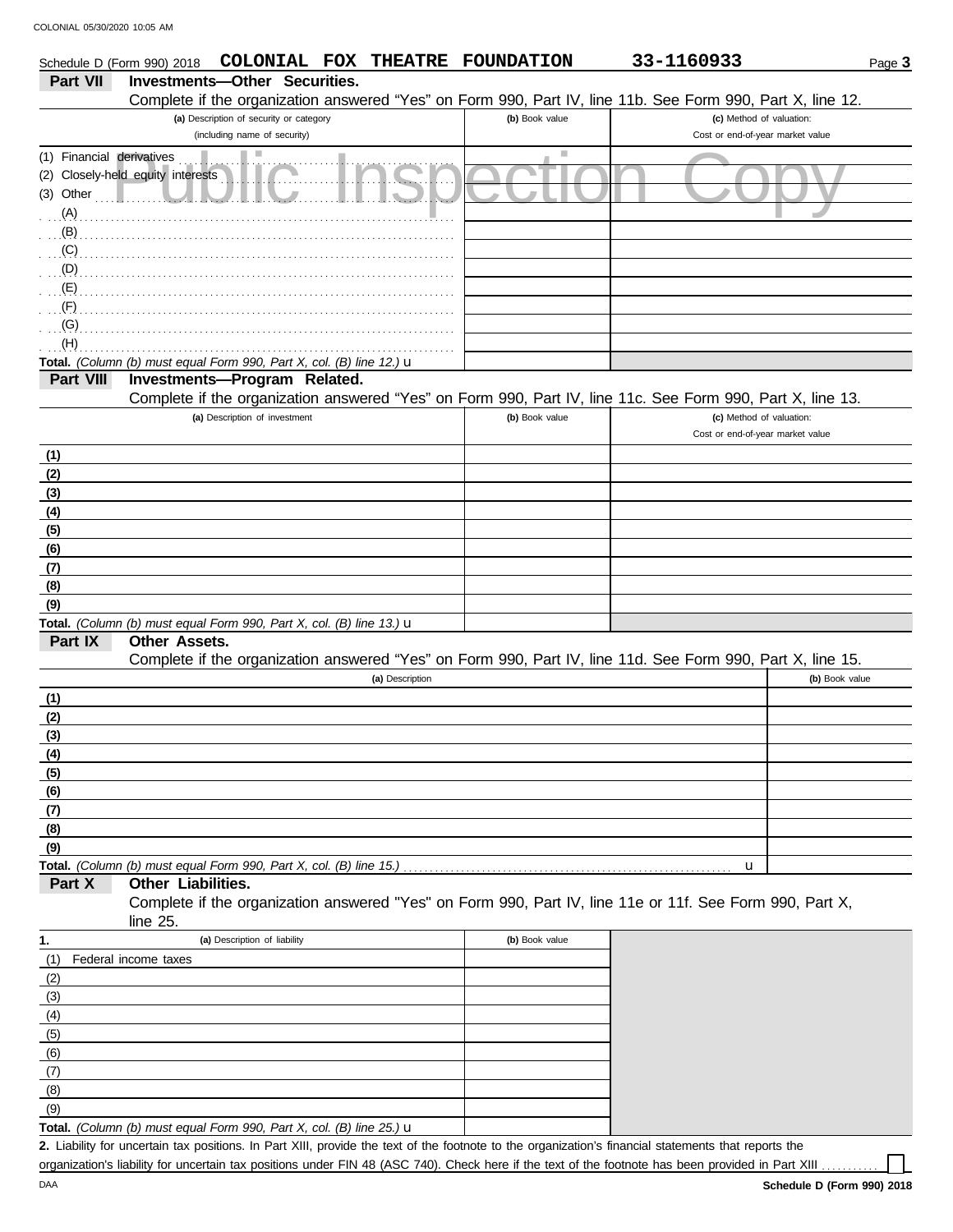|         | Schedule D (Form 990) 2018 COLONIAL FOX THEATRE FOUNDATION                                                                                                                                                                                                                                                                                                                                                   |                | 33-1160933 |              | Page 4 |
|---------|--------------------------------------------------------------------------------------------------------------------------------------------------------------------------------------------------------------------------------------------------------------------------------------------------------------------------------------------------------------------------------------------------------------|----------------|------------|--------------|--------|
| Part XI | Reconciliation of Revenue per Audited Financial Statements With Revenue per Return.                                                                                                                                                                                                                                                                                                                          |                |            |              |        |
|         | Complete if the organization answered "Yes" on Form 990, Part IV, line 12a.                                                                                                                                                                                                                                                                                                                                  |                |            |              |        |
| 1       |                                                                                                                                                                                                                                                                                                                                                                                                              |                |            | $\mathbf{1}$ |        |
| 2       | Amounts included on line 1 but not on Form 990, Part VIII, line 12:                                                                                                                                                                                                                                                                                                                                          |                |            |              |        |
| а       |                                                                                                                                                                                                                                                                                                                                                                                                              | 2a             |            |              |        |
|         | Donated services and use of facilities <b>Community</b> and <b>Community</b> and <b>Community</b> and <b>Community</b> and <b>Community</b> and <b>Community</b> and <b>Community</b> and <b>Community</b> and <b>Community</b> and <b>Community</b> and <b>Community</b> and <b>Commun</b>                                                                                                                  | 2 <sub>b</sub> |            |              |        |
| c       | Recoveries of prior year grants <b>the contract of the contract of prior</b>                                                                                                                                                                                                                                                                                                                                 | 2c             |            |              |        |
| d       |                                                                                                                                                                                                                                                                                                                                                                                                              | 2d             |            |              |        |
| е       |                                                                                                                                                                                                                                                                                                                                                                                                              |                |            | 2e           |        |
| 3       |                                                                                                                                                                                                                                                                                                                                                                                                              |                |            | 3            |        |
|         | Amounts included on Form 990, Part VIII, line 12, but not on line 1:                                                                                                                                                                                                                                                                                                                                         |                |            |              |        |
| а       | Investment expenses not included on Form 990, Part VIII, line 7b [                                                                                                                                                                                                                                                                                                                                           | 4a             |            |              |        |
|         |                                                                                                                                                                                                                                                                                                                                                                                                              | 4 <sub>b</sub> |            |              |        |
|         | Add lines 4a and 4b [ <i>[1]</i> [ <i>[1]</i> [ <i>[1]</i> [ <i>[1]</i> [ <i>[1]</i> [ <i>[1]</i> [ <i>[1]</i> [ <i>[1]</i> [ <i>[1]</i> [ <i>[1]</i> [ <i>[1]</i> [ <i>[1]</i> [ <i>[1]</i> [ <i>[1]</i> [ <i>[1]</i> [ <i>[1]</i> [ <i>[1]</i> [ <i>[1]</i> [ <i>[1]</i> [ <i>[1]</i> [ <i>[1]</i> [ <i>[1]</i> [ <i>[1]</i> [ <i>[1]</i> [ <i>[1]</i> [ <i>[1]</i> [ <i>[1]</i> [ <i>[1]</i> [ <i>[1]</i> |                |            | 4c           |        |
| 5       |                                                                                                                                                                                                                                                                                                                                                                                                              |                |            | 5            |        |
|         | Reconciliation of Expenses per Audited Financial Statements With Expenses per Return.<br>Part XII                                                                                                                                                                                                                                                                                                            |                |            |              |        |
|         | Complete if the organization answered "Yes" on Form 990, Part IV, line 12a.                                                                                                                                                                                                                                                                                                                                  |                |            |              |        |
| 1       | Total expenses and losses per audited financial statements [11] contain the statements and statements and statements and statements and statements and statements and statements and statements are statements and statements                                                                                                                                                                                |                |            | $\mathbf{1}$ |        |
| 2       | Amounts included on line 1 but not on Form 990, Part IX, line 25:                                                                                                                                                                                                                                                                                                                                            |                |            |              |        |
| а       |                                                                                                                                                                                                                                                                                                                                                                                                              | 2a             |            |              |        |
| b       |                                                                                                                                                                                                                                                                                                                                                                                                              | 2 <sub>b</sub> |            |              |        |
| с       |                                                                                                                                                                                                                                                                                                                                                                                                              | 2c             |            |              |        |
| d       |                                                                                                                                                                                                                                                                                                                                                                                                              | 2d             |            |              |        |
| е       | Add lines 2a through 2d [11] Additional Contract of Additional Contract of Additional Contract of Additional Contract of Additional Contract of Additional Contract of Additional Contract of Additional Contract of Additiona                                                                                                                                                                               |                |            | 2e           |        |
| 3       |                                                                                                                                                                                                                                                                                                                                                                                                              |                |            | 3            |        |
|         | Amounts included on Form 990, Part IX, line 25, but not on line 1:                                                                                                                                                                                                                                                                                                                                           |                |            |              |        |
|         |                                                                                                                                                                                                                                                                                                                                                                                                              | 4a             |            |              |        |
|         |                                                                                                                                                                                                                                                                                                                                                                                                              | 4 <sub>b</sub> |            |              |        |
|         |                                                                                                                                                                                                                                                                                                                                                                                                              |                |            | 4c           |        |
|         | c Add lines 4a and 4b (a) and $\frac{4}{3}$ and $\frac{4}{3}$ and $\frac{4}{3}$ and $\frac{4}{3}$ and $\frac{4}{3}$ and $\frac{4}{3}$ and $\frac{4}{3}$ and $\frac{4}{3}$ and $\frac{4}{3}$ and $\frac{4}{3}$ and $\frac{4}{3}$ and $\frac{4}{3}$ and $\frac{4}{3}$ and $\frac{4}{3}$                                                                                                                        |                |            | 5            |        |
|         | Part XIII Supplemental Information.                                                                                                                                                                                                                                                                                                                                                                          |                |            |              |        |
|         | Provide the descriptions required for Part II, lines 3, 5, and 9; Part III, lines 1a and 4; Part IV, lines 1b and 2b; Part V, line 4; Part X, line                                                                                                                                                                                                                                                           |                |            |              |        |
|         | 2; Part XI, lines 2d and 4b; and Part XII, lines 2d and 4b. Also complete this part to provide any additional information.                                                                                                                                                                                                                                                                                   |                |            |              |        |
|         |                                                                                                                                                                                                                                                                                                                                                                                                              |                |            |              |        |
|         |                                                                                                                                                                                                                                                                                                                                                                                                              |                |            |              |        |
|         |                                                                                                                                                                                                                                                                                                                                                                                                              |                |            |              |        |
|         |                                                                                                                                                                                                                                                                                                                                                                                                              |                |            |              |        |
|         |                                                                                                                                                                                                                                                                                                                                                                                                              |                |            |              |        |
|         |                                                                                                                                                                                                                                                                                                                                                                                                              |                |            |              |        |
|         |                                                                                                                                                                                                                                                                                                                                                                                                              |                |            |              |        |
|         |                                                                                                                                                                                                                                                                                                                                                                                                              |                |            |              |        |
|         |                                                                                                                                                                                                                                                                                                                                                                                                              |                |            |              |        |
|         |                                                                                                                                                                                                                                                                                                                                                                                                              |                |            |              |        |
|         |                                                                                                                                                                                                                                                                                                                                                                                                              |                |            |              |        |
|         |                                                                                                                                                                                                                                                                                                                                                                                                              |                |            |              |        |
|         |                                                                                                                                                                                                                                                                                                                                                                                                              |                |            |              |        |
|         |                                                                                                                                                                                                                                                                                                                                                                                                              |                |            |              |        |
|         |                                                                                                                                                                                                                                                                                                                                                                                                              |                |            |              |        |
|         |                                                                                                                                                                                                                                                                                                                                                                                                              |                |            |              |        |
|         |                                                                                                                                                                                                                                                                                                                                                                                                              |                |            |              |        |
|         |                                                                                                                                                                                                                                                                                                                                                                                                              |                |            |              |        |
|         |                                                                                                                                                                                                                                                                                                                                                                                                              |                |            |              |        |
|         |                                                                                                                                                                                                                                                                                                                                                                                                              |                |            |              |        |
|         |                                                                                                                                                                                                                                                                                                                                                                                                              |                |            |              |        |
|         |                                                                                                                                                                                                                                                                                                                                                                                                              |                |            |              |        |
|         |                                                                                                                                                                                                                                                                                                                                                                                                              |                |            |              |        |
|         |                                                                                                                                                                                                                                                                                                                                                                                                              |                |            |              |        |
|         |                                                                                                                                                                                                                                                                                                                                                                                                              |                |            |              |        |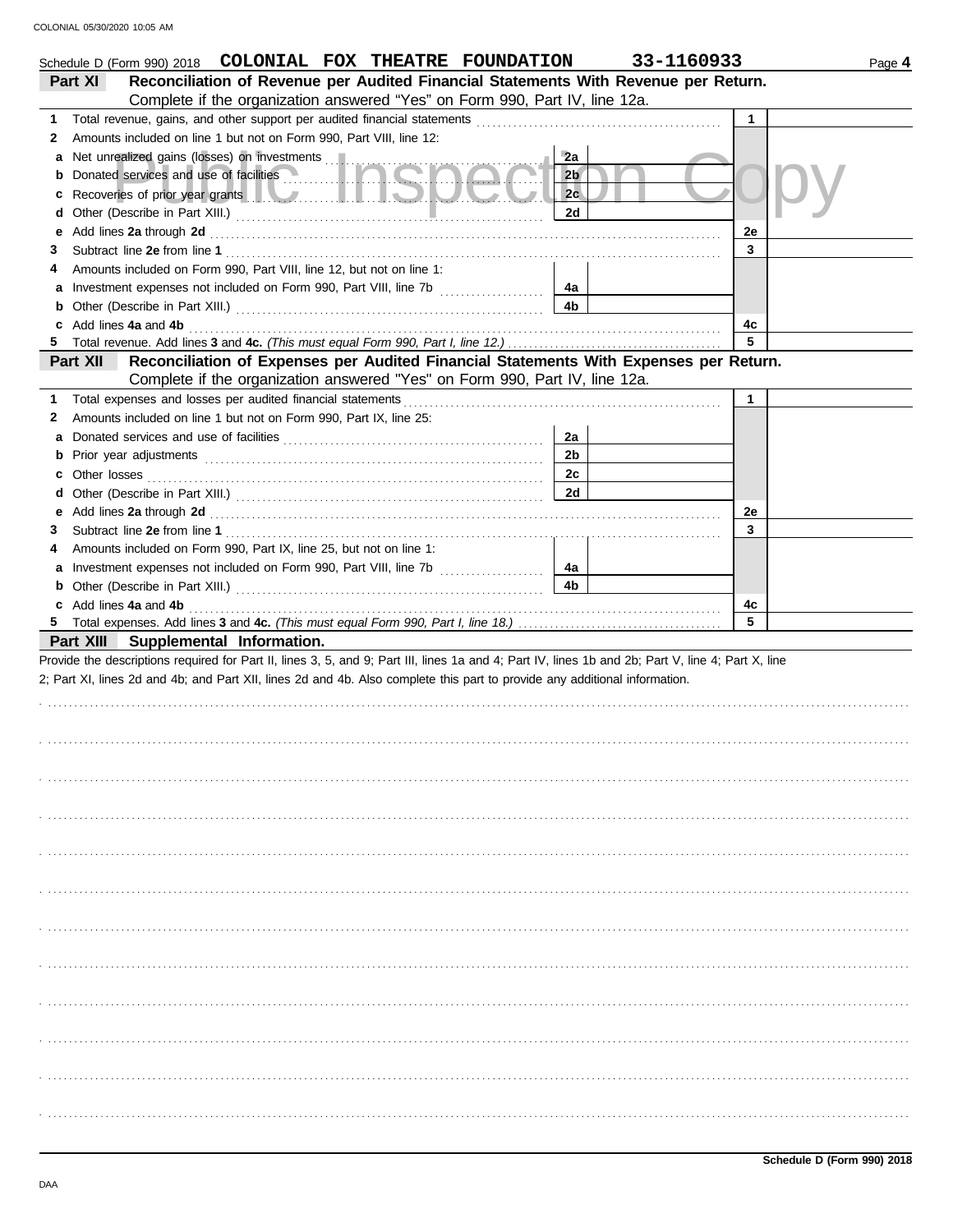|           |                                      |  | Schedule D (Form 990) 2018 COLONIAL FOX THEATRE FOUNDATION | 33-1160933                    | Page 5 |
|-----------|--------------------------------------|--|------------------------------------------------------------|-------------------------------|--------|
| Part XIII | Supplemental Information (continued) |  |                                                            |                               |        |
|           |                                      |  |                                                            |                               |        |
|           |                                      |  |                                                            |                               |        |
|           |                                      |  |                                                            | <b>Public Inspection Copy</b> |        |
|           |                                      |  |                                                            |                               |        |
|           |                                      |  |                                                            |                               |        |
|           |                                      |  |                                                            |                               |        |
|           |                                      |  |                                                            |                               |        |
|           |                                      |  |                                                            |                               |        |
|           |                                      |  |                                                            |                               |        |
|           |                                      |  |                                                            |                               |        |
|           |                                      |  |                                                            |                               |        |
|           |                                      |  |                                                            |                               |        |
|           |                                      |  |                                                            |                               |        |
|           |                                      |  |                                                            |                               |        |
|           |                                      |  |                                                            |                               |        |
|           |                                      |  |                                                            |                               |        |
|           |                                      |  |                                                            |                               |        |
|           |                                      |  |                                                            |                               |        |
|           |                                      |  |                                                            |                               |        |
|           |                                      |  |                                                            |                               |        |
|           |                                      |  |                                                            |                               |        |
|           |                                      |  |                                                            |                               |        |
|           |                                      |  |                                                            |                               |        |
|           |                                      |  |                                                            |                               |        |
|           |                                      |  |                                                            |                               |        |
|           |                                      |  |                                                            |                               |        |
|           |                                      |  |                                                            |                               |        |
|           |                                      |  |                                                            |                               |        |
|           |                                      |  |                                                            |                               |        |
|           |                                      |  |                                                            |                               |        |
|           |                                      |  |                                                            |                               |        |
|           |                                      |  |                                                            |                               |        |
|           |                                      |  |                                                            |                               |        |
|           |                                      |  |                                                            |                               |        |
|           |                                      |  |                                                            |                               |        |
|           |                                      |  |                                                            |                               |        |
|           |                                      |  |                                                            |                               |        |
|           |                                      |  |                                                            |                               |        |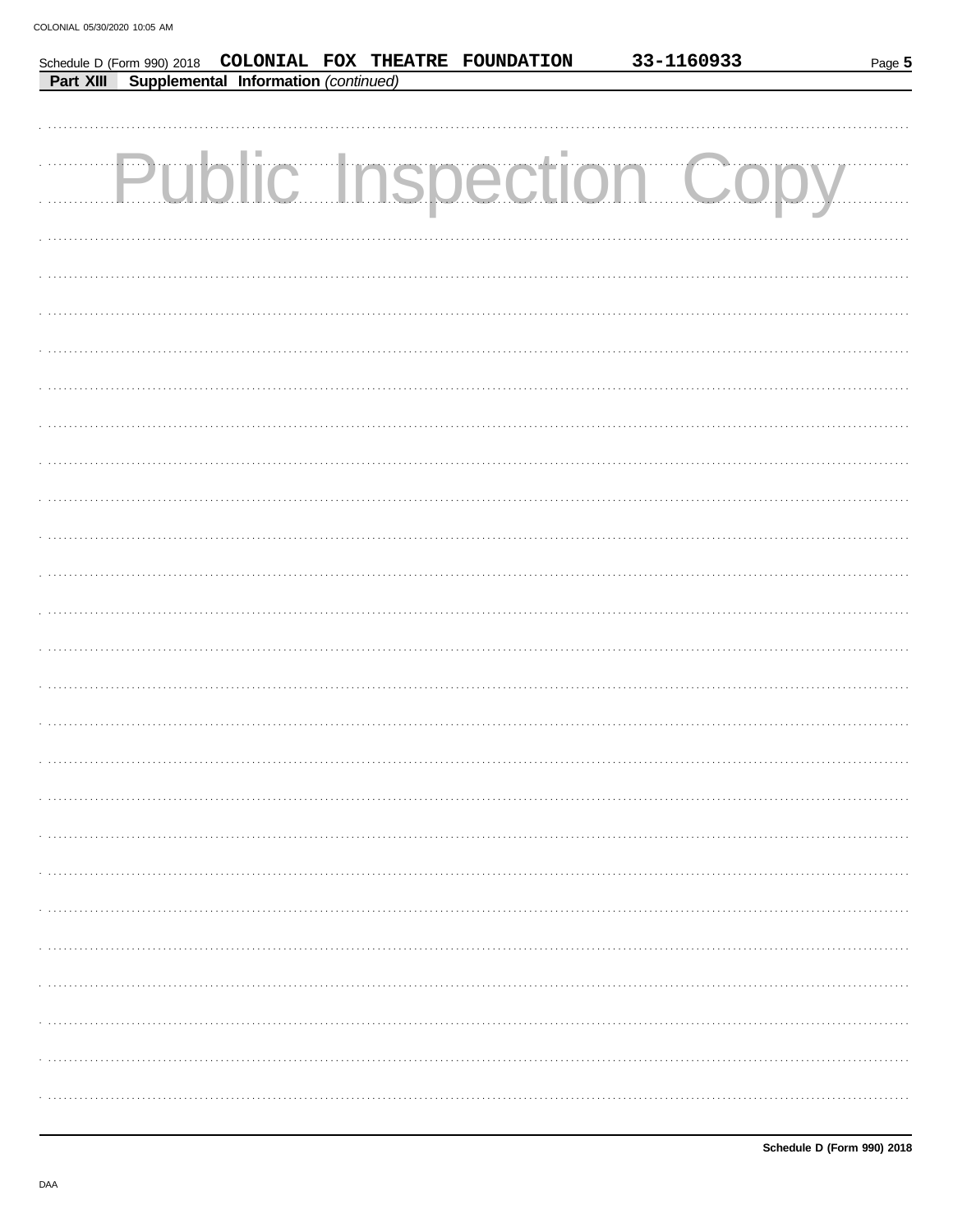| <b>SCHEDULE O</b>                                    | Supplemental Information to Form 990 or 990-EZ                                                  |                                       | OMB No. 1545-0047      |
|------------------------------------------------------|-------------------------------------------------------------------------------------------------|---------------------------------------|------------------------|
| (Form 990 or 990-EZ)                                 | Complete to provide information for responses to specific questions on                          |                                       | 2018                   |
| Department of the Treasury                           | Form 990 or 990-EZ or to provide any additional information.<br>u Attach to Form 990 or 990-EZ. |                                       | <b>Open to Public</b>  |
| Internal Revenue Service<br>Name of the organization | u Go to www.irs.gov/Form990 for the latest information.                                         | <b>Employer identification number</b> | <b>Inspection</b>      |
|                                                      | <b>COLONIAL FOX</b><br>THEATRE FOUNDATION                                                       | 33-1160933                            |                        |
| FORM 990                                             | ORGANIZATION'S MISSION                                                                          |                                       |                        |
| TO<br>ACOUIRE,                                       | <b>OPERATE</b><br><b>THE</b><br>HISTORICAL COLONIAL FOX<br><b>MAINTAIN AND</b>                  |                                       | <b>THEATRE</b>         |
| <b>BUILDING</b>                                      | IN PITTSBURG, KS,<br>IN ORDER TO BE AN ENDURING DYANMIC                                         |                                       | <b>CULTURAL</b>        |
| <b>ENRICHING</b><br><b>CENTER</b>                    | THE QUALITY OF LIFE AND                                                                         | ECONOMIC VITALITY OF                  | PITTSBURG AND          |
| <b>SURROUNDING</b>                                   | COMMUNITIES.                                                                                    |                                       |                        |
|                                                      |                                                                                                 |                                       |                        |
|                                                      |                                                                                                 |                                       |                        |
|                                                      | FORM 990, PART VI, LINE $6$ - CLASSES OF<br>MEMBERS                                             | OR STOCKHOLDERS                       |                        |
| <b>ACTIVE MEMBERS</b>                                | WILL BE DESIGNATED EACH<br>YEAR BY<br>THE                                                       | <b>BOARD</b><br>OF                    | TRUSTEES AS            |
| THOSE WHO MAKE                                       | A MINIMUSM CONTRIBUTION<br>TO<br>THE                                                            | <b>CORPORATION AS</b>                 | <b>SPECIFIED</b><br>BY |
| <b>BOARD OF</b><br>THE                               | <b>TRUSTEES</b><br><b>EACH YEAR AT</b><br>THE<br>ANNUAL MEETING.                                | <b>MEMBERSHIP</b>                     | <b>RIGHTS</b>          |
| <b>BASED</b><br>WILL BE                              | IN A CURRENT<br>CALENDAR YEAR ON A MINIMUM GIFT                                                 | <b>DURING THE</b>                     |                        |
|                                                      |                                                                                                 |                                       |                        |
| PREVIOUS                                             | OR CURRENT<br>CALENDAR YEAR.                                                                    |                                       |                        |
|                                                      |                                                                                                 |                                       |                        |
|                                                      | FORM 990, PART VI, LINE 7A - ELECTION OF<br><b>MEMBERS AND</b>                                  | THEIR RIGHTS                          |                        |
|                                                      | <b>TRUSTEES ARE ELECTED BY A MAJORITY VOTE</b><br>OF<br><b>CURRENT</b>                          | TRUSTEES,                             | NOT MEMBERS;           |
|                                                      | HOWEVER MEMBERS MAY VOTE ON SPECIFIED ISSUES AND DECISIONS.                                     |                                       |                        |
|                                                      |                                                                                                 |                                       |                        |
|                                                      |                                                                                                 |                                       |                        |
|                                                      | FORM 990, PART VI, LINE 7B - DECISIONS SUBJECT TO APPROVAL OF MEMBERS                           |                                       |                        |
|                                                      | AT EVERY MEETING, EACH MEMBER SHALL BE ABLE TO CAST ONE VOTE, WHICH MAY BE                      |                                       |                        |
|                                                      | CAST EITHER IN PERSON OR BY PROXY. ALL PROXIES SHALL BE FILED IN WRITING                        |                                       |                        |
|                                                      | WITH THE SECRETARY AND ENTERED IN THE MINUTES OF THE MEETING.                                   |                                       |                        |
|                                                      |                                                                                                 |                                       |                        |
|                                                      | FORM 990, PART VI, LINE 11B - ORGANIZATION'S PROCESS TO REVIEW FORM 990                         |                                       |                        |
|                                                      |                                                                                                 |                                       |                        |
|                                                      | FORM 990 IS PREPARD BY AN INDEPENDENT ACCOUNTING FIRM BASED ON INFORMATION                      |                                       |                        |
|                                                      | PROVIDED BY THE ORGANIZATION. THE FINAL VERSION OF THE FORM 990 IS                              |                                       |                        |
|                                                      |                                                                                                 |                                       |                        |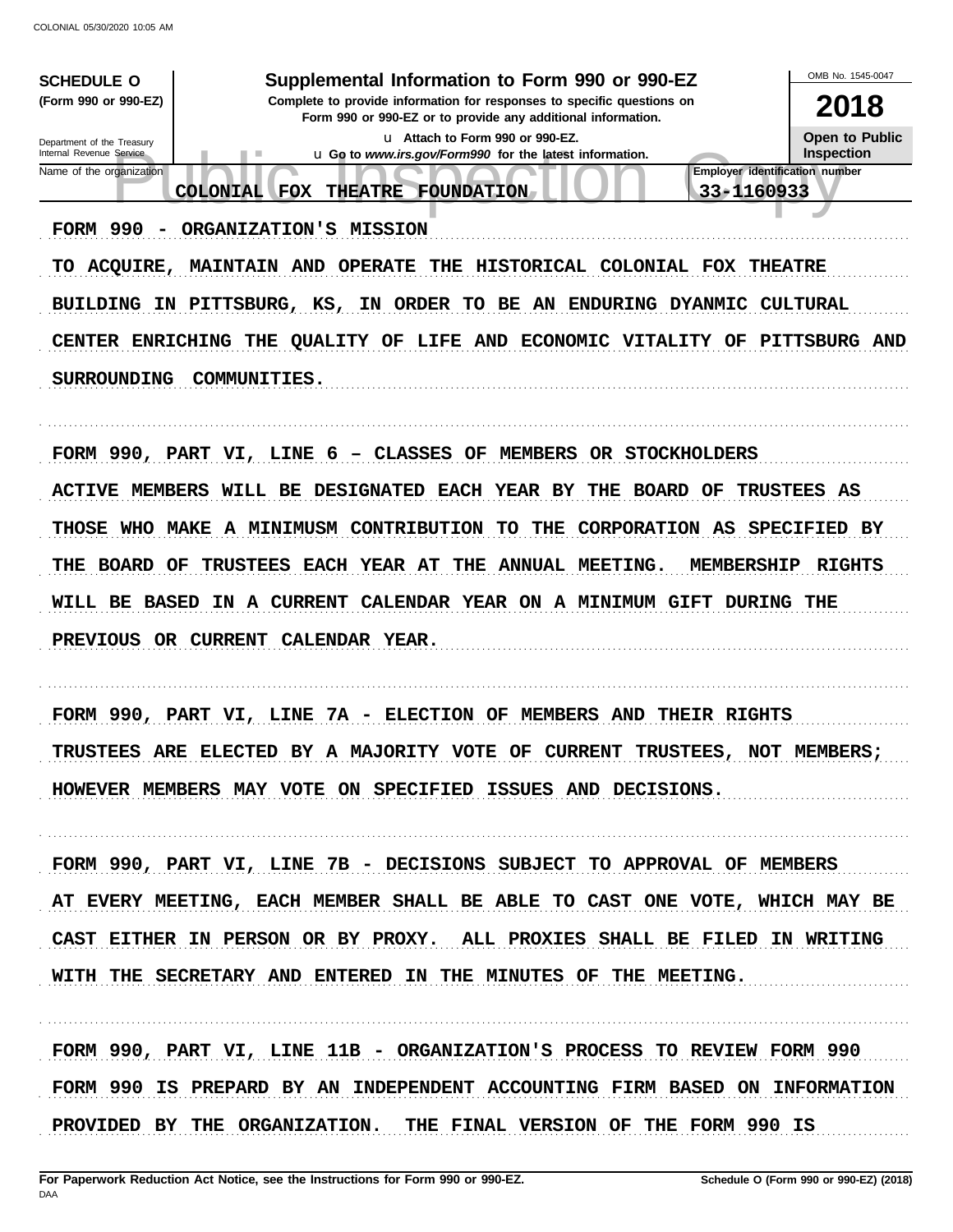| COLONIAL 05/30/2020 10:05 AM                                                          |                                              |
|---------------------------------------------------------------------------------------|----------------------------------------------|
| Schedule O (Form 990 or 990-EZ) (2018)                                                | Page 2                                       |
| Name of the organization<br>COLONIAL FOX<br>THEATRE FOUNDATION                        | Employer identification number<br>33-1160933 |
| TO EACH BOARD MEMBER BEFORE<br><b>FORM</b><br><b>PROVIDED</b><br>THE<br>IS FILED WITH | THE<br>IRS.                                  |
| FURTHER, THE FORM 990 IS<br>REVIEWED BY THE BOARD MEMBERS                             | PRIOR TO FILING THE                          |
| THE IRS.<br>PRESIDENT OF<br>THE<br>FORM WITH<br>THE                                   | ORGANIZATION PRESIDES AND THE                |
| <b>TREASURER LEADS</b><br>THE<br>REVIEW.                                              |                                              |
| FORM 990, PART VI, LINE 12C - ENFORCEMENT OF CONFLICTS POLICY                         |                                              |
| BOARD MEMBERS AND ANY PARTIES WITH DELEGATED POWERS ARE                               | <b>REQUIRED</b><br>TO SIGN A                 |
| WRITTEN CONFLICT<br>OF<br><b>INTEREST</b><br><b>POLICY ON AN</b><br>ANNUAL BASIS.     | ANY MEMBER WITH A                            |
| OR POTENTIAL CONFLICT OF<br><b>CONFLICT</b>                                           | INTEREST WOULD ABSTAIN FROM VOTING ON ANY    |
| <b>SISSUE RELATED</b><br>TO THAT<br><b>CONFLICT.</b>                                  |                                              |
|                                                                                       |                                              |
| FORM 990, PART VI, LINE 19 - GOVERNING DOCUMENTS                                      | <b>DISCLOSURE</b><br><b>EXPLANATION</b>      |
| THE.<br><b>ORGANIZATION'S</b><br>GOVERNING DOCUMENTS,<br><b>CONFLICT</b><br>OF        | <b>INTEREST</b><br>POLICY, AND               |
| FINANCIAL STATEMENTS ARE AVAILABLE<br><b>TO BE VIEWED AT</b>                          | THE ORGANIZATION'S PLACE                     |
| OF BUSINESS.                                                                          |                                              |
|                                                                                       |                                              |
|                                                                                       |                                              |
|                                                                                       |                                              |
|                                                                                       |                                              |
|                                                                                       |                                              |
|                                                                                       |                                              |
|                                                                                       |                                              |
|                                                                                       |                                              |
|                                                                                       |                                              |
|                                                                                       |                                              |
|                                                                                       |                                              |
|                                                                                       |                                              |
|                                                                                       |                                              |

| ----- |  |  |  |
|-------|--|--|--|
|       |  |  |  |